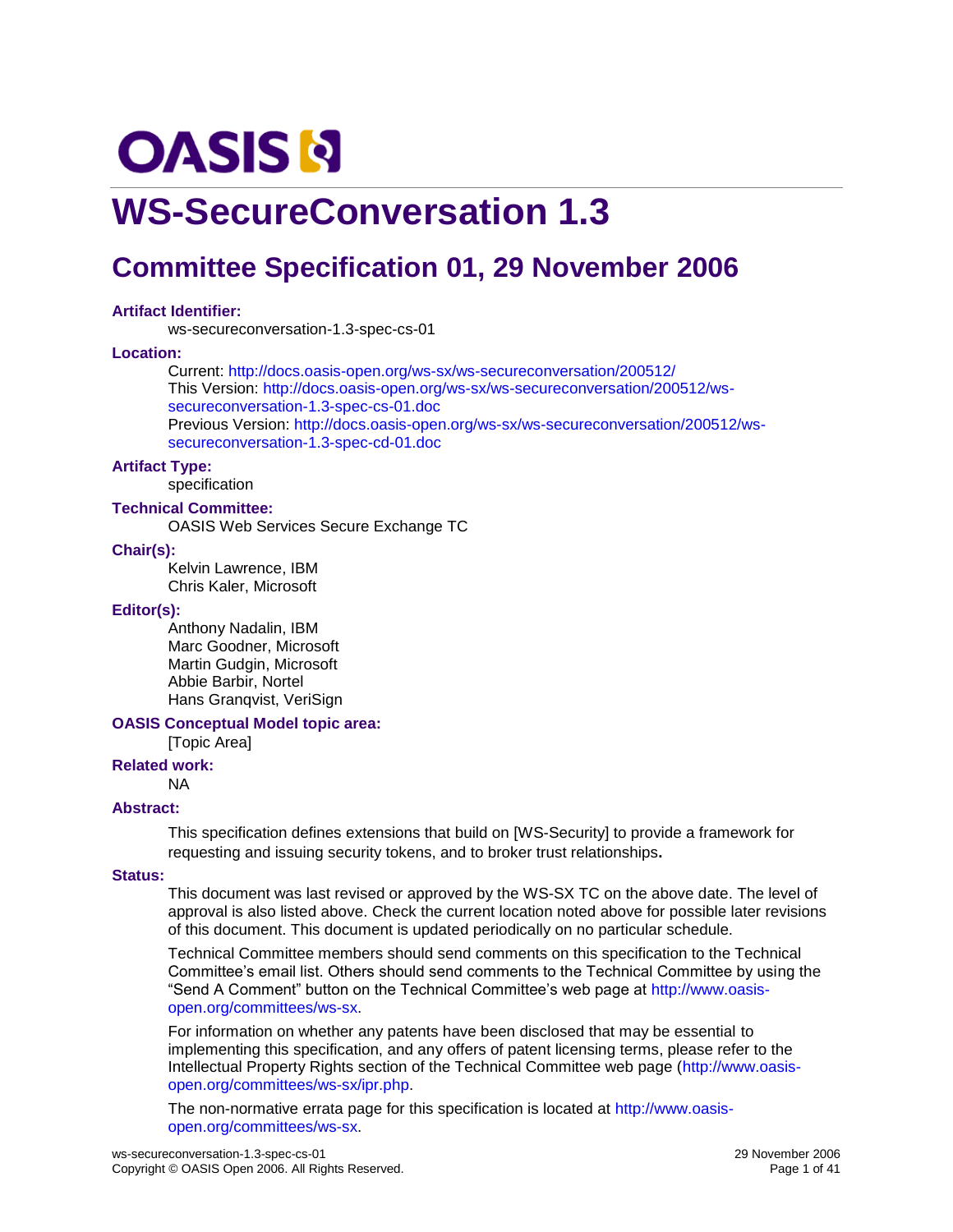## **Notices**

Copyright © OASIS Open 2006. All Rights Reserved.

All capitalized terms in the following text have the meanings assigned to them in the OASIS Intellectual Property Rights Policy (the "OASIS IPR Policy"). The full Policy may be found at the OASIS website.

This document and translations of it may be copied and furnished to others, and derivative works that comment on or otherwise explain it or assist in its implementation may be prepared, copied, published, and distributed, in whole or in part, without restriction of any kind, provided that the above copyright notice and this section are included on all such copies and derivative works. However, this document itself may not be modified in any way, including by removing the copyright notice or references to OASIS, except as needed for the purpose of developing any document or deliverable produced by an OASIS Technical Committee (in which case the rules applicable to copyrights, as set forth in the OASIS IPR Policy, must be followed) or as required to translate it into languages other than English.

The limited permissions granted above are perpetual and will not be revoked by OASIS or its successors or assigns.

This document and the information contained herein is provided on an "AS IS" basis and OASIS DISCLAIMS ALL WARRANTIES, EXPRESS OR IMPLIED, INCLUDING BUT NOT LIMITED TO ANY WARRANTY THAT THE USE OF THE INFORMATION HEREIN WILL NOT INFRINGE ANY OWNERSHIP RIGHTS OR ANY IMPLIED WARRANTIES OF MERCHANTABILITY OR FITNESS FOR A PARTICULAR PURPOSE.

OASIS requests that any OASIS Party or any other party that believes it has patent claims that would necessarily be infringed by implementations of this OASIS Committee Specification or OASIS Standard, to notify OASIS TC Administrator and provide an indication of its willingness to grant patent licenses to such patent claims in a manner consistent with the IPR Mode of the OASIS Technical Committee that produced this specification.

OASIS invites any party to contact the OASIS TC Administrator if it is aware of a claim of ownership of any patent claims that would necessarily be infringed by implementations of this specification by a patent holder that is not willing to provide a license to such patent claims in a manner consistent with the IPR Mode of the OASIS Technical Committee that produced this specification. OASIS may include such claims on its website, but disclaims any obligation to do so.

OASIS takes no position regarding the validity or scope of any intellectual property or other rights that might be claimed to pertain to the implementation or use of the technology described in this document or the extent to which any license under such rights might or might not be available; neither does it represent that it has made any effort to identify any such rights. Information on OASIS' procedures with respect to rights in any document or deliverable produced by an OASIS Technical Committee can be found on the OASIS website. Copies of claims of rights made available for publication and any assurances of licenses to be made available, or the result of an attempt made to obtain a general license or permission for the use of such proprietary rights by implementers or users of this OASIS Committee Specification or OASIS Standard, can be obtained from the OASIS TC Administrator. OASIS makes no representation that any information or list of intellectual property rights will at any time be complete, or that any claims in such list are, in fact, Essential Claims.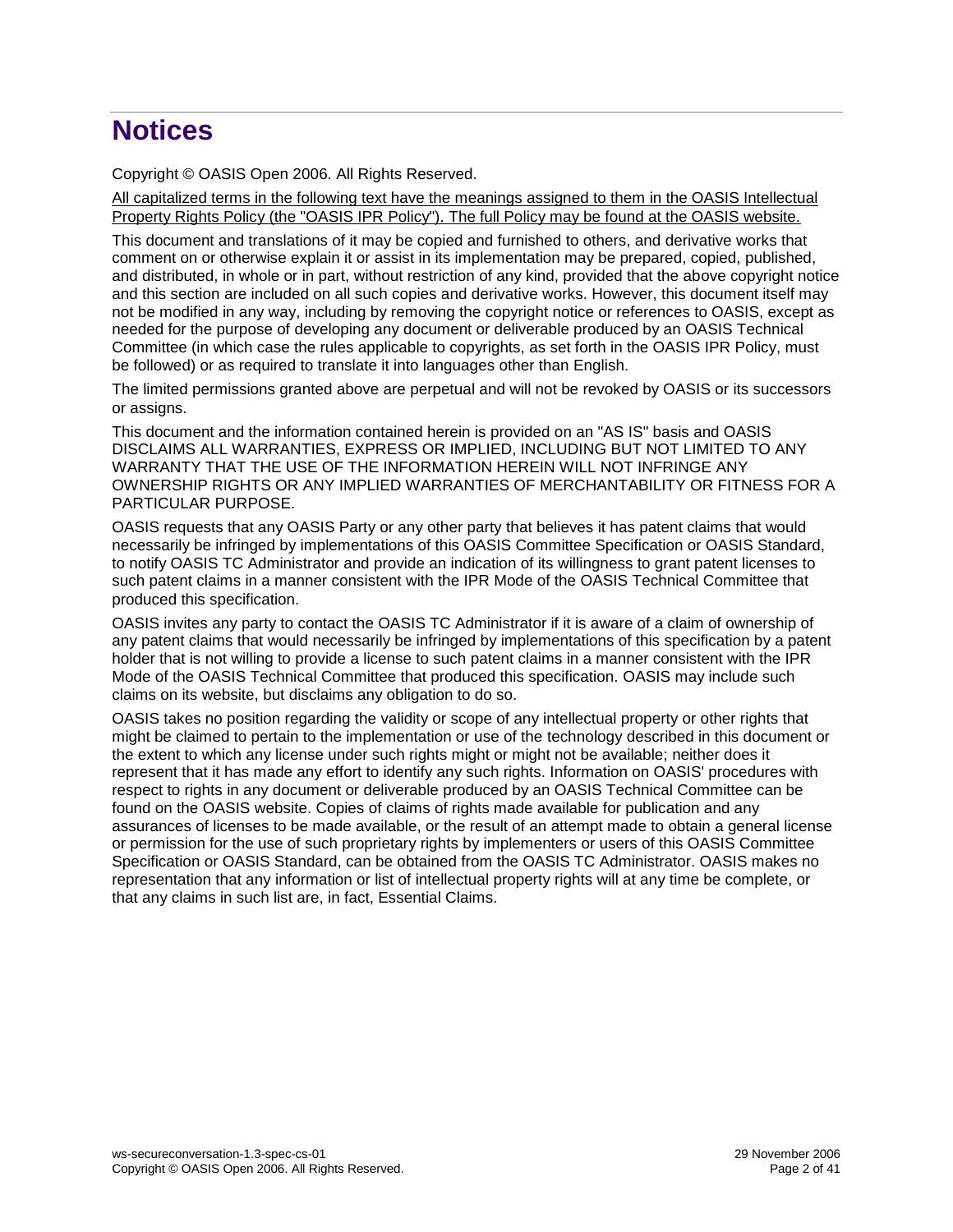## **Table of Contents**

| 1              |  |
|----------------|--|
|                |  |
|                |  |
|                |  |
|                |  |
|                |  |
|                |  |
|                |  |
|                |  |
| $\overline{2}$ |  |
| 3              |  |
|                |  |
|                |  |
|                |  |
|                |  |
| 4              |  |
| 5              |  |
| 6              |  |
| 7              |  |
|                |  |
|                |  |
|                |  |
| 8              |  |
| 9              |  |
| 10             |  |
| А.             |  |
|                |  |
|                |  |
| В.             |  |
| C.             |  |
| D.             |  |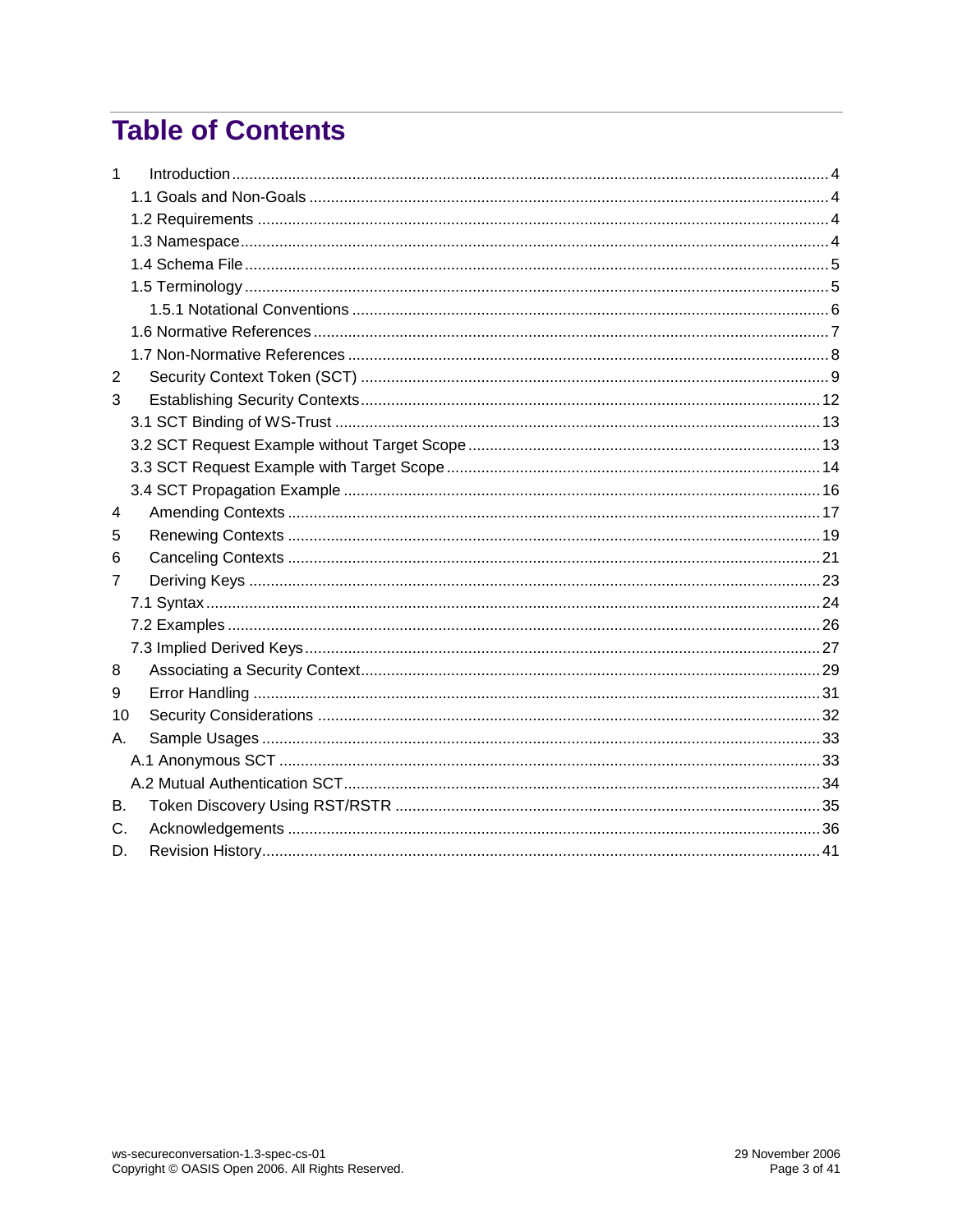### <span id="page-3-0"></span>**1 Introduction**

- 2 The mechanisms defined in [\[WS-Security\]](#page-6-0) provide the basic mechanisms on top of which secure
- messaging semantics can be defined for multiple message exchanges. This specification defines
- extensions to allow security context establishment and sharing, and session key derivation. This allows
- contexts to be established and potentially more efficient keys or new key material to be exchanged,
- thereby increasing the overall performance and security of the subsequent exchanges.
- 7 The [\[WS-Security\]](#page-6-0) specification focuses on the message authentication model. This approach, while useful in many situations, is subject to several forms of attack (see Security Considerations section of [\[WS-Security\]](#page-6-0) specification).
- Accordingly, this specification introduces a security context and its usage. The context authentication
- model authenticates a series of messages thereby addressing these shortcomings, but requires
- additional communications if authentication happens prior to normal application exchanges.
- 
- 14 The security context is defined as a new [\[WS-Security\]](#page-6-0) token type that is obtained using a binding of [\[WS-](#page-6-2)[Trust\]](#page-6-2).
- 
- Compliant services are NOT REQUIRED to implement everything defined in this specification. However,
- if a service implements an aspect of the specification, it MUST comply with the requirements specified
- (e.g. related "MUST" statements).

### <span id="page-3-1"></span>**1.1 Goals and Non-Goals**

- The primary goals of this specification are:
- 22 . Define how security contexts are established
- 23 . Describe how security contexts are amended
- 24 Specify how derived keys are computed and passed
- 

It is not a goal of this specification to define how trust is established or determined.

This specification is intended to provide a flexible set of mechanisms that can be used to support a range

 of security protocols. Some protocols may require separate mechanisms or restricted profiles of this specification.

### <span id="page-3-2"></span>**1.2 Requirements**

- The following list identifies the key driving requirements:
- 32 . Derived keys and per-message keys
- 33 Extensible security contexts

#### <span id="page-3-3"></span>**1.3 Namespace**

The [\[URI\]](#page-6-3) that MUST be used by implementations of this specification is:

http://docs.oasis-open.org/ws-sx/ws-secureconversation/200512

 Table 1 lists XML namespaces that are used in this specification. The choice of any namespace prefix is arbitrary and not semantically significant.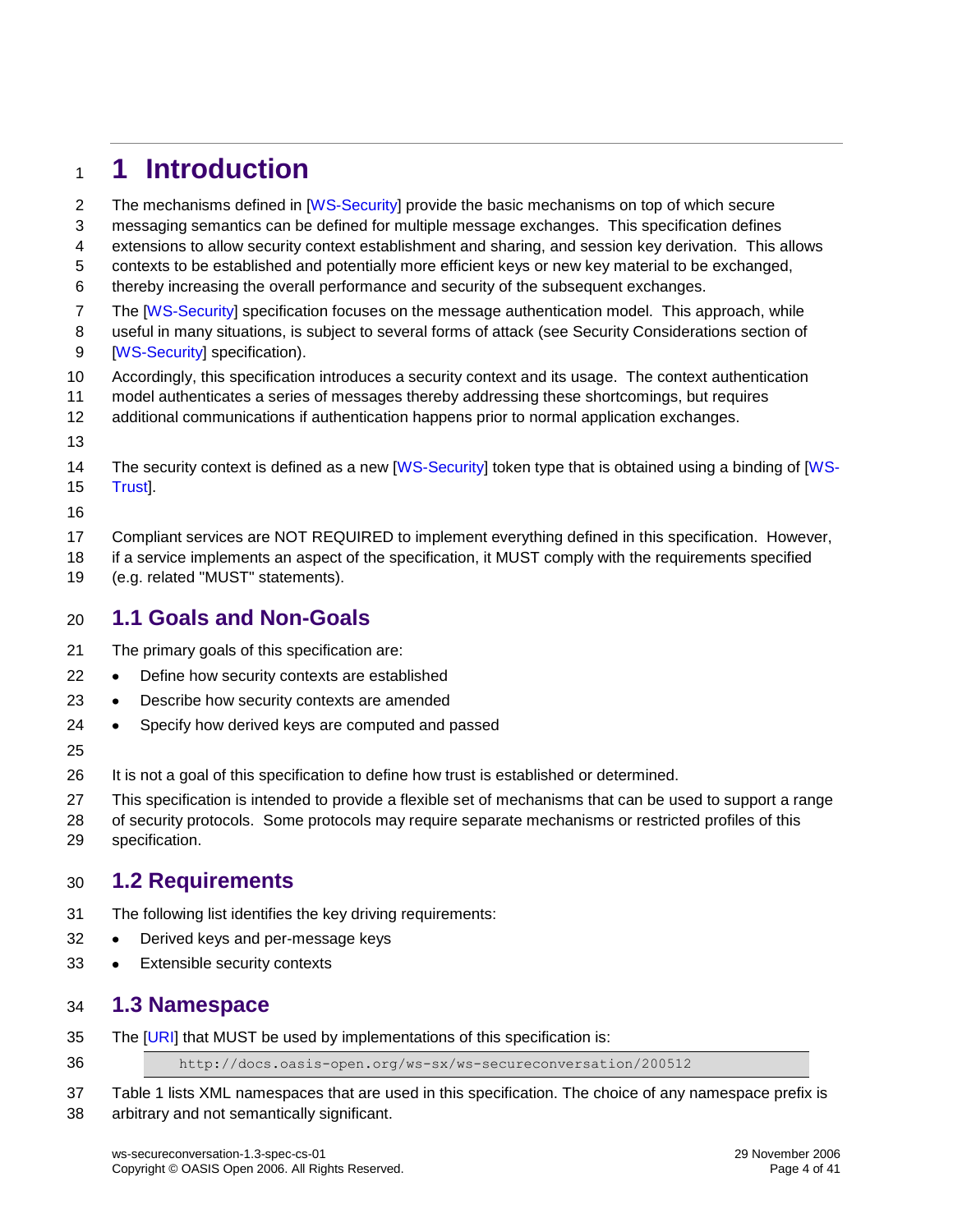39 *Table 1: Prefixes and XML Namespaces used in this specification.*

| <b>Prefix</b>   | Namespace                                                                              | Specification(s)    |
|-----------------|----------------------------------------------------------------------------------------|---------------------|
| S <sub>11</sub> | http://schemas.xmlsoap.org/soap/envelope/                                              | <b>SOAP1</b>        |
| S <sub>12</sub> | http://www.w3.org/2003/05/soap-envelope                                                | <b>[SOAP12]</b>     |
| wsu             | http://docs.oasis-open.org/wss/2004/01/oasis-200401-wss-<br>wssecurity-utility-1.0.xsd | <b>IWS-Security</b> |
| wsse            | http://docs.oasis-open.org/wss/2004/01/oasis-200401-wss-<br>wssecurity-secext-1.0.xsd  | [WS-Security]       |
| wst             | http://docs.oasis-open.org/ws-sx/ws-trust/200512                                       | <b>WS-Trust</b>     |
| <b>WSC</b>      | http://docs.oasis-open.org/ws-sx/ws-<br>secureconversation/200512                      | This specification  |
| wsa             | http://www.w3.org/2005/08/addressing                                                   | [WS-Addressing]     |
| ds              | http://www.w3.org/2000/09/xmldsig#                                                     | [XML-Signature]     |
| xenc            | http://www.w3.org/2001/04/xmlenc#                                                      | [XML-Encrypt]       |

### <span id="page-4-0"></span>40 **1.4 Schema File**

41 The schema [\[XML-Schema1\]](#page-7-3), [\[XML-Schema2\]](#page-7-3) for this specification can be located at:

42 http://docs.oasis-open.org/ws-sx/ws-secureconversation/200512/wssecureconversation.xsd

44

- 45 In this document, reference is made to the  $wsu:Id$  attribute in the utility schema. These were added to
- 46 the utility schema with the intent that other specifications requiring such an ID or timestamp could
- 47 reference it (as is done here).

### <span id="page-4-1"></span>48 **1.5 Terminology**

- 49 **Claim** A *claim* is a statement made about a client, service or other resource (e.g. name, identity, key,
- 50 group, privilege, capability, etc.).
- <span id="page-4-2"></span>51 **Security Token** – A *security token* represents a collection of claims.
- 52 **Security Context**  A *security context* is an abstract concept that refers to an established authentication
- 53 state and negotiated key(s) that may have additional security-related properties.
- 54 **Security Context Token** A *security context token (SCT)* is a wire representation of that security context
- 55 abstract concept, which allows a context to be named by a URI and used with [\[WS-Security\]](#page-6-0).
- 56 **Signed Security Token** A *signed security token* is a security token that is asserted and
- 57 cryptographically endorsed by a specific authority (e.g. an X.509 certificate or a Kerberos ticket).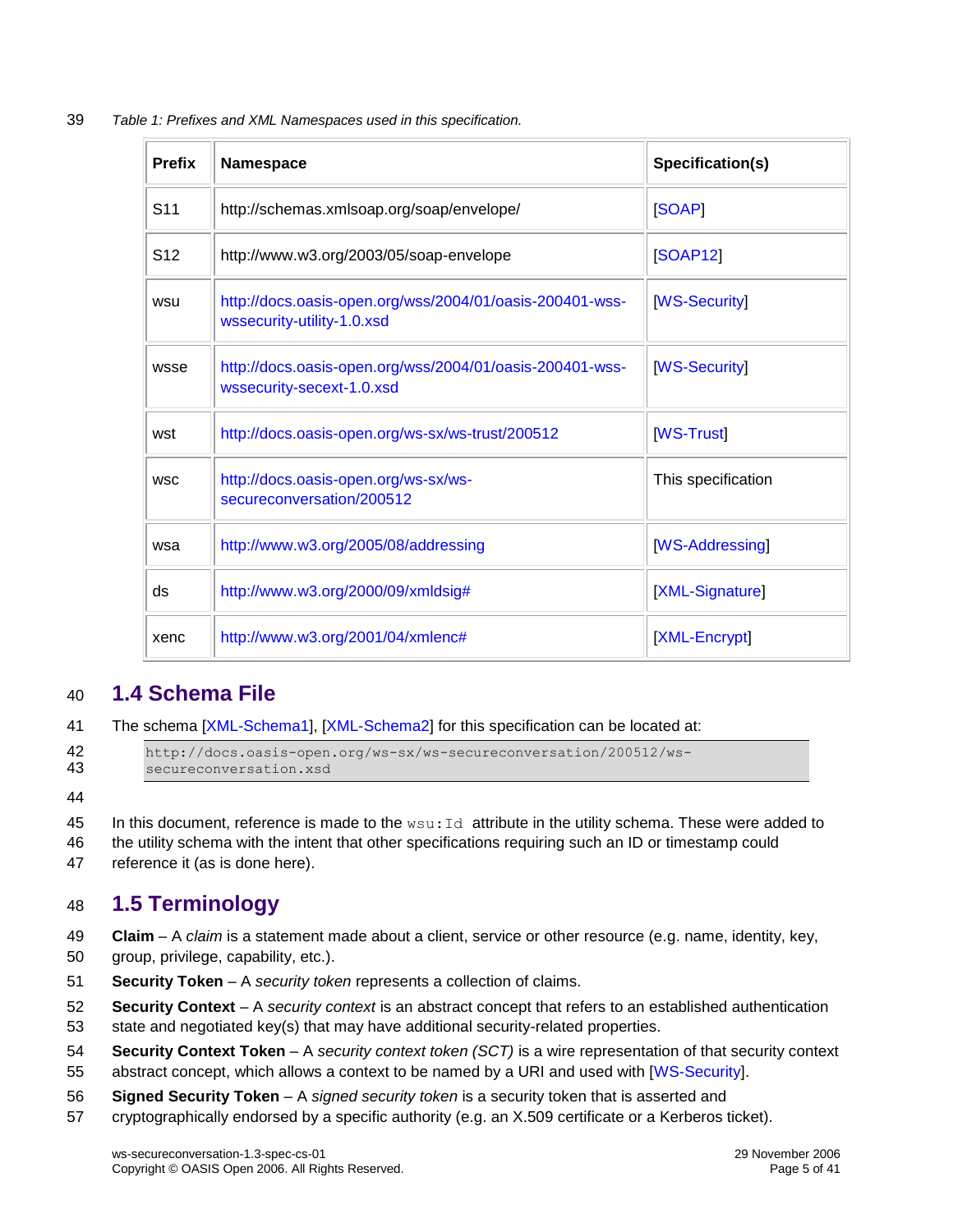- **Proof-of-Possession Token** A *proof-of-possession (POP) token* is a security token that contains
- secret data that can be used to demonstrate authorized use of an associated security token. Typically,
- although not exclusively, the proof-of-possession information is encrypted with a key known only to the
- recipient of the POP token.
- **Digest** A *digest* is a cryptographic checksum of an octet stream.
- **Signature** A *signature* [\[XML-Signature\]](#page-7-1) is a value computed with a cryptographic algorithm and bound to data in such a way that intended recipients of the data can use the signature to verify that the data has
- not been altered and/or has originated from the signer of the message, providing message integrity and
- authentication. The signature can be computed and verified with symmetric key algorithms, where the
- same key is used for signing and verifying, or with asymmetric key algorithms, where different keys are
- used for signing and verifying (a private and public key pair are used).
- **Security Token Service** A *security token service (STS)* is a Web service that issues security tokens
- (see [\[WS-Security\]](#page-6-0)). That is, it makes assertions based on evidence that it trusts, to whoever trusts it (or
- to specific recipients). To communicate trust, a service requires proof, such as a signature, to prove
- knowledge of a security token or set of security token. A service itself can generate tokens or it can rely
- on a separate STS to issue a security token with its own trust statement (note that for some security token
- formats this can just be a re-issuance or co-signature). This forms the basis of trust brokering.
- **Request Security Token (RST)** A *RST* is a message sent to a security token service to request a security token.
- **Request Security Token Response (RSTR)** A *RSTR* is a response to a request for a security token.
- In many cases this is a direct response from a security token service to a requestor after receiving an
- RST message. However, in multi-exchange scenarios the requestor and security token service may
- exchange multiple RSTR messages before the security token service issues a final RSTR message. One
- 81 or more RSTRs are contained within a single RequestSecurityTokenResponseCollection (RSTRC).

### <span id="page-5-0"></span>**1.5.1 Notational Conventions**

- The keywords "MUST", "MUST NOT", "REQUIRED", "SHALL", "SHALL NOT", "SHOULD", "SHOULD NOT", "RECOMMENDED", "MAY", and "OPTIONAL" in this document are to be interpreted as described in [RFC2119].
- 
- Namespace URIs of the general form "some-URI" represents some application-dependent or context-88 dependent URI as defined in [\[URI](#page-6-3)].
- 
- This specification uses the following syntax to define outlines for messages:
- 91 The syntax appears as an XML instance, but values in italics indicate data types instead of literal values.
- Characters are appended to elements and attributes to indicate cardinality:
- o "?" (0 or 1)
- o "\*" (0 or more)
- o "+" (1 or more)
- 97 The character "|" is used to indicate a choice between alternatives.
- 98 The characters "(" and ")" are used to indicate that contained items are to be treated as a group with respect to cardinality or choice.
- 100 The characters "[" and "]" are used to call out references and property names.
- Ellipses (i.e., "...") indicate points of extensibility. Additional children and/or attributes MAY be added at the indicated extension points but MUST NOT contradict the semantics of the parent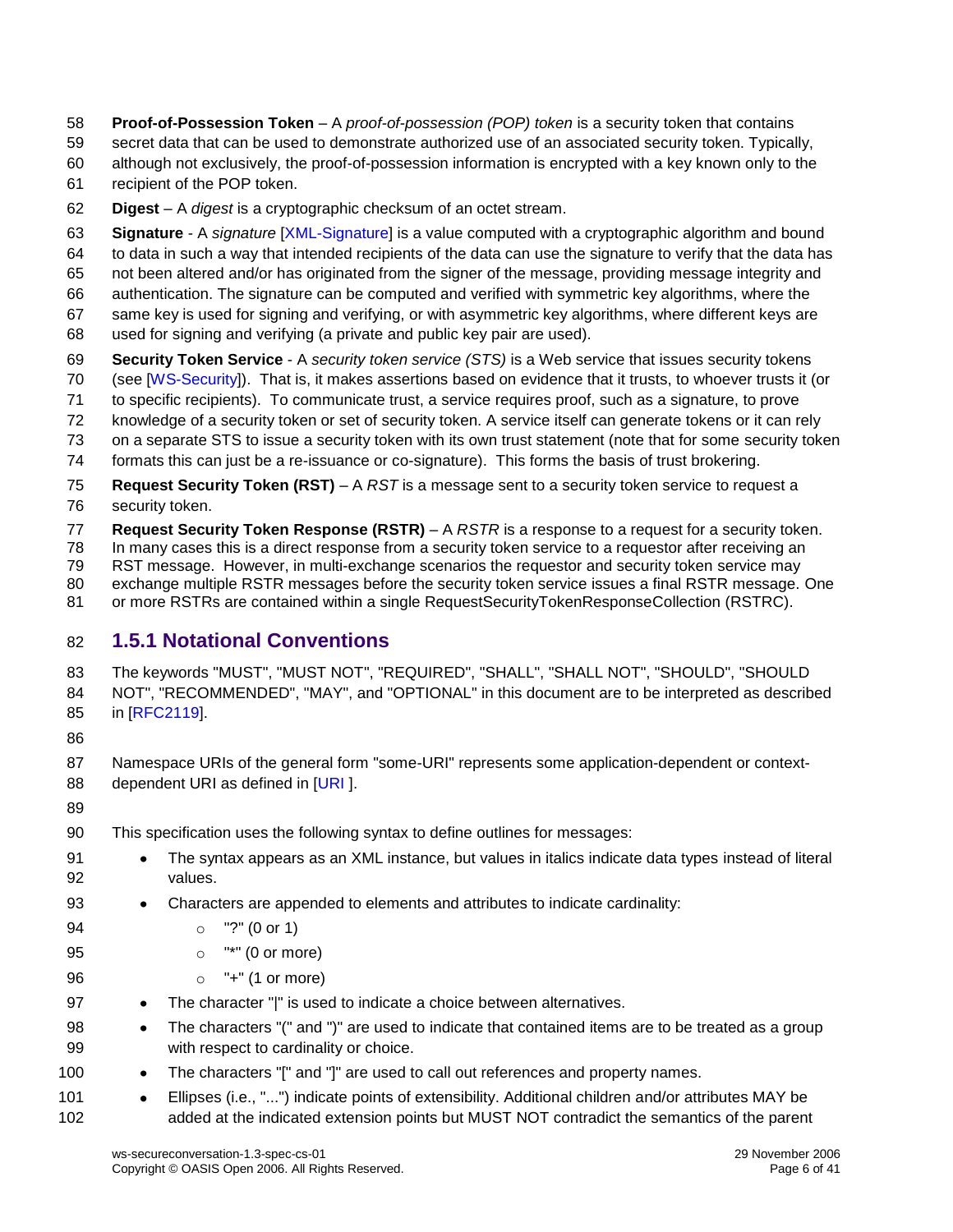- and/or owner, respectively. By default, if a receiver does not recognize an extension, the receiver SHOULD ignore the extension; exceptions to this processing rule, if any, are clearly indicated below.
- 106 XML namespace prefixes (see Table 1) are used to indicate the namespace of the element being defined.
- 
- Elements and Attributes defined by this specification are referred to in the text of this document using XPath 1.0 expressions. Extensibility points are referred to using an extended version of this syntax:
- 111 An element extensibility point is referred to using {any} in place of the element name. This 112 indicates that any element name can be used, from any namespace other than the namespace of **this specification.**
- 114 An attribute extensibility point is referred to using @{any} in place of the attribute name. This indicates that any attribute name can be used, from any namespace other than the namespace of 116 this specification.
- 

118 In this document reference is made to the  $wsu:Id$  attribute and the  $wsu:Created$  and  $wsu:Expires$  elements in a utility schema [\(http://docs.oasis-open.org/wss/2004/01/oasis-200401-wss-wssecurity-utility-](http://docs.oasis-open.org/wss/2004/01/oasis-200401-wss-wssecurity-utility-1.0.xsd)[1.0.xsd\)](http://docs.oasis-open.org/wss/2004/01/oasis-200401-wss-wssecurity-utility-1.0.xsd). The  $wsu:Id$  attribute and the  $wsu:Created$  and  $wsu:Expires$  elements were added to the utility schema with the intent that other specifications requiring such an ID type attribute or timestamp element could reference it (as is done here). 

<span id="page-6-1"></span>**1.6 Normative References**

<span id="page-6-8"></span><span id="page-6-7"></span><span id="page-6-6"></span><span id="page-6-5"></span><span id="page-6-4"></span><span id="page-6-3"></span><span id="page-6-2"></span><span id="page-6-0"></span>

| 125        | [RFC2119]       | S. Bradner, "Key words for use in RFCs to Indicate Requirement Levels", RFC                              |
|------------|-----------------|----------------------------------------------------------------------------------------------------------|
| 126        |                 | 2119, Harvard University, March 1997.                                                                    |
| 127        |                 | http://www.ietf.org/rfc/rfc2119.txt.                                                                     |
| 128        | [RFC2246]       | IETF Standard, "The TLS Protocol", January 1999.                                                         |
| 129<br>130 | [SOAP]          | http://www.ietf.org/rfc/rfc2246.txt<br>W3C Note, "SOAP: Simple Object Access Protocol 1.1", 08 May 2000. |
| 131        |                 | http://www.w3.org/TR/2000/NOTE-SOAP-20000508/                                                            |
| 132        | [SOAP12]        | W3C Recommendation, "SOAP 1.2 Part 1: Messaging Framework", 24 June                                      |
| 133        |                 | 2003.                                                                                                    |
| 134        |                 | http://www.w3.org/TR/2003/REC-soap12-part1-20030624/                                                     |
| 135        | [URI]           | T. Berners-Lee, R. Fielding, L. Masinter, "Uniform Resource Identifiers (URI):                           |
| 136        |                 | Generic Syntax", RFC 3986, MIT/LCS, Day Software, Adobe Systems, January                                 |
| 137        |                 | 2005.                                                                                                    |
| 138        |                 | http://www.ietf.org/rfc/rfc3986.txt                                                                      |
| 139        | [WS-Addressing] | W3C Recommendation, "Web Services Addressing (WS-Addressing)", 9 May                                     |
| 140        |                 | 2006.                                                                                                    |
| 141        |                 | http://www.w3.org/TR/2006/REC-ws-addr-core-20060509.                                                     |
| 142        | [WS-Security]   | OASIS Standard, "OASIS Web Services Security: SOAP Message Security 1.0                                  |
| 143        |                 | (WS-Security 2004)", March 2004.                                                                         |
| 144        |                 | http://docs.oasis-open.org/wss/2004/01/oasis-200401-wss-soap-message-                                    |
| 145        |                 | security-1.0.pdf                                                                                         |
| 146        |                 | OASIS Standard, "OASIS Web Services Security: SOAP Message Security 1.1                                  |
| 147        |                 | (WS-Security 2004)", February 2006.                                                                      |
| 148        |                 | http://www.oasis-open.org/committees/download.php/16790/wss-v1.1-spec-os-                                |
| 149        |                 | SOAPMessageSecurity.pdf                                                                                  |
| 150        | [WS-Trust]      | OASIS Committee Draft, "WS-Trust 1.3", September 2006                                                    |
| 151        |                 | http://docs.oasis-open.org/ws-sx/ws-trust/200512                                                         |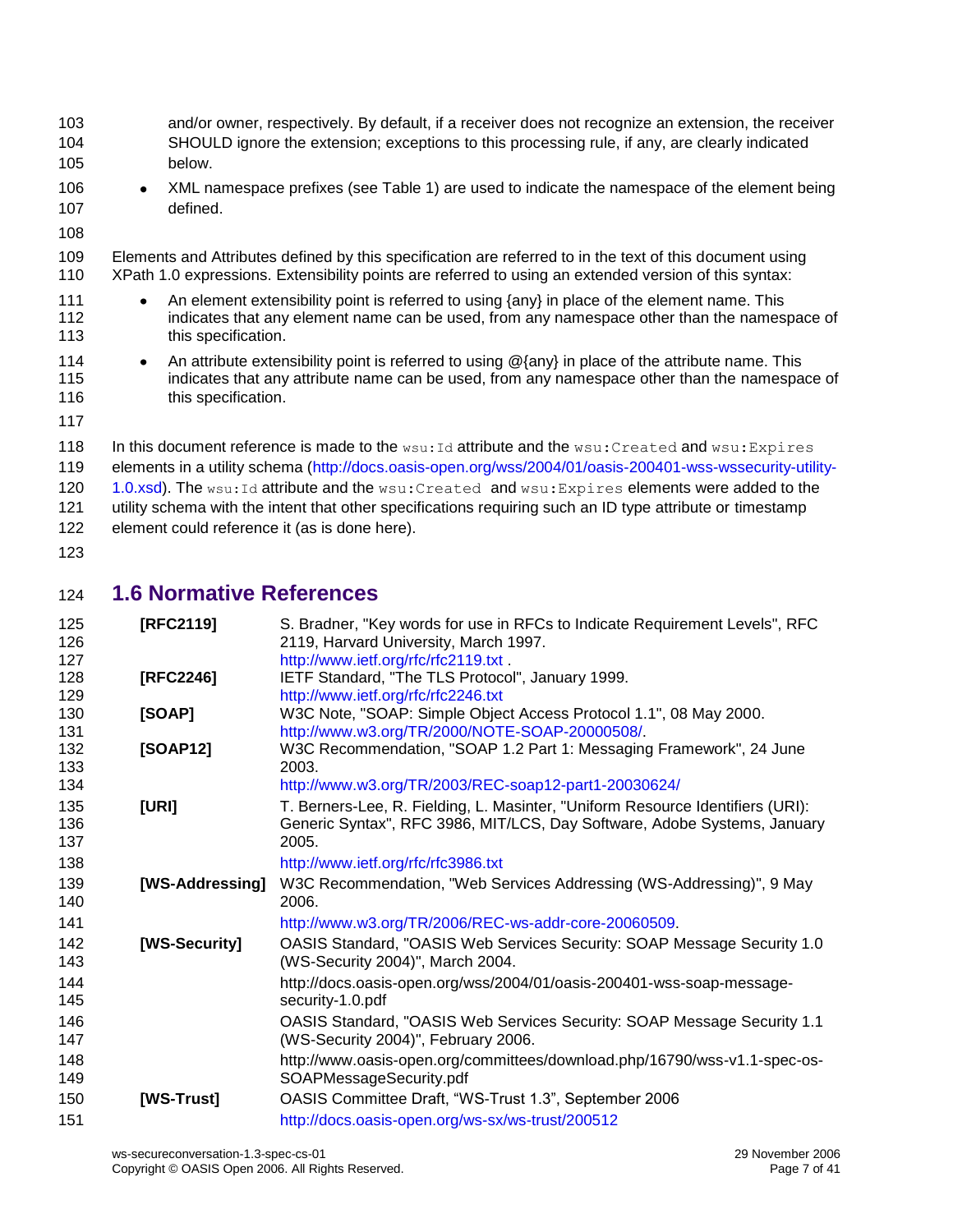<span id="page-7-3"></span><span id="page-7-2"></span>

| 152<br>153 | [XML-Encrypt]   | W3C Recommendation, "XML Encryption Syntax and Processing", 10 December<br>2002.        |
|------------|-----------------|-----------------------------------------------------------------------------------------|
| 154        |                 | http://www.w3.org/TR/2002/REC-xmlenc-core-20021210/.                                    |
| 155<br>156 | [XML-Schema1]   | W3C Recommendation, "XML Schema Part 1: Structures Second Edition", 28<br>October 2004. |
| 157        |                 | http://www.w3.org/TR/2004/REC-xmlschema-1-20041028/.                                    |
| 158<br>159 | [XML-Schema2]   | W3C Recommendation, "XML Schema Part 2: Datatypes Second Edition", 28<br>October 2004.  |
| 160        |                 | http://www.w3.org/TR/2004/REC-xmlschema-2-20041028/.                                    |
| 161<br>162 | [XML-Signature] | W3C Recommendation, "XML-Signature Syntax and Processing", 12 February<br>2002.         |
| 163        |                 | http://www.w3.org/TR/2002/REC-xmlenc-core-20021210/                                     |

### <span id="page-7-1"></span><span id="page-7-0"></span>**1.7 Non-Normative References**

<span id="page-7-4"></span>

| 165<br>166<br>167 | <b>IWS-MEXI</b>    | "Web Services Metadata Exchange (WS-MetadataExchange)", BEA, Computer<br>Associates, IBM, Microsoft, SAP, Sun Microsystems, Inc., webMethods,<br>September 2004.               |
|-------------------|--------------------|--------------------------------------------------------------------------------------------------------------------------------------------------------------------------------|
| 168<br>169        | <b>IWS-Policy1</b> | W3C Member Submission, "Web Services Policy 1.2 - Framework", 25 April<br>2006.                                                                                                |
| 170               |                    | http://www.w3.org/Submission/2006/SUBM-WS-Policy-20060425/                                                                                                                     |
| 171<br>172<br>173 |                    | [WS-PolicyAttachment] W3C Member Submission, "Web Services Policy 1.2 - Attachment", 25<br>April 2006.<br>http://www.w3.org/Submission/2006/SUBM-WS-PolicyAttachment-20060425/ |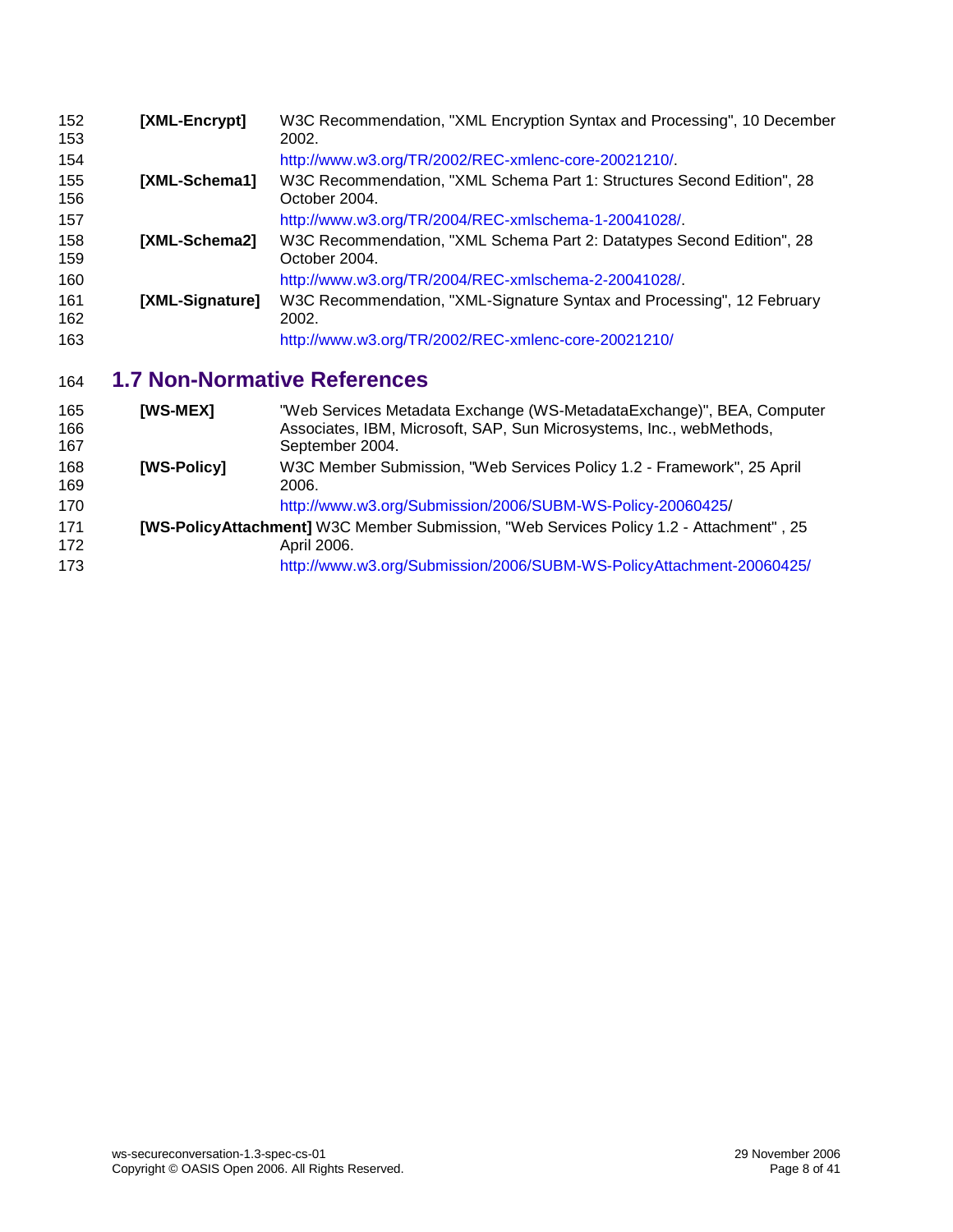## <span id="page-8-0"></span>**2 Security Context Token (SCT)**

| 175<br>176<br>177<br>178        | While message authentication is useful for simple or one-way messages, parties that wish to exchange<br>multiple messages typically establish a security context in which to exchange multiple messages. A<br>security context is shared among the communicating parties for the lifetime of a communications session.                                                                                                                                   |
|---------------------------------|----------------------------------------------------------------------------------------------------------------------------------------------------------------------------------------------------------------------------------------------------------------------------------------------------------------------------------------------------------------------------------------------------------------------------------------------------------|
| 179<br>180<br>181               | In this specification, a security context is represented by the <wsc: securitycontexttoken=""> security<br/>token. In the [WS-Security] and [WS-Trust] framework, the following URI is used to represent the token<br/>type:</wsc:>                                                                                                                                                                                                                      |
| 182                             | http://docs.oasis-open.org/ws-sx/ws-secureconversation/200512/sct                                                                                                                                                                                                                                                                                                                                                                                        |
| 183                             |                                                                                                                                                                                                                                                                                                                                                                                                                                                          |
| 184<br>185<br>186<br>187        | The Security Context Token does not support references to it using key identifiers or key names. All<br>references MUST either use an ID (to a wsu: Id attribute) or a <wsse: reference=""> to the<br/><wsc:identifier>element.</wsc:identifier></wsse:>                                                                                                                                                                                                 |
| 188<br>189<br>190               | Once the context and secret have been established (authenticated), the mechanisms described in<br>Derived Keys can be used to compute derived keys for each key usage in the secure context.                                                                                                                                                                                                                                                             |
| 191<br>192<br>193               | The following illustration represents an overview of the syntax of the <wsc: securitycontexttoken=""><br/>element. It should be noted that this token supports an open content model to allow context-specific data<br/>to be passed.</wsc:>                                                                                                                                                                                                             |
| 194<br>195<br>196<br>197<br>198 | <wsc:securitycontexttoken wsu:id="" xmlns:wsc="" xmlns:wsu=""><br/><wsc:identifier></wsc:identifier><br/><wsc:instance></wsc:instance><br/></wsc:securitycontexttoken>                                                                                                                                                                                                                                                                                   |
|                                 |                                                                                                                                                                                                                                                                                                                                                                                                                                                          |
| 199<br>200                      | The following describes elements and attributes used in a <wsc: securitycontexttoken=""> element.</wsc:>                                                                                                                                                                                                                                                                                                                                                 |
| 201                             | /wsc:SecurityContextToken                                                                                                                                                                                                                                                                                                                                                                                                                                |
| 202                             | This element is a security token that describes a security context.                                                                                                                                                                                                                                                                                                                                                                                      |
| 203                             | /wsc:SecurityContextToken/wsc:Identifier                                                                                                                                                                                                                                                                                                                                                                                                                 |
| 204<br>205<br>206               | This required element identifies the security context using an absolute URI. Each security context<br>URI MUST be unique to both the sender and recipient. It is RECOMMENDED that the value be<br>globally unique in time and space.                                                                                                                                                                                                                     |
| 207                             | /wsc:SecurityContextToken/wsc:Instance                                                                                                                                                                                                                                                                                                                                                                                                                   |
| 208<br>209<br>210<br>211<br>212 | When contexts are renewed and given different keys it is necessary to identify the different key<br>instances without revealing the actual key. When present this optional element contains a string<br>that is unique for a given key value for this wsc: Identifier. The initial issuance need not<br>contain a wsc: Instance element, however, all subsequent issuances with different keys MUST<br>have a wsc: Instance element with a unique value. |
| 213                             | /wsc:SecurityContextToken/@wsu:Id                                                                                                                                                                                                                                                                                                                                                                                                                        |
| 214                             | This optional attribute specifies a string label for this element.                                                                                                                                                                                                                                                                                                                                                                                       |
| 215                             | /wsc:SecurityContextToken/@{any}                                                                                                                                                                                                                                                                                                                                                                                                                         |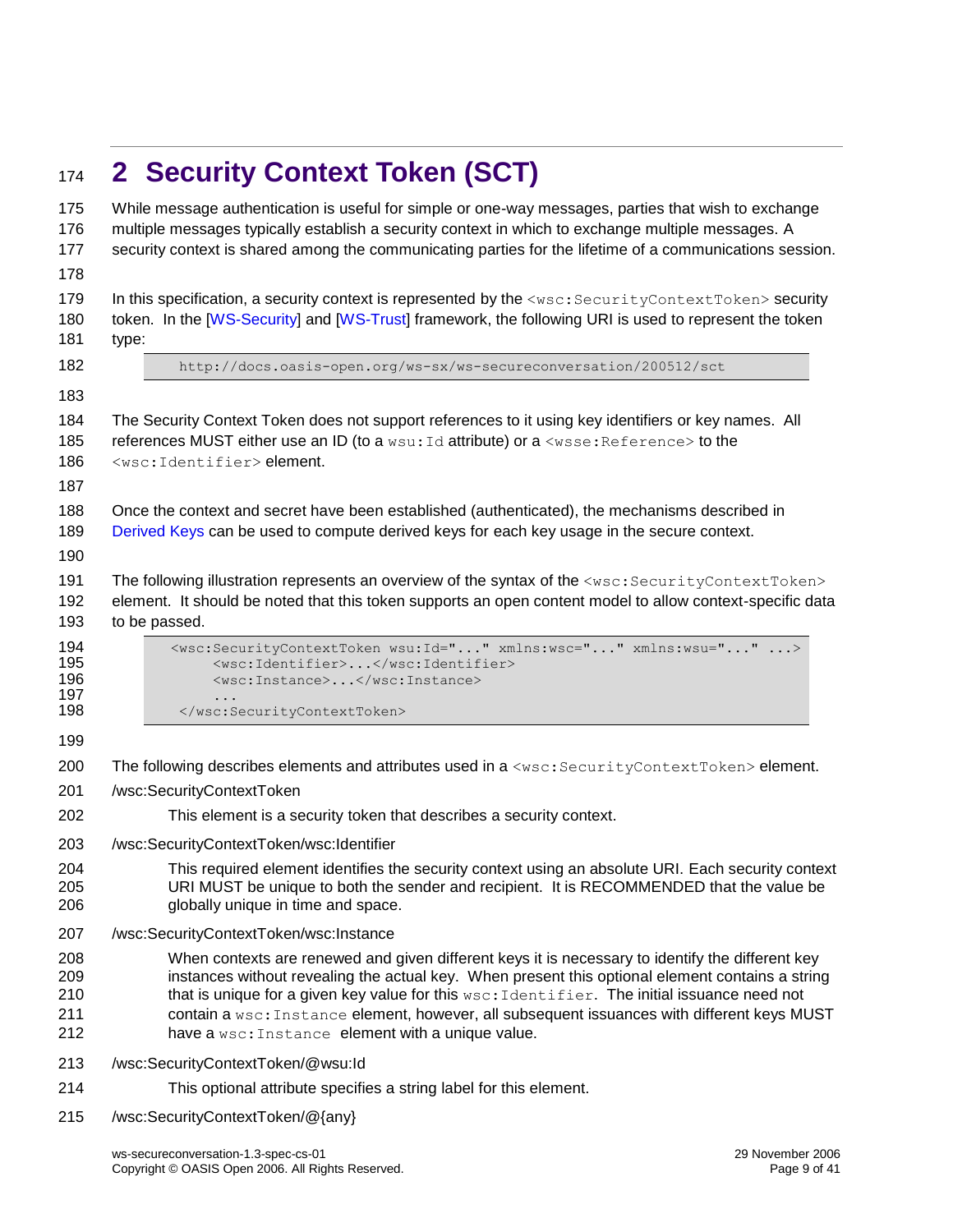This is an extensibility mechanism to allow additional attributes, based on schemas, to be added to the element.

- /wsc:SecurityContextToken/{any}
- 
- This is an extensibility mechanism to allow additional elements (arbitrary content) to be used.
- 

221 The <wsc:SecurityContextToken> token elements MUST be preserved. That is, whatever elements contained within the tag on creation MUST be preserved wherever the token is used. A consumer of a <wsc:SecurityContextToken> token MAY extend the token by appending information. Consequently producers of <wsc:SecurityContextToken> tokens should consider this fact when processing previously generated tokens. A service consuming (processing) a <wsc:SecurityContextToken> token MAY fault if it discovers an element or attribute inside the token 227 that it doesn't understand, or it MAY ignore it. The fault code wsc: UnsupportedContextToken is RECOMMENDED if a fault is raised. The behavior is specified by the services policy [\[WS-Policy\]](#page-6-7) [\[WS-](#page-6-8) [PolicyAtta](#page-6-8)chment]. Care should be taken when adding information to tokens to ensure that relying parties can ensure the information has not been altered since the SCT definition does not require a specific way 231 to secure its contents (which as noted above can be appended to).

 Security contexts, like all security tokens, can be referenced using the mechanisms described in [\[WS-](#page-6-0)[Security\]](#page-6-0) (the <wsse: SecurityTokenReference> element referencing the wsu: Id attribute relative to 235 the XML base document or referencing using the <wsc: Identifier> element's absolute URI). When a token is referenced, the associated key is used. If a token provides multiple keys then specific bindings and profiles must describe how to reference the separate keys. If a specific key instance needs to be 238 referenced, then the global attribute wsc: Instance is included in the <wsse: Reference> sub-element 239 (only when using <wsc:Identifier>references) of the <wsse:SecurityTokenReference> element as illustrated below:

241  $\leq$   $\leq$   $\leq$   $\leq$   $\leq$   $\leq$   $\leq$   $\leq$   $\leq$   $\leq$   $\leq$   $\leq$   $\leq$   $\leq$   $\leq$   $\leq$   $\leq$   $\leq$   $\leq$   $\leq$   $\leq$   $\leq$   $\leq$   $\leq$   $\leq$   $\leq$   $\leq$   $\leq$   $\leq$   $\leq$   $\leq$   $\leq$   $\leq$   $\leq$   $\leq$   $\leq$   $\$  <wsse:Reference URI="uuid:... " wsc:Instance="..."/> 243 </wsse:SecurityTokenReference>

 The following sample message illustrates the use of a security context token. In this example a context has been established and the secret is known to both parties. This secret is used to sign the message body.

| 248 |       | $(001)$ xml version="1.0" encoding="utf-8"?                                             |
|-----|-------|-----------------------------------------------------------------------------------------|
| 249 |       | $(002)$ <s11:envelope <="" th="" xmlns:ds="" xmlns:s11="" xmlns:wsse=""></s11:envelope> |
| 250 |       | xmlns:wsu="" xmlns:wsc="">                                                              |
| 251 | (003) | $<$ S11:Header>                                                                         |
| 252 | (004) | $\cdot$                                                                                 |
| 253 | (005) | <wsse:security></wsse:security>                                                         |
| 254 | (006) | <wsc:securitycontexttoken wsu:id="MyID"></wsc:securitycontexttoken>                     |
| 255 | (007) | <wsc:identifier>uuid:</wsc:identifier>                                                  |
| 256 | (008) |                                                                                         |
| 257 | (009) | <ds:signature></ds:signature>                                                           |
| 258 | (010) | .                                                                                       |
| 259 | (011) | <ds:keyinfo></ds:keyinfo>                                                               |
| 260 | (012) | <wsse:securitytokenreference></wsse:securitytokenreference>                             |
| 261 | (013) | <wsse: reference="" uri="#MyID"></wsse:>                                                |
| 262 | (014) |                                                                                         |
| 263 | (015) | $\langle$ /ds:KeyInfo>                                                                  |
| 264 | (016) | $\langle$ /ds:Signature>                                                                |
| 265 | (017) |                                                                                         |
| 266 | (018) | $\langle$ /S11:Header>                                                                  |
| 267 | (019) | <s11:body wsu:id="MsqBody"></s11:body>                                                  |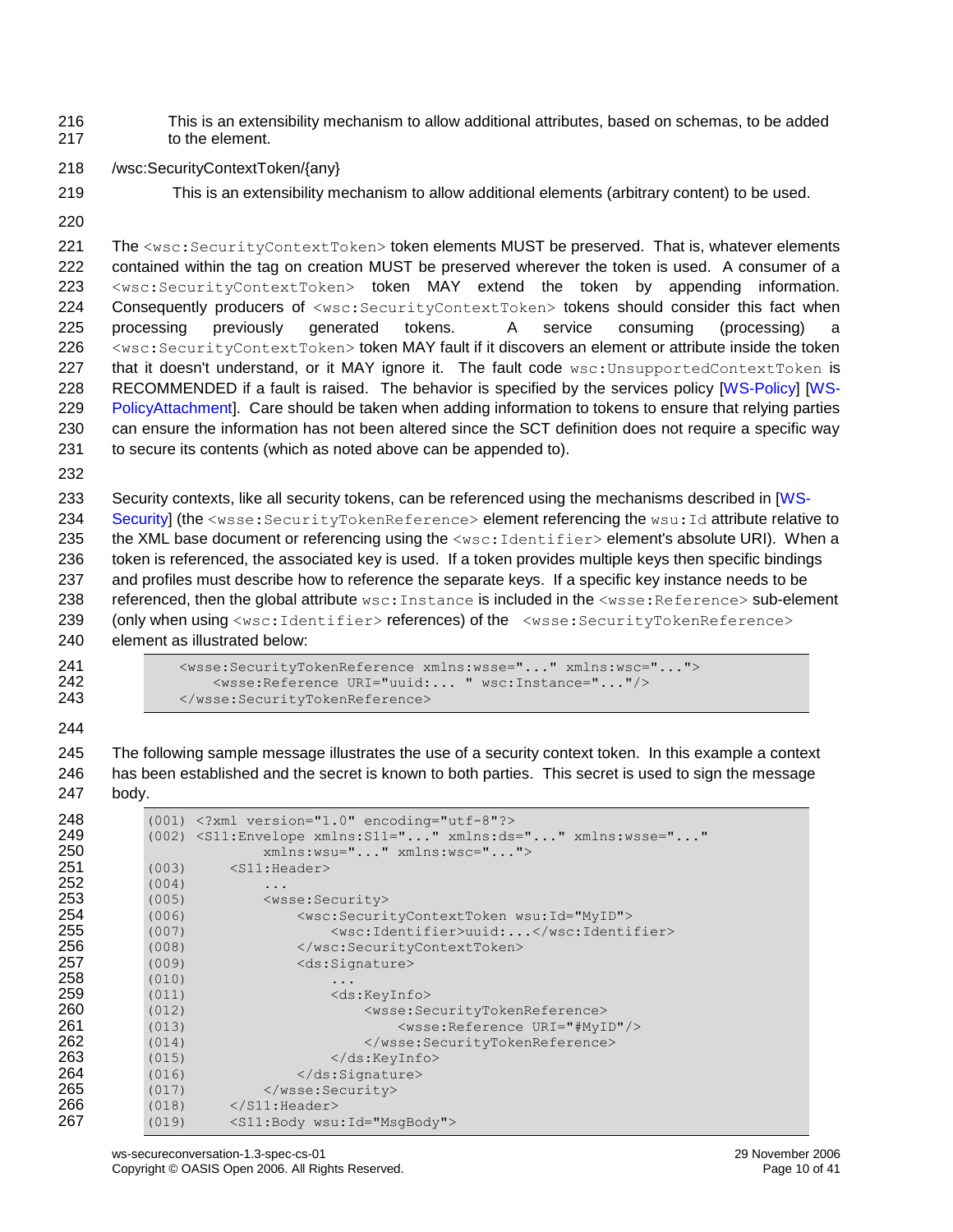| 268<br>269 | (020) | <tru:stocksymbol<br>xmlns:tru="http://fabrikam123.com/payloads"&gt;</tru:stocksymbol<br> |
|------------|-------|------------------------------------------------------------------------------------------|
| 270        |       | 000                                                                                      |
| 271        |       |                                                                                          |
| 272        | (021) | $\langle$ /S11:Body>                                                                     |
| 273        |       | $(022)$ $\langle$ /S11:Envelope>                                                         |

- Let's review some of the key sections of this example:
- Lines (003)-(018) contain the SOAP message headers.
- 277 Lines (005)-(017) represent the <wsse: Security> header block. This contains the security-related information for the message.
- Lines (006)-(008) specify a [security token](#page-4-2) that is associated with the message. In this case it is a security context token. Line (007) specifies the unique ID of the context.
- Lines (009)-(016) specify the digital signature. In this example, the signature is based on the security
- context (specifically the secret/key associated with the context). Line (010) represents the typical
- contents of an XML Digital Signature which, in this case, references the body and potentially some of the
- other headers expressed by line (004).

- Lines (012)-(014) indicate the key that was used for the signature. In this case, it is the security context
- token included in the message. Line (013) provides a URI link to the security context token specified in Lines (006)-(008).
- The body of the message is represented by lines (019)-(021).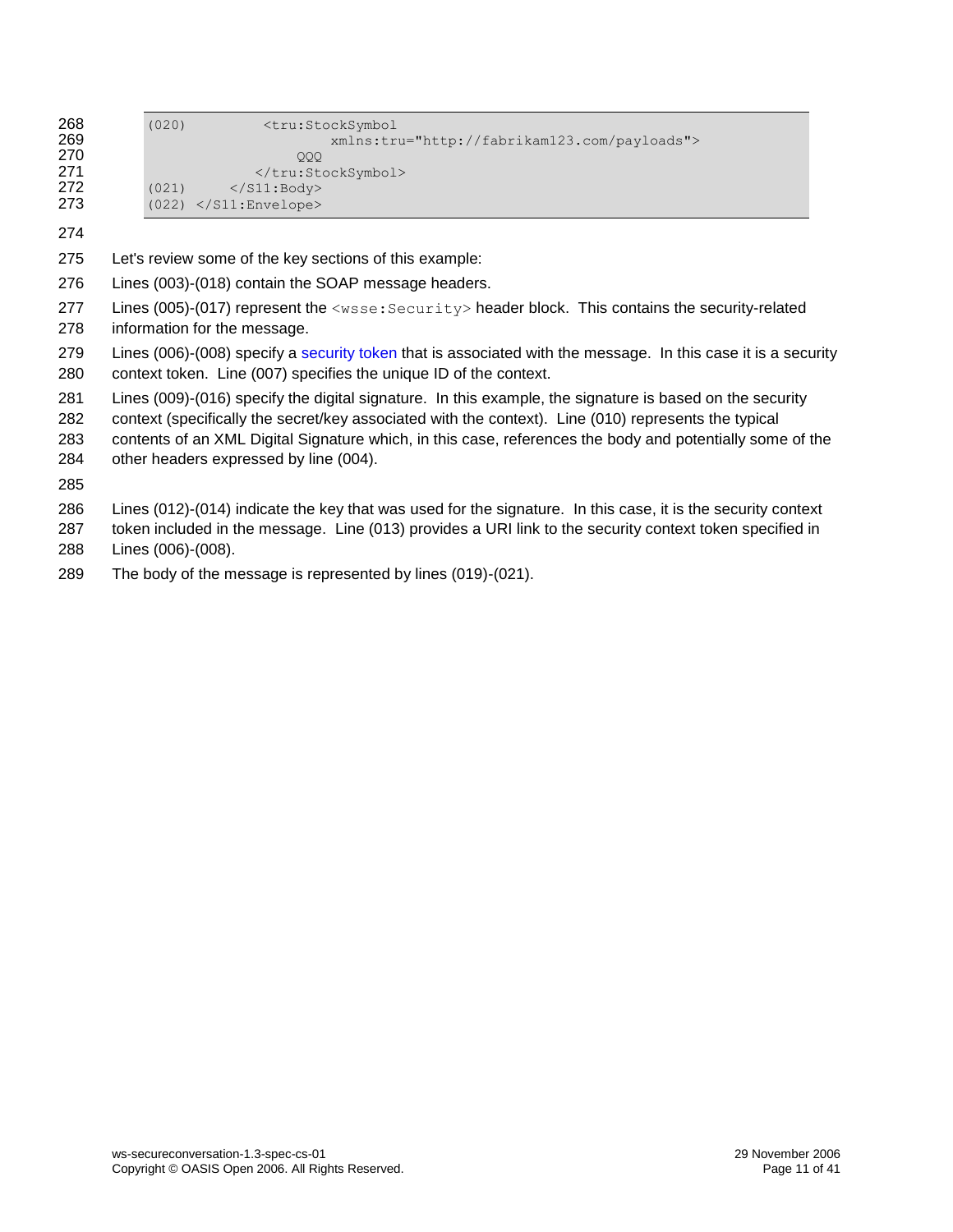## <span id="page-11-0"></span>**3 Establishing Security Contexts**

 A security context needs to be created and shared by the communicating parties before being used. This specification defines three different ways of establishing a security context among the parties of a secure communication.

 **Security context token created by a security token service** – The context initiator asks a security token service to create a new security context token. The newly created security context token is 297 distributed to the parties through the mechanisms defined here and in [\[WS-Trust\]](#page-6-2). For this scenario the 298 initiating party sends a <wst:RequestSecurityToken> request to the token service and a <wst:RequestSecurityTokenResponseCollection> containing a 300 <wst:RequestSecurityTokenResponse> is returned. The response contains a <wst:RequestedSecurityToken> containing (or pointing to) the new security context token and a <wst:RequestedProofToken> pointing to the "secret" for the returned context. The requestor then uses the security context token (with [\[WS-Security\]](#page-6-0)) when securing messages to applicable services. **Security context token created by one of the communicating parties and propagated with a message** – The initiator creates a security context token and sends it to the other parties on a message using the mechanisms described in this specification and in [\[WS-Trust\]](#page-6-2). This model works when the sender is trusted to always create a new security context token. For this scenario the initiating party creates a security context token and issues a signed unsolicited <wst:RequestSecurityTokenResponse> to the other party. The message contains a <wst:RequestedSecurityToken> containing (or pointing to) the new security context token and a <wst:RequestedProofToken> pointing to the "secret" for the security context token. The recipient can then choose whether or not to accept the security context token. As described in [\[WS-Trust\]](#page-6-2), the <wst:RequestSecurityTokenResponse> element MAY be in the <wst:RequestSecurityTokenResponseCollection> within a body or inside a header block. It should be noted that unless delegation tokens are used, this scenario requires that parties trust each other to share a secret key (and non-repudiation is probably not possible). As receipt of these messages may be expensive, and because a recipient may receive multiple messages, the *…*/wst:RequestSecurityTokenResponse/@Context attribute in [\[WS-Trust\]](#page-6-2) allows the initiator to specify a URI to indicate the intended usage (allowing processing to be optimized). **Security context token created through negotiation/exchanges** – When there is a need to negotiate or participate in a sequence of message exchanges among the participants on the contents of the security context token, such as the shared secret, this specification allows the parties to exchange data to establish a security context. For this scenario the initiating party sends a 326 <wst:RequestSecurityToken> request to the other party and a <wst:RequestSecurityTokenResponse> is returned. It is RECOMMENDED that the framework 328 described in [\[WS-Trust\]](#page-6-2) be used; however, the type of exchange will likely vary. If appropriate, the basic challenge-response definition in [\[WS-Trust\]](#page-6-2) is RECOMMENDED. Ultimately (if successful), a final 330 response contains a <wst: RequestedSecurityToken> containing (or pointing to) the new security 331 context and a <wst:RequestedProofToken> pointing to the "secret" for the context. If an SCT is received, but the key sizes are not supported, then a fault SHOULD be generated using the wsc:UnsupportedContextToken fault code unless another more specific fault code is available.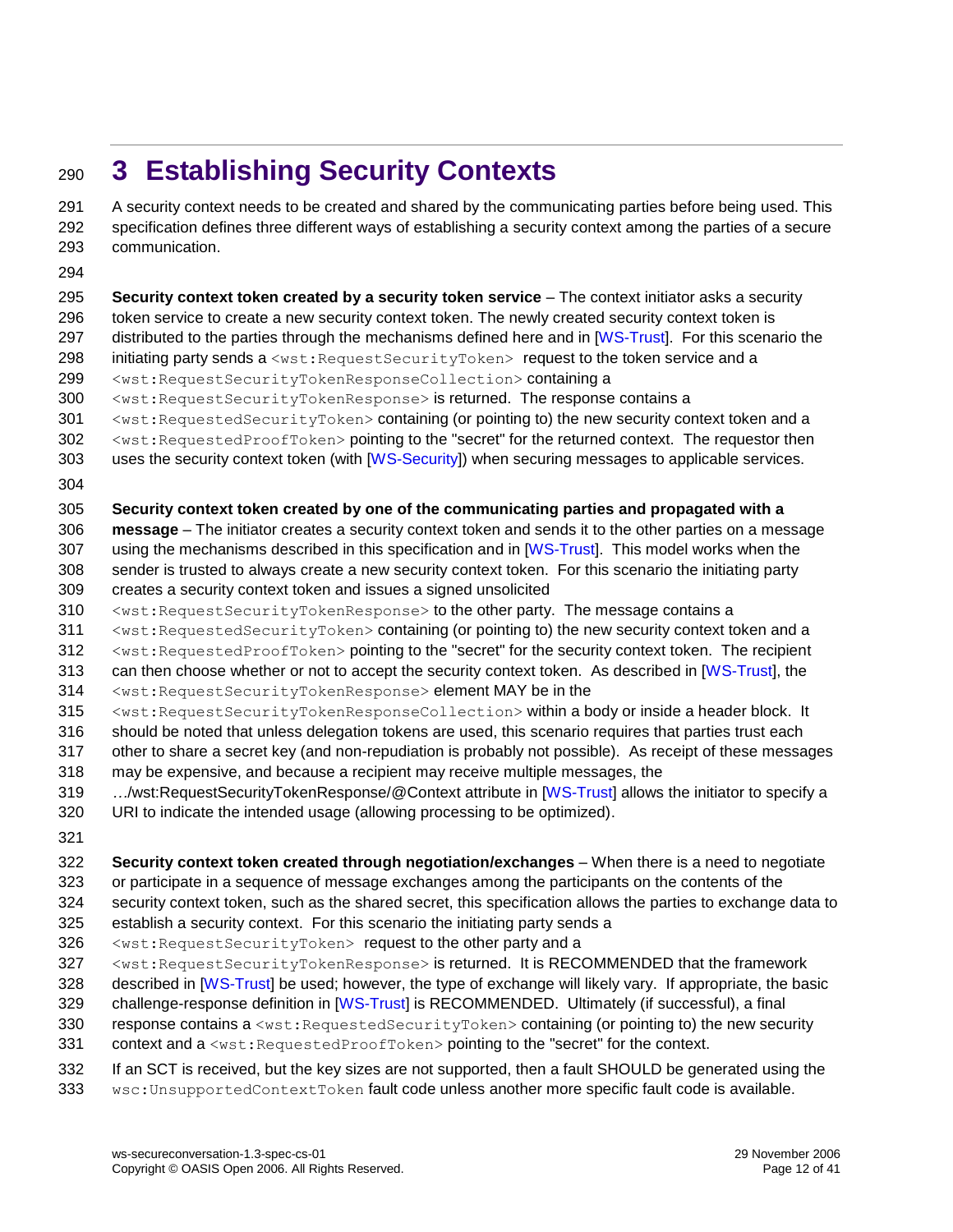### <span id="page-12-0"></span>**3.1 SCT Binding of WS-Trust**

335 This binding describes how to use [\[WS-Trust\]](#page-6-2) to request and return SCTs. This binding builds on the issuance binding for [\[WS-Trust\]](#page-6-2) (note that other sections of this specification define new separate bindings of [\[WS-Trust\]](#page-6-2)). Consequently, aspects of the issuance binding apply to this binding unless otherwise stated. For example, the token request type is the same as in the issuance binding.

 When requesting and returning security context tokens the following Action URIs [WS-Addressing] are used (note that a specialized action is used here because of the specialized semantics of SCTs):

342 http://docs.oasis-open.org/ws-sx/ws-trust/200512/RST/SCT<br>343 http://docs.oasis-open.org/ws-sx/ws-trust/200512/RSTR/SC <http://docs.oasis-open.org/ws-sx/ws-trust/200512/RSTR/SCT>

 As with all token services, the options supported may be limited. This is especially true of SCTs because the issuer may only be able to issue tokens for itself and quite often will only support a specific set of algorithms and parameters as expressed in its policy.

- SCTs are not required to have lifetime semantics. That is, some SCTs may have specific lifetimes and others may be bound to other resources rather than have their own lifetimes.
- Since the SCT binding builds on the issuance binding, it allows the optional extensions defined for the

issuance binding including the use of exchanges. Subsequent profiles MAY restrict the extensions and

types and usage of exchanges.

### <span id="page-12-1"></span>**3.2 SCT Request Example without Target Scope**

 The following illustrates a request for a SCT from a security token service. The request in this example contains no information concerning the Web Service with whom the requestor wants to communicate securely (e.g. using the wsp:AppliesTo parameter in the RST). In order for the security token service to process this request it must have prior knowledge for which Web Service the requestor needs a token. This may be preconfigured although it is typically passed in the RST. In this example the key is encrypted for the recipient (security token service) using the token service's X.509 certificate as per XML Encryption [\[XML-Encrypt\]](#page-7-2). The encrypted data (using the encrypted key) contains a  $\langle$ wsse: UsernameToken> token that the recipient uses to authorize the request. The request is secured (integrity) using the X.509 certificate of the requestor. The response encrypts the proof information using the requestor's X.509 certificate and secures the message (integrity) using the token service's X.509 certificate. Note that the details of XML Signature and XML Encryption have been omitted; refer to [\[WS-Security\]](#page-6-0) for additional details. It should be noted that if the requestor doesn't have an X.509 certificate this scenario could be achieved using a TLS [RFC2246] connection or by creating an ephemeral key.

```
367 <S11:Envelope xmlns:S11="..." xmlns:wsse="..." xmlns:wsu="..."
             368 xmlns:wst="..." xmlns:xenc="...">
369 <s11: Header>
370 ...<br>371 ...
371 <wsa:Action xmlns:wsa="...">
             372 http://docs.oasis-open.org/ws-sx/ws-trust/200512/RST/SCT
373 </wsa:Action>
374 ...
375 <wsse:Security>
376 <xenc:EncryptedKey>
377 ...
378 </xenc:EncryptedKey>
               379 <xenc:EncryptedData Id="encUsernameToken">
380 ... encrypted username token (whose id is myToken) ...
381 </xenc:EncryptedData>
382 <ds:Signature xmlns:ds="...">
383 ...
```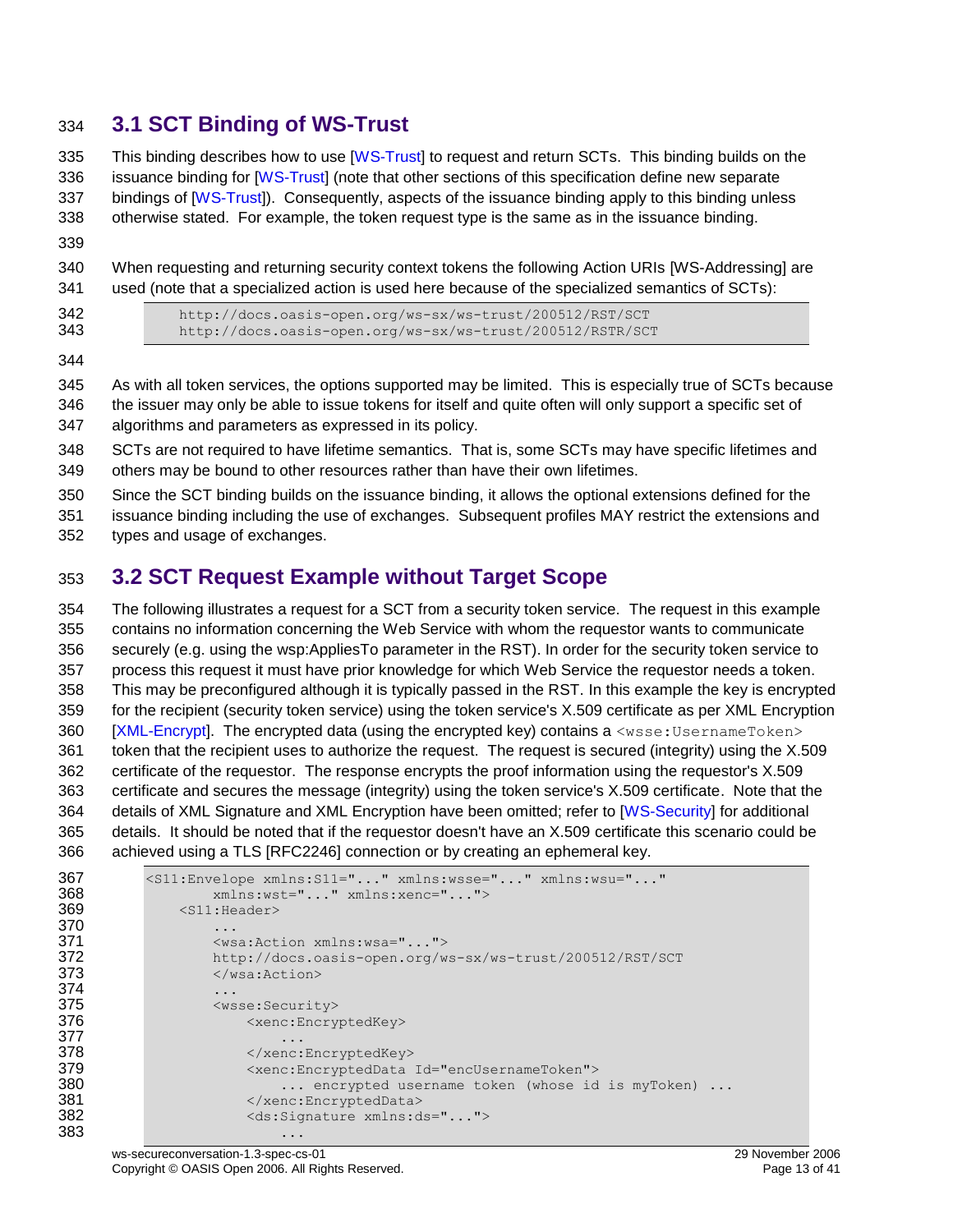| 384 | <ds:keyinfo></ds:keyinfo>                                                                 |
|-----|-------------------------------------------------------------------------------------------|
| 385 | <wsse:securitytokenreference></wsse:securitytokenreference>                               |
| 386 | <wsse: reference="" uri="#myToken"></wsse:>                                               |
| 387 |                                                                                           |
| 388 | $\langle$ /ds:KeyInfo>                                                                    |
| 389 |                                                                                           |
| 390 |                                                                                           |
| 391 |                                                                                           |
| 392 | $\langle$ /S11:Header>                                                                    |
| 393 | <s11:body wsu:id="req"></s11:body>                                                        |
| 394 | <wst:requestsecuritytoken></wst:requestsecuritytoken>                                     |
| 395 | <wst:tokentype></wst:tokentype>                                                           |
| 396 |                                                                                           |
| 397 | http://docs.oasis-open.org/ws-sx/ws-<br>secureconversation/200512/sct                     |
| 398 |                                                                                           |
| 399 | <wst:requesttype></wst:requesttype>                                                       |
| 400 |                                                                                           |
| 401 | http://docs.oasis-open.org/ws-sx/ws-trust/200512/Issue                                    |
| 402 |                                                                                           |
| 403 |                                                                                           |
| 404 | $\langle$ /S11:Body>                                                                      |
|     |                                                                                           |
| 405 |                                                                                           |
|     |                                                                                           |
| 406 | <s11:envelope <="" th="" xmlns:s11=""></s11:envelope>                                     |
| 407 | xmlns:wst="" xmlns:wsc="" xmlns:xenc="">                                                  |
| 408 | $<$ S11:Header>                                                                           |
| 409 | .                                                                                         |
| 410 | <wsa:action xmlns:wsa=""></wsa:action>                                                    |
| 411 | http://docs.oasis-open.org/ws-sx/ws-trust/200512/RSTR/SCT                                 |
| 412 | $\langle$ /wsa:Action>                                                                    |
| 413 |                                                                                           |
| 414 | $\langle$ /S11:Header>                                                                    |
| 415 | $<$ S11:Body>                                                                             |
| 416 | <wst:requestsecuritytokenresponsecollection></wst:requestsecuritytokenresponsecollection> |
| 417 | <wst:requestsecuritytokenresponse></wst:requestsecuritytokenresponse>                     |
| 418 | <wst:requestedsecuritytoken></wst:requestedsecuritytoken>                                 |
| 419 | <wsc:securitycontexttoken></wsc:securitycontexttoken>                                     |

### <span id="page-13-0"></span>432 **3.3 SCT Request Example with Target Scope**

421 </wsc:SecurityContextToken><br>422 </wst:RequestedSecurityToken> 422 </wst:RequestedSecurityToken><br>423 <wst:RequestedProofToken> 423 <wst:RequestedProofToken><br>424 <wst:RequestedProofToken>

426 </aenc:EncryptedKey></a></aenc:EncryptedKey></a></a></aenc:EncryptedKey></aenc:EncryptedKey></aenc:EncryptedKey> 427 </wst:RequestedProofToken><br>428 </wst:RequestSecurityTokenResp 428 </wst:RequestSecurityTokenResponse><br>429 </wst:RequestSecurityTokenResponseCo

 $425$  . The contract of the contract of the contract of the contract of the contract of the contract of the contract of the contract of the contract of the contract of the contract of the contract of the contract of the c

430 </S11:Body> 431 </S11:Envelope>

420 <wsc:Identifier>uuid:...</wsc:Identifier><br>421 </wsc:SecurityContextToken>

433 There are scenarios where a security token service is used to broker trust using SCT tokens between 434 requestors and Web Services endpoints. In these cases it is typical for requestors to identify the target 435 Web Service in the RST.

424 <xenc:EncryptedKey Id="newProof">

429 </wst:RequestSecurityTokenResponseCollection>

436 In the example below the requestor uses the element <wsp:AppliesTo> with an endpoint reference as 437 described in [\[WS-Trust\]](#page-6-2) in the SCT request to indicate the Web Service the token is needed for.

438 In the request example below the <wst:TokenType> element is omitted. This requires that the security 439 token service know what type of token the endpoint referenced in the <wsp:AppliesTo> element expects.

440 <S11:Envelope xmlns:S11="..." xmlns:wsse="..." xmlns:wsu="..."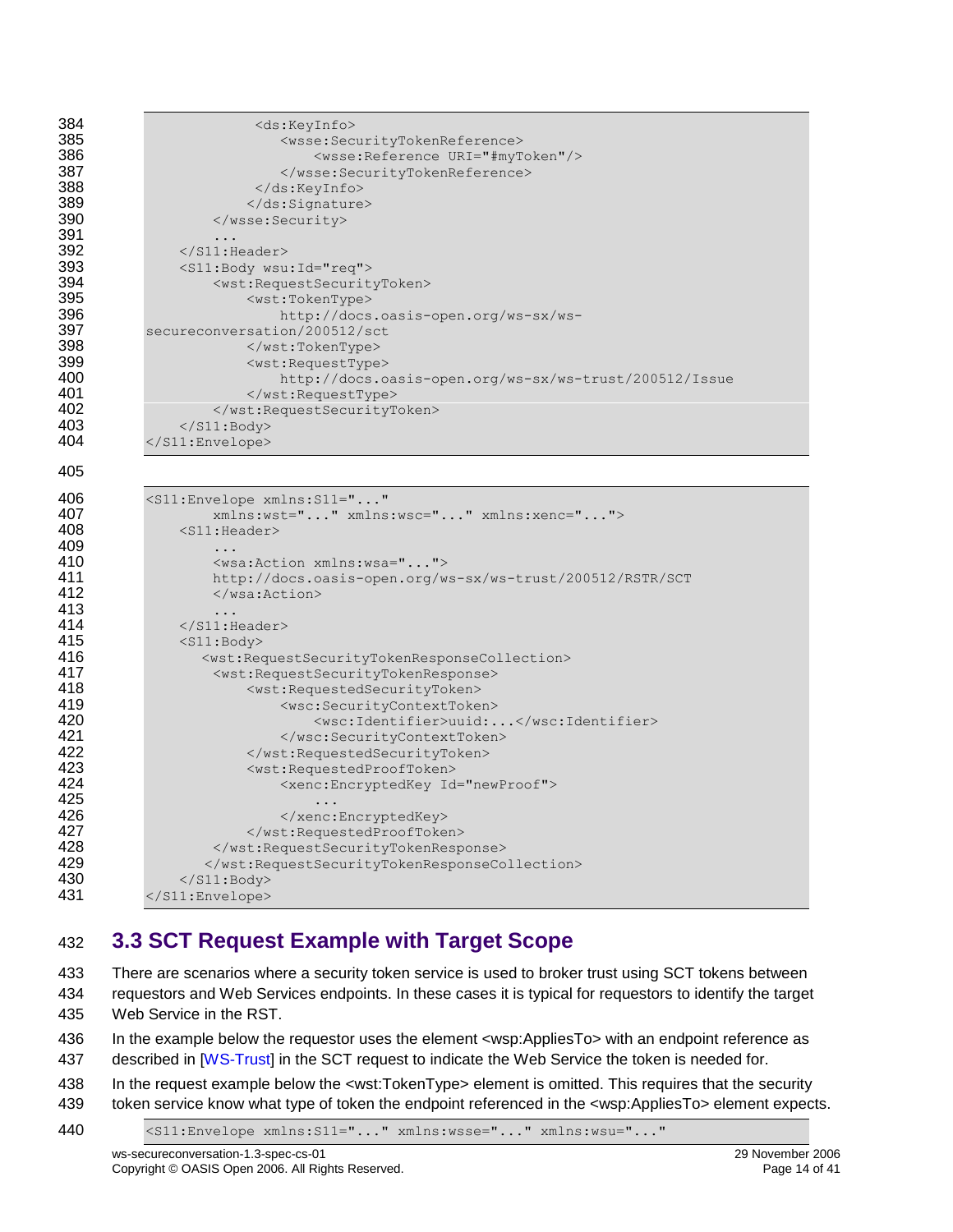| 441 | xmlns:wst="" xmlns:xenc="" xmlns:wsp="" xmlns:wsa="">                                     |
|-----|-------------------------------------------------------------------------------------------|
| 442 | $<$ S11:Header>                                                                           |
| 443 | .                                                                                         |
| 444 | <wsa:action xmlns:wsa=""></wsa:action>                                                    |
| 445 | http://docs.oasis-open.org/ws-sx/ws-trust/200512/RST/SCT                                  |
| 446 | $\langle$ /wsa:Action>                                                                    |
| 447 | .                                                                                         |
| 448 | <wsse:security></wsse:security>                                                           |
| 449 |                                                                                           |
| 450 |                                                                                           |
| 451 | $\cdots$                                                                                  |
| 452 | $\langle$ /S11:Header>                                                                    |
| 453 | <s11:body wsu:id="req"></s11:body>                                                        |
| 454 | <wst:requestsecuritytoken></wst:requestsecuritytoken>                                     |
| 455 | <wst:requesttype></wst:requesttype>                                                       |
| 456 | http://docs.oasis-open.org/ws-sx/ws-trust/200512/Issue                                    |
| 457 |                                                                                           |
| 458 | <wsp:appliesto></wsp:appliesto>                                                           |
| 459 | <wsa:endpointreference></wsa:endpointreference>                                           |
| 460 | <wsa:address>http://example.org/webservice</wsa:address>                                  |
| 461 |                                                                                           |
| 462 |                                                                                           |
| 463 |                                                                                           |
| 464 | $\langle$ /S11:Body>                                                                      |
| 465 |                                                                                           |
| 466 |                                                                                           |
| 467 | <s11:envelope <="" th="" xmlns:s11=""></s11:envelope>                                     |
| 468 | xmlns:wst="" xmlns:wsc="" xmlns:xenc="" xmlns:wsp=""                                      |
| 469 | $xmlns:wsa=""$                                                                            |
| 470 | $<$ S11:Header>                                                                           |
| 471 | <wsa:action xmlns:wsa=""></wsa:action>                                                    |
| 472 | http://docs.oasis-open.org/ws-sx/ws-trust/200512/RSTR/SCT                                 |
| 473 | $\langle$ /wsa:Action>                                                                    |
| 474 | .                                                                                         |
| 475 | $\langle$ /S11:Header>                                                                    |
| 476 | $<$ S $11$ : Body>                                                                        |
| 477 | <wst:requestsecuritytokenresponsecollection></wst:requestsecuritytokenresponsecollection> |
| 478 | <wst:requestsecuritytokenresponse></wst:requestsecuritytokenresponse>                     |
| 479 | <wst:requestedsecuritytoken></wst:requestedsecuritytoken>                                 |
| 480 | <wsc:securitycontexttoken></wsc:securitycontexttoken>                                     |
| 481 | <wsc:identifier>uuid:</wsc:identifier>                                                    |
| 482 |                                                                                           |
| 483 |                                                                                           |
| 484 | <wst:requestedprooftoken></wst:requestedprooftoken>                                       |
| 485 | <xenc:encryptedkey id="newProof"></xenc:encryptedkey>                                     |
| 486 |                                                                                           |
| 487 |                                                                                           |
| 488 |                                                                                           |
| 489 | <wsp:appliesto></wsp:appliesto>                                                           |
| 490 | <wsa:endpointreference></wsa:endpointreference>                                           |
| 491 | <wsa:address>http://example.org/webservice</wsa:address>                                  |
| 492 |                                                                                           |
| 493 |                                                                                           |
| 494 |                                                                                           |
| 495 |                                                                                           |
| 496 | $\langle$ /S11:Body>                                                                      |
| 497 |                                                                                           |
|     |                                                                                           |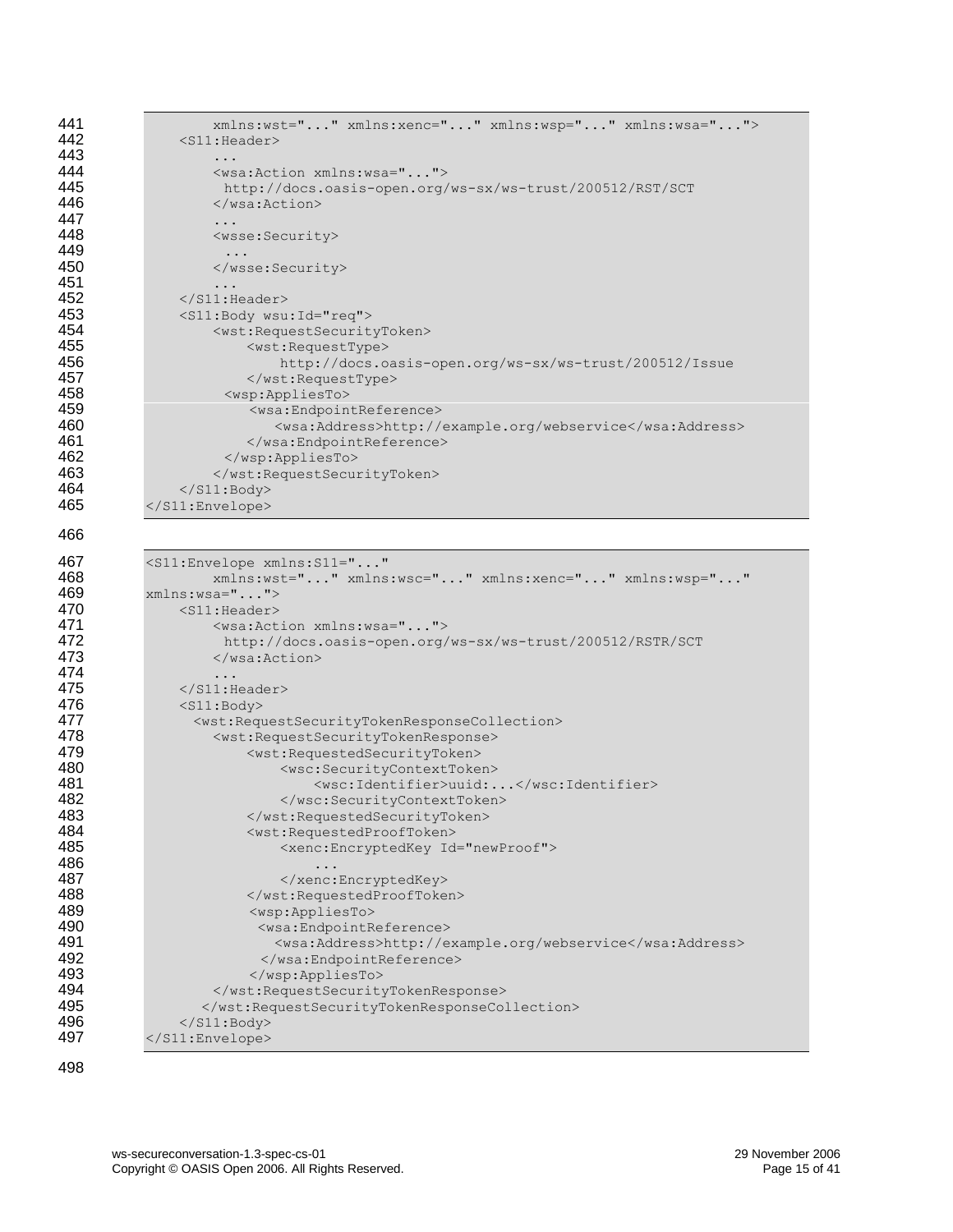### <span id="page-15-0"></span>499 **3.4 SCT Propagation Example**

500 The following illustrates propagating a context to another party. This example does not contain any 501 information regarding the Web Service the SCT is intended for (e.g. using the wsp:AppliesTo parameter 502 in the RST).

```
503 <s11:Envelope xmlns:S11="..."<br>504 xmlns:wst="..." xmlns
504 xmlns:wst="..." xmlns:wsc="..." xmlns:xenc="..." > 505 <S11:Header>
                 <S11:Header>
506 ...
507 </s11:Header><br>508 <s11:Body>
                 <S11:Body>
509 \leq \leq \leq \leq \leq \leq \leq \leq \leq \leq \leq \leq \leq \leq \leq \leq \leq \leq \leq \leq \leq \leq \leq \leq \leq \leq \leq \leq \leq \leq \leq \leq \leq \leq \leq \leq \510 <wst:RequestedSecurityToken><br>511 <wsc:SecurityContextToke
511 <wsc:SecurityContextToken><br>512 <wsc:Identifier>uuid:.
512 <wsc:Identifier>uuid:...</wsc:Identifier><br>513 </wsc:SecurityContextToken>
                                513 </wsc:SecurityContextToken>
514 </wst:RequestedSecurityToken><br>515 <wst:RequestedProofToken>
                           515 <wst:RequestedProofToken>
516 \leqxenc:EncryptedKey Id="newProof">
517 ...
518 </xenc:EncryptedKey><br>519 </xenc:EncryptedKey>
519 </wst:RequestedProofToken><br>520 </wst:RequestSecurityTokenResp
                      520 </wst:RequestSecurityTokenResponse>
521 </s11:Body>
522 </S11:Envelope>
```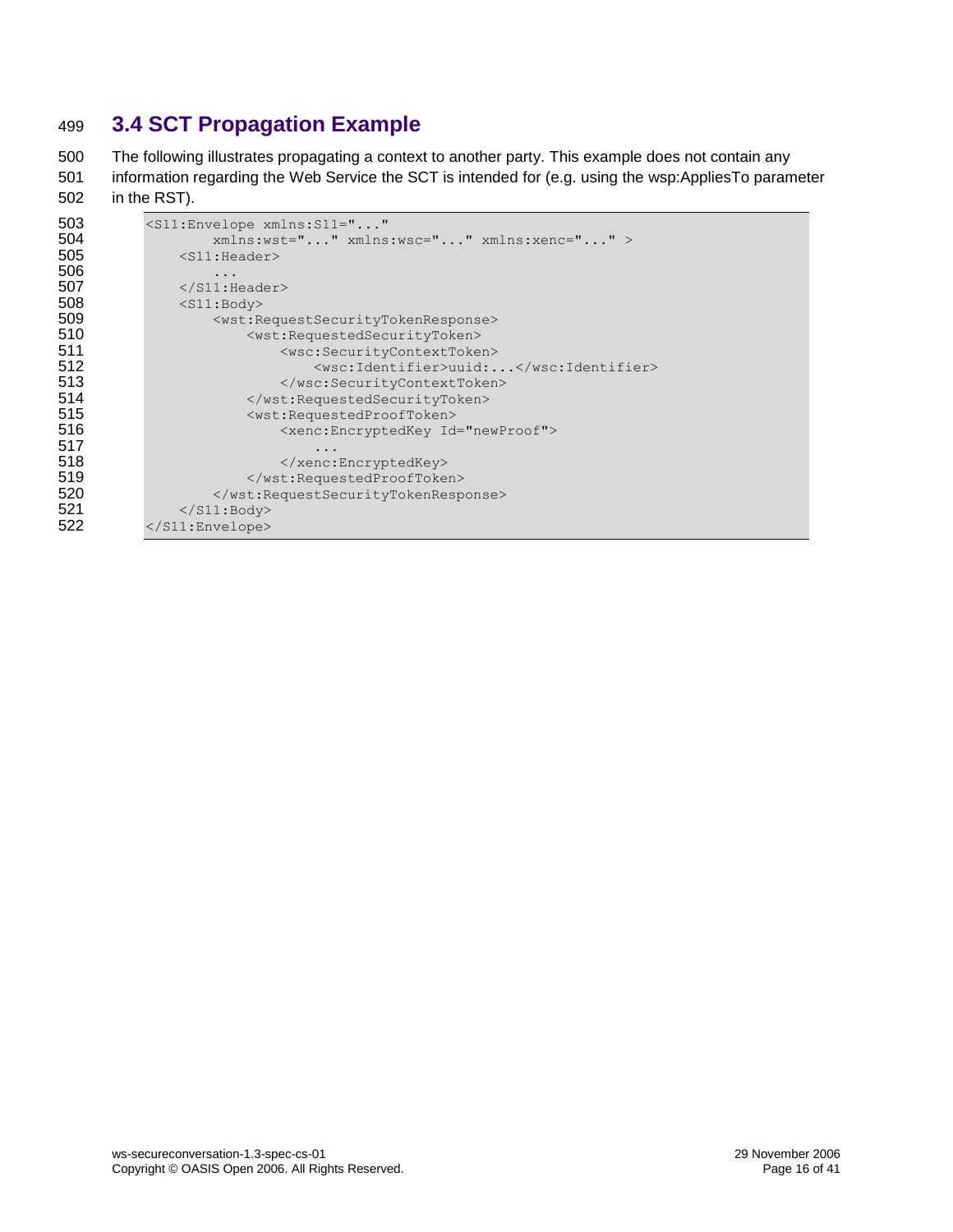## <span id="page-16-0"></span>**4 Amending Contexts**

 When an SCT is created, a set of claims is associated with it. There are times when an existing SCT needs to be amended to carry additional claims (note that the decision as to who is authorized to amend a context is a service-specific decision). This is done using the SCT Amend binding. In such cases an explicit request is made to amend the claims associated with an SCT. It should be noted that using the mechanisms described in [\[WS-Trust\]](#page-6-2), an issuer MAY, at any time, return an amended SCT by issuing an unsolicited (not explicitly requested) SCT inside an RSTR (either as a separate message or in a header).

- The following Action URIs are used with this binding:
- 

531 http://docs.oasis-open.org/ws-sx/ws-trust/200512/RST/SCT/Amend<br>532 http://docs.oasis-open.org/ws-sx/ws-trust/200512/RSTR/SCT/Amen <http://docs.oasis-open.org/ws-sx/ws-trust/200512/RSTR/SCT/Amend>

This binding allows optional extensions but DOES NOT allow key semantics to be altered.

 Proof of possession of the key associated with the security context MUST be proven in order for context to be amended. It is RECOMMENDED that the proof of possession is done by creating a signature over the message body and key headers using the key associated with the security context.

 Additional claims to amend the security context with MUST be indicated by providing signatures over the security context signature created using the key associated with the security context. Those additional signatures are used to prove additional security tokens that carry claims to augment the security context.

This binding uses the request type from the issuance binding.

| 542 | <s11:envelope <="" th="" xmlns:s11="" xmlns:wsse="" xmlns:wsu=""></s11:envelope> |
|-----|----------------------------------------------------------------------------------|
| 543 | xmlns:wst="" xmlns:wsc="">                                                       |
| 544 | $<$ S11:Header>                                                                  |
| 545 | .                                                                                |
| 546 | <wsa:action xmlns:wsa=""></wsa:action>                                           |
| 547 | http://docs.oasis-open.org/ws-sx/ws-trust/200512/RST/SCT/Amend                   |
| 548 | $\langle$ /wsa:Action>                                                           |
| 549 |                                                                                  |
| 550 | <wsse:security></wsse:security>                                                  |
| 551 | <xx:customtoken wsu:id="cust" xmlns:xx=""></xx:customtoken>                      |
| 552 | $\cdots$                                                                         |
| 553 | $\langle$ /xx:CustomToken>                                                       |
| 554 | <ds:signature xmlns:ds=""></ds:signature>                                        |
| 555 | signature over #sigl using #cust                                                 |
| 556 | $\langle$ /ds:Signature>                                                         |
| 557 | <wsc:securitycontexttoken wsu:id="sct"></wsc:securitycontexttoken>               |
| 558 | <wsc:identifier>uuid:UUID1</wsc:identifier>                                      |
| 559 |                                                                                  |
| 560 | <ds:signature id="sig1" xmlns:ds=""></ds:signature>                              |
| 561 | signature over body and key headers using #sct                                   |
| 562 | <ds:keyinfo></ds:keyinfo>                                                        |
| 563 | <wsse:securitytokenreference></wsse:securitytokenreference>                      |
| 564 | <wsse:reference uri="#sct"></wsse:reference>                                     |
| 565 |                                                                                  |
| 566 | $\langle$ /ds:KeyInfo>                                                           |
| 567 | .                                                                                |
| 568 |                                                                                  |
| 569 |                                                                                  |
| 570 | .                                                                                |
| 571 | $\langle$ /S11:Header>                                                           |
| 572 | <s11:body wsu:id="req"></s11:body>                                               |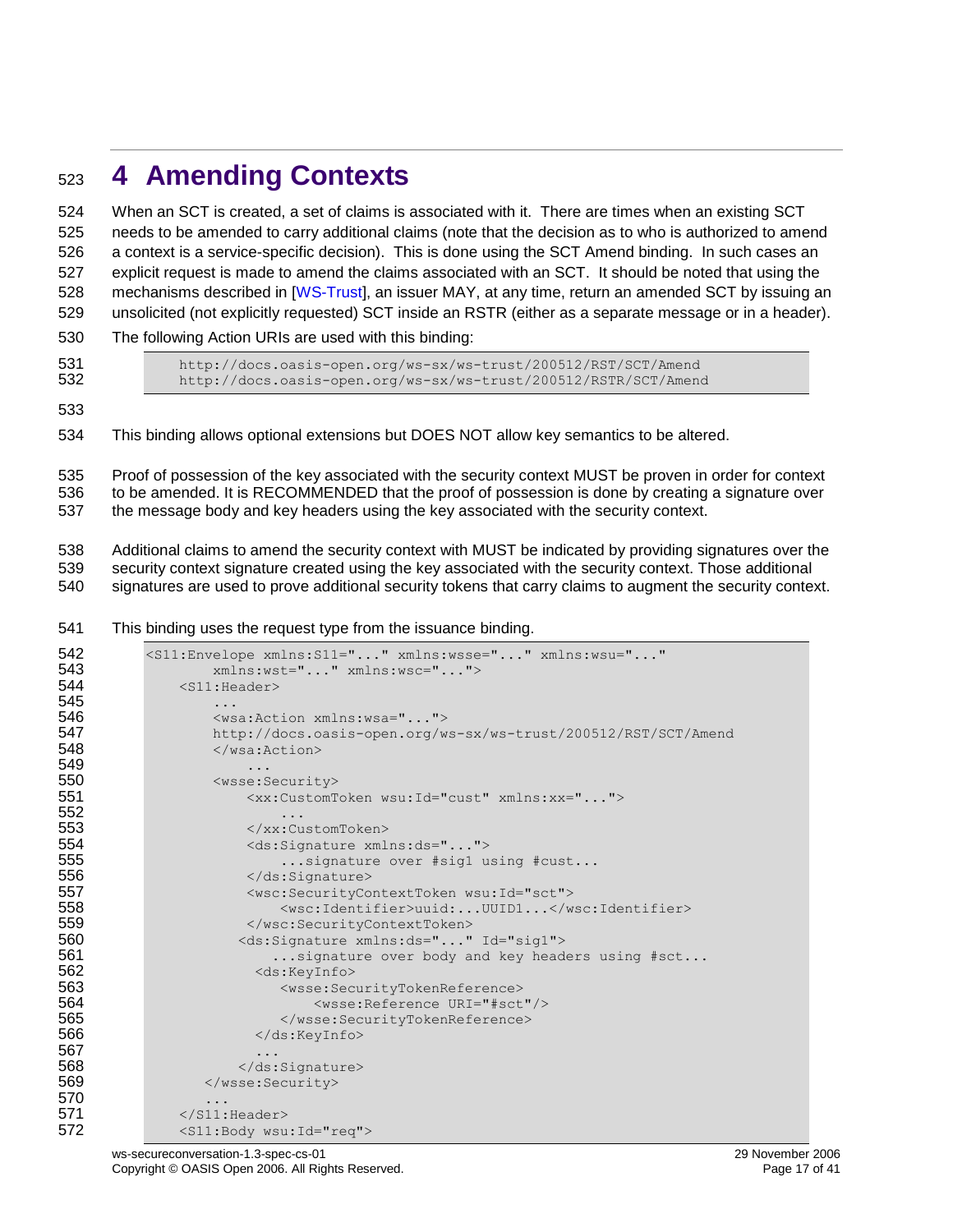| 573 | <wst:requestsecuritytoken></wst:requestsecuritytoken>                                     |
|-----|-------------------------------------------------------------------------------------------|
| 574 | <wst:requesttype></wst:requesttype>                                                       |
| 575 | http://docs.oasis-open.org/ws-sx/ws-trust/200512/Issue                                    |
| 576 |                                                                                           |
| 577 |                                                                                           |
| 578 | $\langle$ /S11:Body>                                                                      |
| 579 |                                                                                           |
| 580 |                                                                                           |
| 581 | <s11:envelope xmlns:s11="" xmlns:wsc="" xmlns:wst=""></s11:envelope>                      |
| 582 | $<$ S11:Header>                                                                           |
| 583 | .                                                                                         |
| 584 | <wsa:action xmlns:wsa=""></wsa:action>                                                    |
| 585 | http://docs.oasis-open.org/ws-sx/ws-trust/200512/RSTR/SCT/Amend                           |
| 586 | $\langle$ /wsa:Action>                                                                    |
| 587 | .                                                                                         |
| 588 | $\langle$ /S11:Header>                                                                    |
| 589 | $<$ S11:Body>                                                                             |
| 590 | <wst:requestsecuritytokenresponsecollection></wst:requestsecuritytokenresponsecollection> |
| 591 | <wst:requestsecuritytokenresponse></wst:requestsecuritytokenresponse>                     |
| 592 | <wst:requestedsecuritytoken></wst:requestedsecuritytoken>                                 |
| 593 | <wsc:securitycontexttoken></wsc:securitycontexttoken>                                     |
| 594 | <wsc:identifier>uuid:UUID1</wsc:identifier>                                               |
| 595 |                                                                                           |
| 596 |                                                                                           |
| 597 |                                                                                           |
| 598 |                                                                                           |
| 599 | $\langle$ /S11:Body>                                                                      |
| 600 | $\langle$ /S11:Envelope>                                                                  |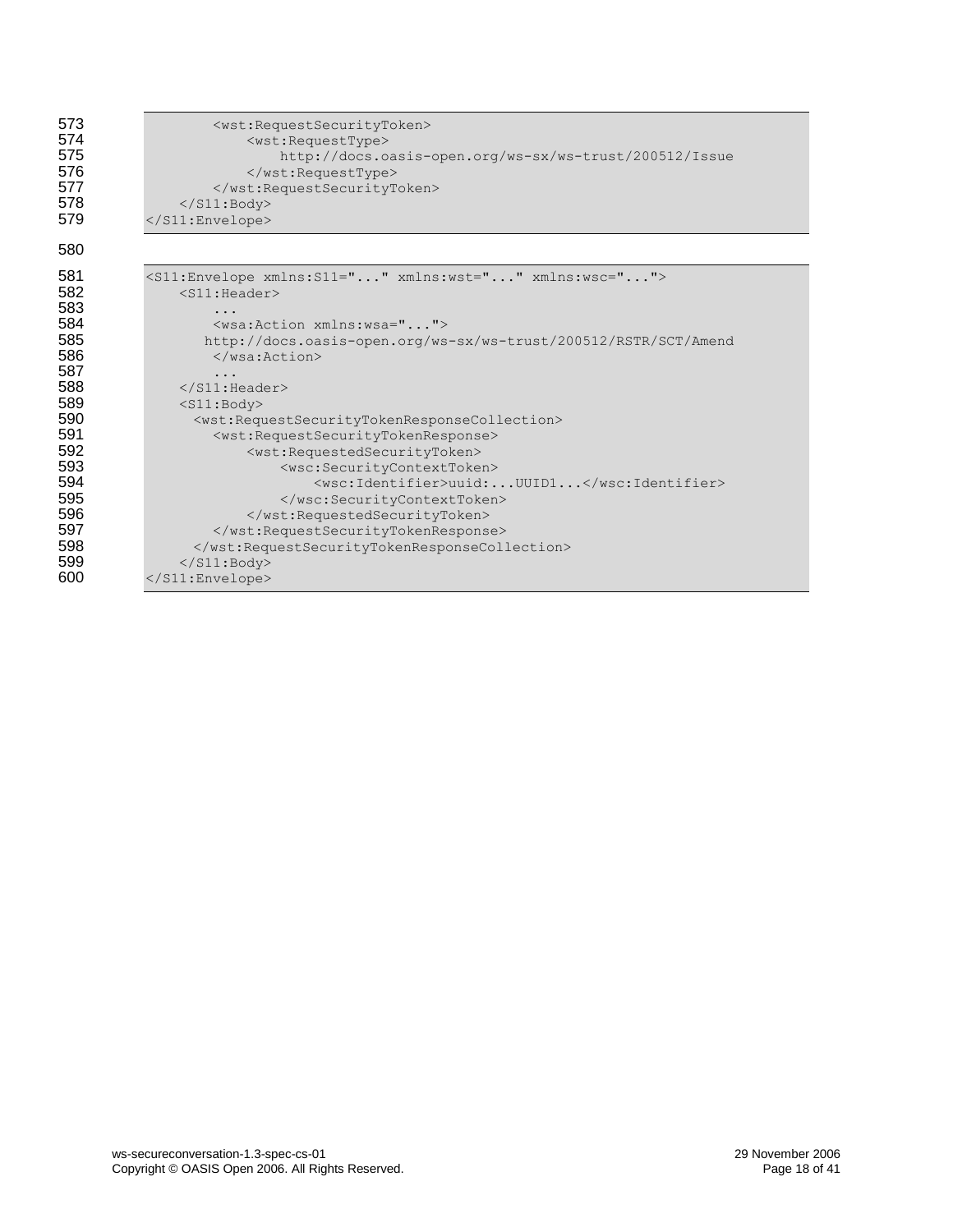### <span id="page-18-0"></span>**5 Renewing Contexts**

 When a security context is created it typically has an associated expiration. If a requestor desires to extend the duration of the token it uses this specialized binding of the renewal mechanism defined in WS-Trust. The following Action URIs are used with this binding:

 http://docs.oasis-open.org/ws-sx/ws-trust/200512/RST/SCT/Renew <http://docs.oasis-open.org/ws-sx/ws-trust/200512/RSTR/SCT/Renew>

This binding allows optional extensions but DOES NOT allow key semantics to be altered.

 A renewal MUST include re-authentication of the original claims because the original claims might have an expiration time that conflicts with the requested expiration time in the renewal request. Because the security context token issuer is not required to cache such information from the original issuance request, the requestor is required to re-authenticate the original claims in every renewal request. It is RECOMMENDED that the original claims re-authentication is done in the same way as in the original token issuance request.

 Proof of possession of the key associated with the security context MUST be proven in order for security context to be renewed. It is RECOMMENDED that this is done by creating the original claims signature over the signature that signs message body and key headers.

- During renewal, new key material MAY be exchanged. Such key material MUST NOT be protected using the existing session key.
- This binding uses the request type from the renewal binding.
- The following example illustrates a renewal which re-proves the original claims.

```
622 <s11:Envelope xmlns:S11="..." xmlns:wsse="..." xmlns:wsu="..."<br>623 xmlns:wst="..." xmlns:wsc="...">
623 xmlns:wst="..." xmlns:wsc="..."><br>624 <S11:Header>
             <S11:Header>
625<br>626
                626 <wsa:Action xmlns:wsa="...">
627 http://docs.oasis-open.org/ws-sx/ws-trust/200512/RST/SCT/Renew
628 </wsa:Action>
629 ...
630 <wsse:Security>
631 <xx:CustomToken wsu:Id="cust" xmlns:xx="...">
632 ...
633 </xx:CustomToken>
634 <ds:Signature xmlns:ds="..." Id="sig1">
635 635 ... signature over body and key headers using #cust...
636 </ds:Signature>
637 </ds:Signature>
</as:SecurityCo
637 \leq xsc:SecurityContextToken wsu:Id="sct"><br>638 \leq xsc:Identifier>uuid:...UUID1...
638 <wsc:Identifier>uuid:...UUID1...</wsc:Identifier><br>639 </wsc:SecurityContextToken>
                   639 </wsc:SecurityContextToken>
640 <ds:Signature xmlns:ds="..." Id="sig2">
641 641 ... signature over #sig1 using #sct ...
642 </ds:Signature>
643 </wsse:Security>
644 ...
645 </s11: Header>
646 <s11:Body wsu:Id="req"><br>647 <wst:RequestSecurit
                647 <wst:RequestSecurityToken>
648 <wst:RequestType>
```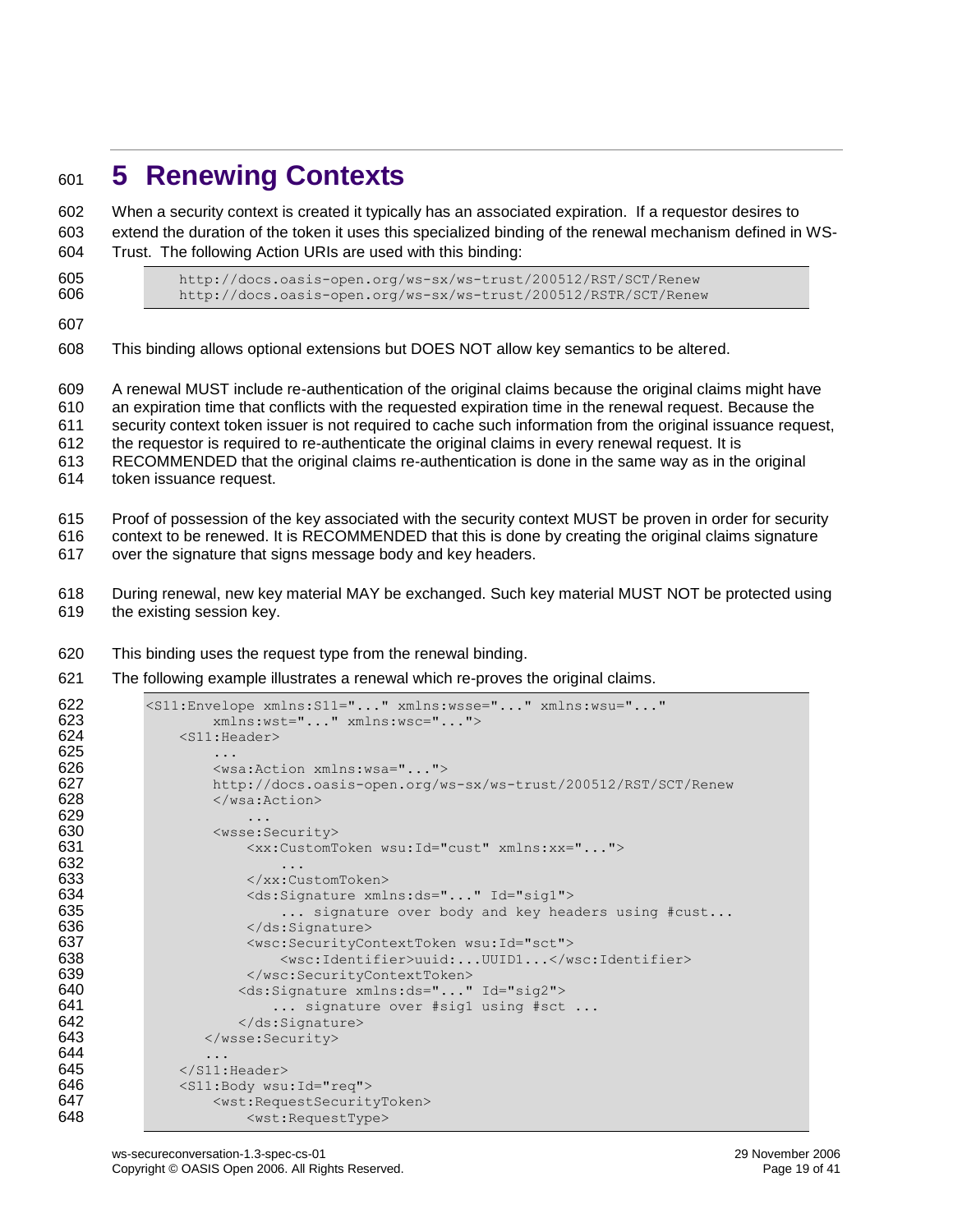| 649<br>650<br>651<br>652<br>653<br>654<br>655<br>656<br>657<br>658<br>659 | http://docs.oasis-open.org/ws-sx/ws-trust/200512/Renew<br><br><wst:renewtarget><br/><wsse:securitytokenreference><br/><wsse: reference="" uri="uuid:UUID1"></wsse:><br/></wsse:securitytokenreference><br/></wst:renewtarget><br><wst:lifetime></wst:lifetime><br><br>$\langle$ /S11:Body><br> |
|---------------------------------------------------------------------------|------------------------------------------------------------------------------------------------------------------------------------------------------------------------------------------------------------------------------------------------------------------------------------------------|
| 660                                                                       |                                                                                                                                                                                                                                                                                                |
| 661<br>662<br>663<br>664<br>665<br>666<br>667                             | <s11:envelope xmlns:s11="" xmlns:wsc="" xmlns:wst=""><br/><math>&lt;</math>S11: Header&gt;<br/>.<br/><wsa:action xmlns:wsa=""><br/>http://docs.oasis-open.org/ws-sx/ws-trust/200512/RSTR/SCT/Renew<br/><math>\langle</math>/wsa:Action&gt;<br/>.</wsa:action></s11:envelope>                   |
| 668<br>669                                                                | $\langle$ /S11:Header><br>$<$ S11:Body>                                                                                                                                                                                                                                                        |
| 670                                                                       | <wst:requestsecuritytokenresponsecollection></wst:requestsecuritytokenresponsecollection>                                                                                                                                                                                                      |
| 671                                                                       | <wst:requestsecuritytokenresponse></wst:requestsecuritytokenresponse>                                                                                                                                                                                                                          |
| 672                                                                       | <wst:requestedsecuritytoken></wst:requestedsecuritytoken>                                                                                                                                                                                                                                      |
| 673                                                                       | <wsc:securitycontexttoken></wsc:securitycontexttoken>                                                                                                                                                                                                                                          |
| 674                                                                       | <wsc:identifier>uuid:UUID1</wsc:identifier>                                                                                                                                                                                                                                                    |
| 675                                                                       | <wsc:instance>UUID2</wsc:instance>                                                                                                                                                                                                                                                             |
| 676                                                                       |                                                                                                                                                                                                                                                                                                |
| 677                                                                       |                                                                                                                                                                                                                                                                                                |
| 678<br>679                                                                | <wst:lifetime></wst:lifetime>                                                                                                                                                                                                                                                                  |
| 680                                                                       | <br>                                                                                                                                                                                                                                                                                           |
| 681                                                                       | $\langle$ /S11:Body>                                                                                                                                                                                                                                                                           |
| 682                                                                       |                                                                                                                                                                                                                                                                                                |
|                                                                           |                                                                                                                                                                                                                                                                                                |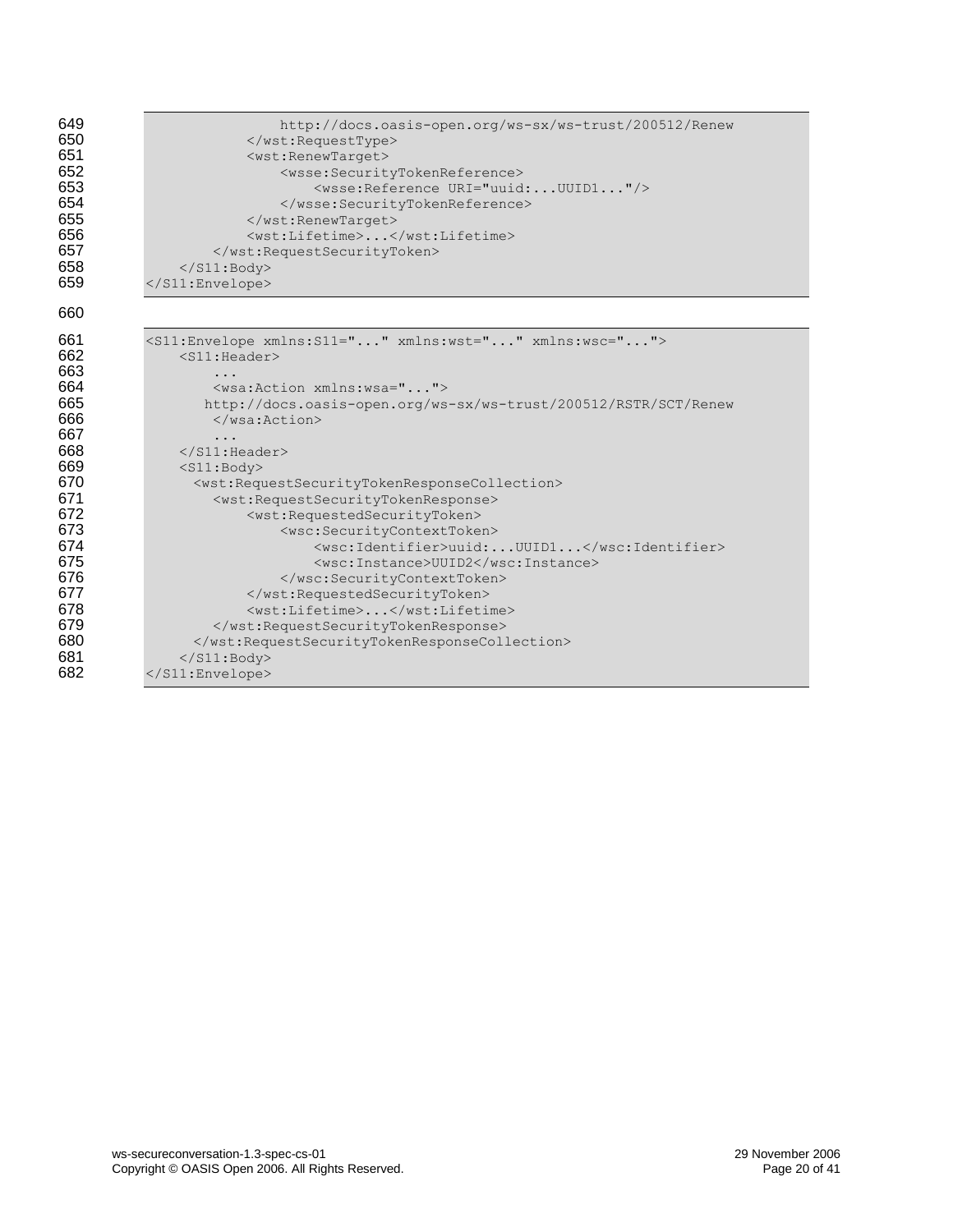<span id="page-20-0"></span>

|  |  |  |  |  | 683 6 Canceling Contexts |
|--|--|--|--|--|--------------------------|
|--|--|--|--|--|--------------------------|

| 684<br>685<br>686                                                                                                   | It is not uncommon for a requestor to be done with a security context token before it expires. In such<br>cases the requestor can explicitly cancel the security context using this specialized binding based on the<br>WS-Trust Cancel binding.                                                                                                                                                                                                                                                                                                                          |
|---------------------------------------------------------------------------------------------------------------------|---------------------------------------------------------------------------------------------------------------------------------------------------------------------------------------------------------------------------------------------------------------------------------------------------------------------------------------------------------------------------------------------------------------------------------------------------------------------------------------------------------------------------------------------------------------------------|
| 687                                                                                                                 | The following Action URIs are used with this binding:                                                                                                                                                                                                                                                                                                                                                                                                                                                                                                                     |
| 688<br>689                                                                                                          | http://docs.oasis-open.org/ws-sx/ws-trust/200512/RST/SCT/Cancel<br>http://docs.oasis-open.org/ws-sx/ws-trust/200512/RSTR/SCT/Cancel                                                                                                                                                                                                                                                                                                                                                                                                                                       |
| 690                                                                                                                 |                                                                                                                                                                                                                                                                                                                                                                                                                                                                                                                                                                           |
| 691<br>692<br>693                                                                                                   | Once a security context has been cancelled it MUST NOT be allowed for authentication or authorization<br>or allow renewal.                                                                                                                                                                                                                                                                                                                                                                                                                                                |
| 694<br>695<br>696<br>697                                                                                            | Proof of possession of the key associated with the security context MUST be proven in order for security<br>context to be cancelled. It is RECOMMENDED that this is done by creating a signature over the message<br>body and key headers using the key associated with the security context.                                                                                                                                                                                                                                                                             |
| 698<br>699                                                                                                          | This binding uses the Cancel request type from WS-Trust.                                                                                                                                                                                                                                                                                                                                                                                                                                                                                                                  |
| 700<br>701<br>702                                                                                                   | As described in WS-Trust the RSTR cancel message is informational and the context is cancelled once<br>the cancel RST is processed even if the cancel RSTR is never received by the requestor.                                                                                                                                                                                                                                                                                                                                                                            |
| 703                                                                                                                 | The following example illustrates canceling a context.                                                                                                                                                                                                                                                                                                                                                                                                                                                                                                                    |
| 704<br>705<br>706<br>707<br>708<br>709<br>710<br>711<br>712<br>713<br>714<br>715<br>716<br>717<br>718<br>719<br>720 | <s11:envelope <br="" xmlns:s11="" xmlns:wsse="" xmlns:wsu="">xmlns:wst="" xmlns:wsc=""&gt;<br/><math>&lt;</math>S11:Header&gt;<br/>.<br/><wsa:action xmlns:wsa=""><br/>http://docs.oasis-open.org/ws-sx/ws-trust/200512/RST/SCT/Cancel<br/></wsa:action><br/>.<br/><wsse:security><br/><wsc:securitycontexttoken wsu:id="sct"><br/><wsc:identifier>uuid:UUID1</wsc:identifier><br/></wsc:securitycontexttoken><br/><ds:signature id="sig1" xmlns:ds=""><br/> signature over body and key headers using #sct<br/></ds:signature><br/></wsse:security><br/>.</s11:envelope> |
| 721<br>722<br>723<br>724<br>725<br>726<br>727<br>728<br>729<br>730<br>731                                           | $\langle$ /S11:Header><br><s11:body wsu:id="req"><br/><wst:requestsecuritytoken><br/><wst:requesttype><br/>http://docs.oasis-open.org/ws-sx/ws-trust/200512/Cancel<br/></wst:requesttype><br/><wst:canceltarget><br/><wsse:securitytokenreference><br/><wsse: reference="" uri="uuid:UUID1"></wsse:><br/></wsse:securitytokenreference><br/></wst:canceltarget></wst:requestsecuritytoken></s11:body>                                                                                                                                                                     |
| 732                                                                                                                 |                                                                                                                                                                                                                                                                                                                                                                                                                                                                                                                                                                           |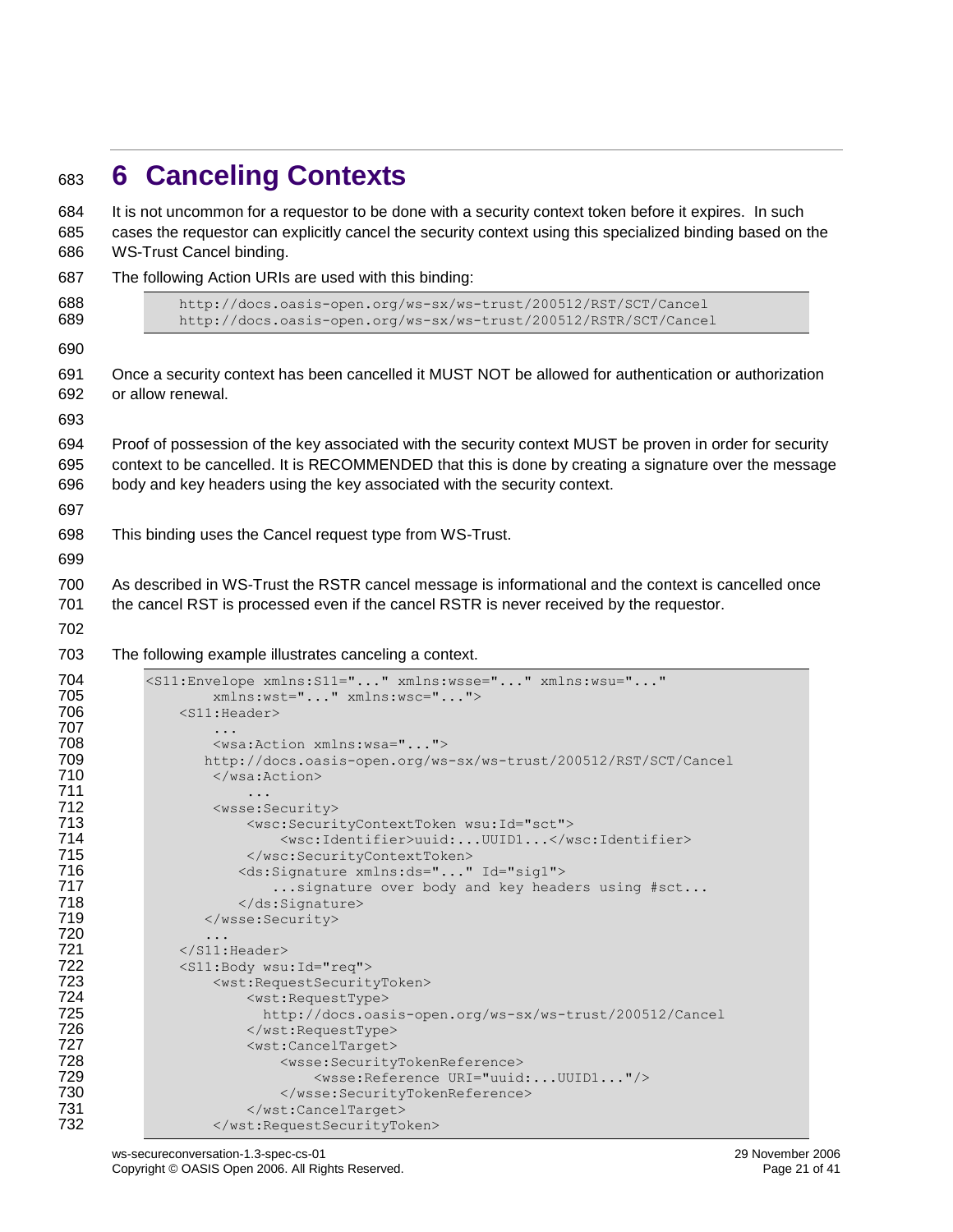| $\langle$ /S11:Body><br>$\langle$ /S11:Envelope>                                            |
|---------------------------------------------------------------------------------------------|
|                                                                                             |
| <s11:envelope xmlns:s11="" xmlns:wst=""><br/><math>&lt;</math>S11:Header&gt;</s11:envelope> |
|                                                                                             |
| <wsa:action xmlns:wsa=""></wsa:action>                                                      |
| http://docs.oasis-open.org/ws-sx/ws-trust/200512/RSTR/SCT/Cancel                            |
| $\langle$ /wsa:Action>                                                                      |
|                                                                                             |
| $\langle$ /S11:Header>                                                                      |
| $<$ S11:Body>                                                                               |
| <wst:requestsecuritytokenresponsecollection></wst:requestsecuritytokenresponsecollection>   |
| <wst:requestsecuritytokenresponse></wst:requestsecuritytokenresponse>                       |
| <wst:requestedtokencancelled></wst:requestedtokencancelled>                                 |
|                                                                                             |
|                                                                                             |
| $\langle$ /S11:Body>                                                                        |
| $\langle$ /S11:Envelope>                                                                    |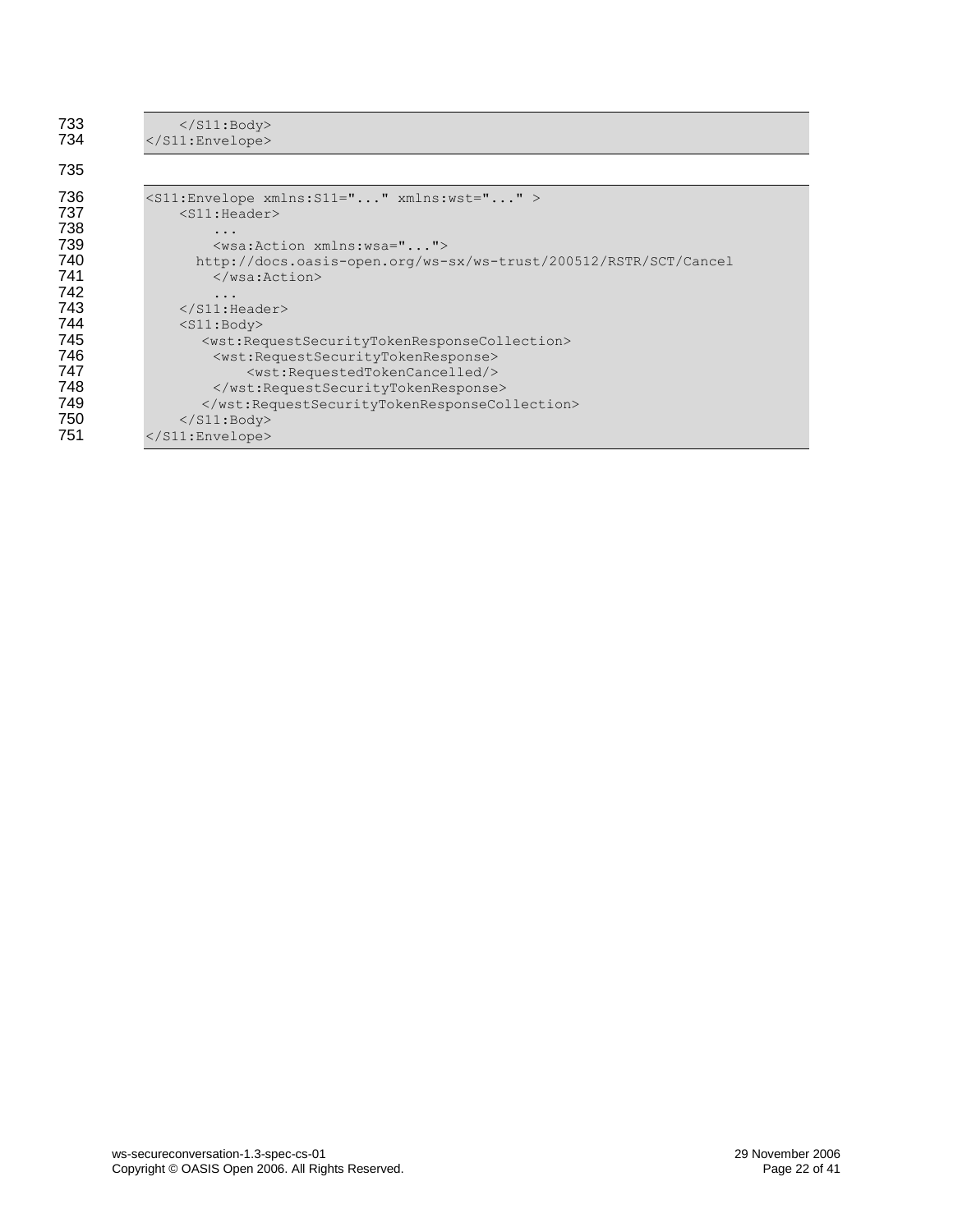## <span id="page-22-0"></span>**7 Deriving Keys**

 A security context token implies or contains a shared secret. This secret MAY be used for signing and/or encrypting messages, but it is RECOMMENDED that derived keys be used for signing and encrypting messages associated only with the security context. Using a common secret, parties may define different key derivations to use. For example, four keys may be derived so that two parties can sign and encrypt using separate keys. In order to keep the keys fresh (prevent providing too much data for analysis), subsequent derivations may be used. We introduce the <wsc:DerivedKeyToken> token as a mechanism for indicating which derivation is being used within a given message. The derived key mechanism can use different algorithms for deriving keys. The algorithm is expressed using a URI. This specification defines one such algorithm. 766 As well, while presented here using security context tokens, the <wsc:DerivedKeyToken> token can be used to derive keys from any security token that has a shared secret, key, or key material.

 We use a subset of the mechanism defined for TLS in RFC 2246. Specifically, we use the P\_SHA-1 function to generate a sequence of bytes that can be used to generate security keys. We refer to this algorithm as:

 http://docs.oasis-open.org/ws-sx/ws-773 secureconversation/200512/dk/p\_sha1

 This function is used with three values – *secret*, *label*, and *seed*. The secret is the shared secret that is exchanged (note that if two secrets were securely exchanged, possibly as part of an initial exchange, they are concatenated in the order they were sent/received). Secrets are processed as octets representing their binary value (value prior to encoding). The label is the concatenation of the client's label and the service's label. These labels can be discovered in each party's policy (or specifically within a <wsc:DerivedKeyToken> token). Labels are processed as UTF-8 encoded octets. If either isn't specified in the policy, then a default value of "WS-SecureConversation" (represented as UTF-8 octets) is used. The seed is the concatenation of nonce values (if multiple were exchanged) that were exchanged (initiator + receiver). The nonce is processed as a binary octet sequence (the value prior to base64 encoding). The nonce seed is required, and MUST be generated by one or more of the communicating parties. The P\_SHA-1 function has two parameters – *secret* and *value*. We concatenate the *label* and the *seed* to create the *value*. That is:

787 P SHA1 (secret, label + seed)

789 At this point, both parties can use the P\_SHA-1 function to generate shared keys as needed. For this protocol, we don't define explicit derivation uses.

792 The <wsc:DerivedKeyToken> element is used to indicate that the key for a specific reference is generated from the function. This is so that explicit security tokens, secrets, or key material need not be exchanged as often thereby increasing efficiency and overall scalability. However, parties MUST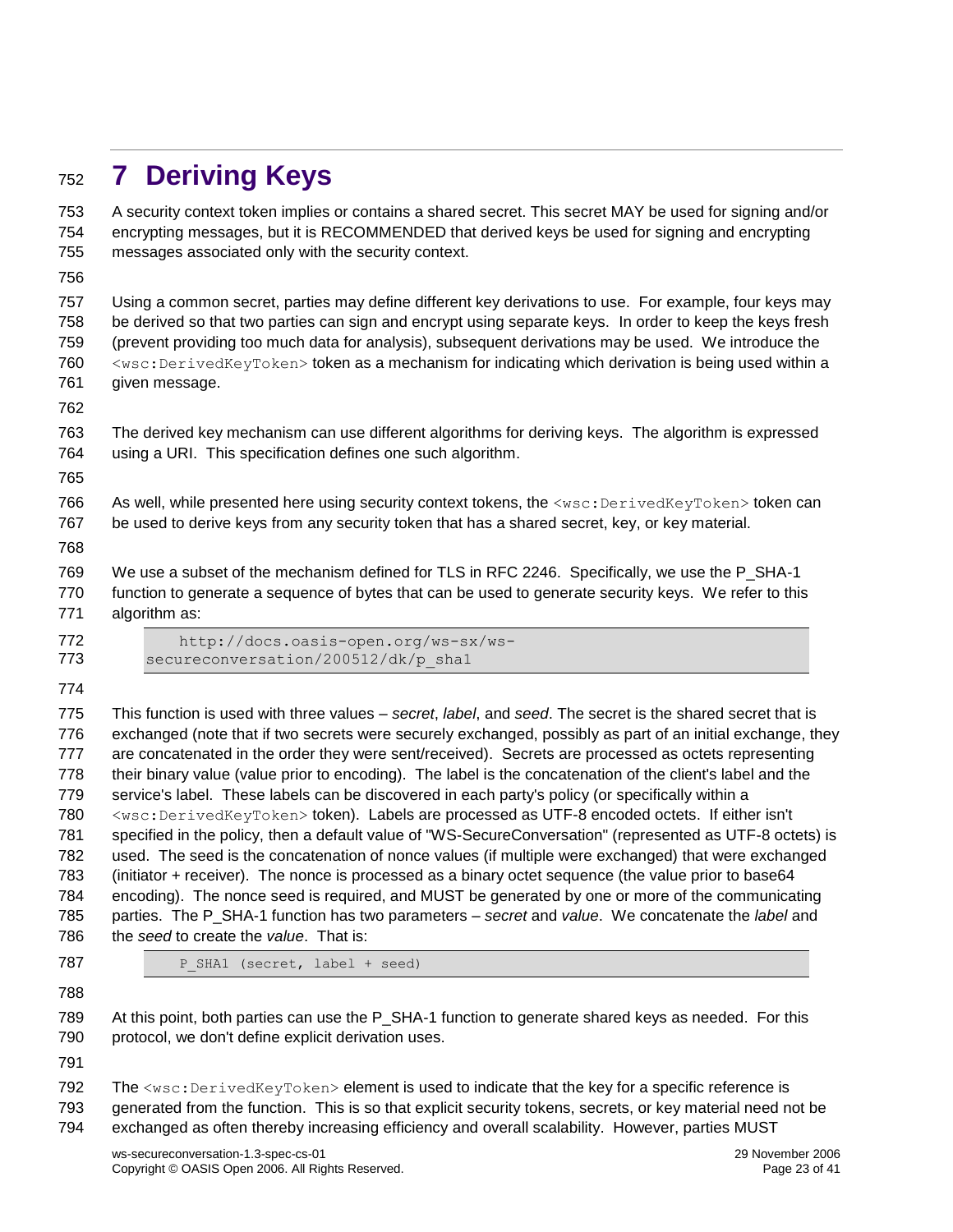mutually agree on specific derivations (e.g. the first 128 bits is the client's signature key, the next 128 bits in the client's encryption key, and so on). The policy presents a method for specifying this information. The RECOMMENDED approach is to use separate nonces and have independently generated keys for signing and encrypting in each direction. Furthermore, it is RECOMMENDED that new keys be derived for each message (i.e., previous nonces are not re-used). Once the parties determine a shared secret to use as the basis of a key generation sequence, an initial 802 key is generated using this sequence. When a new key is required, a new  $\langle$ wsc:DerivedKeyToken> may be passed referencing the previously generated key. The recipient then knows to use the sequence to generate a new key, which will match that specified in the security token. If both parties pre-agree on key sequencing, then additional token exchanges are not required. For keys derived using a shared secret from a security context, the <wsse:SecurityTokenReference> element SHOULD be used to reference the 809 <wsc:SecurityContextToken>. Basically, a signature or encryption references a 810 <wsc:DerivedKeyToken> in the <wsse:Security> header that, in turn, references the 811 <wsc: SecurityContextToken>. Derived keys are expressed as security tokens. The following URI is used to represent the token type: http://docs.oasis-open.org/ws-sx/ws-secureconversation/200512/dk The derived key token does not support references using key identifiers or key names. All references

817 MUST use an ID (to a *wsu:Id* attribute) or a URI reference to the <wsc:Identifier> element in the SCT.

### <span id="page-23-0"></span>**7.1 Syntax**

820 The following illustrates the syntax for <wsc: DerivedKeyToken>:

| 821 | <wsc:derivedkeytoken <="" algorithm="" th="" wsu:id="" xmlns:wsc=""></wsc:derivedkeytoken> |
|-----|--------------------------------------------------------------------------------------------|
| 822 | xmlns:wsse="" xmlns:wsu="">                                                                |
| 823 | <wsse:securitytokenreference></wsse:securitytokenreference>                                |
| 824 | <wsc:properties></wsc:properties>                                                          |
| 825 | <wsc:generation></wsc:generation>                                                          |
| 826 | <wsc:offset></wsc:offset>                                                                  |
| 827 | <wsc:length></wsc:length>                                                                  |
| 828 | <wsc:label></wsc:label>                                                                    |
| 829 | $\langle$ wsc:Nonce> $\langle$ /wsc:Nonce>                                                 |
| 830 |                                                                                            |

- The following describes the attributes and tags listed in the schema overview above:
- /wsc:DerivedKeyToken
- This specifies a key that is derived from a shared secret.
- /wsc:DerivedKeyToken/@wsu:Id
- 836 This optional attribute specifies an XML ID that can be used locally to reference this element.
- /wsc:DerivedKeyToken/@Algorithm
- This optional URI attribute specifies key derivation algorithm to use. This specification predefines 839 the P\_SHA1 algorithm described above. If this attribute isn't specified, this algorithm is assumed.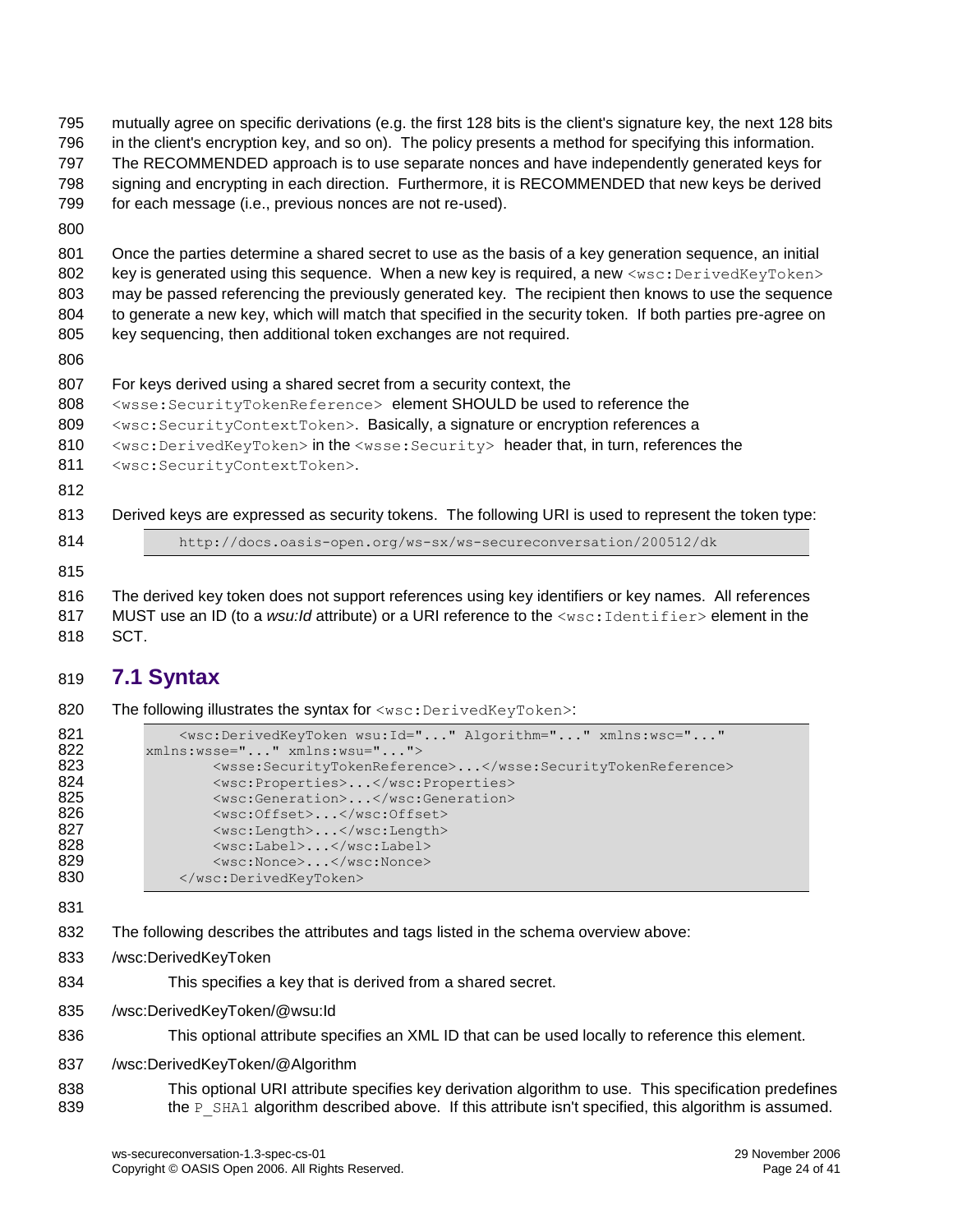- 840 /wsc:DerivedKeyToken/wsse:SecurityTokenReference
- This optional element is used to specify security context token, security token, or shared 842 key/secret used for the derivation. If not specified, it is assumed that the recipient can determine 843 the shared key from the message context. If the context cannot be determined, then a fault such **as** wsc: UnknownDerivationSource **should be raised.**
- /wsc:DerivedKeyToken/wsc:Properties
- This optional element allows metadata to be associated with this derived key. For example, if the <wsc:Name> property is defined, this derived key is given a URI name that can then be used as 848 the source for other derived keys. The <wsc:Nonce> and <wsc:Label> elements can be specified as properties and indicate the nonce and label to use (defaults) for all keys derived from 850 this key.
- /wsc:DerivedKeyToken/wsc:Properties/wsc:Name
- This optional element is used to give this derived key a URI name that can then be used as the source for other derived keys.
- /wsc:DerivedKeyToken/wsc:Properties/wsc:Label
- This optional element defines a label to use for all keys derived from this key. See /wsc:DerivedKeyToken/wsc:Label defined below.
- /wsc:DerivedKeyToken/wsc:Properties/wsc:Nonce
- This optional element defines a nonce to use for all keys derived from this key. See /wsc:DerivedKeyToken/wsc:Nonce defined below.
- /wsc:DerivedKeyToken/wsc:Properties/{any}
- This is an extensibility mechanism to allow additional elements (arbitrary content) to be used.
- /wsc:DerivedKeyToken/wsc:Generation
- If fixed-size keys (generations) are being generated, then this optional element can be used to specify which generation of the key to use. The value of this element is an unsigned long value indicating the generation number to use (beginning with zero). This element MUST NOT be used 866 if the <wsc:Offset> element is specified. Specifying this element is equivalent to specifying the 867  $\leq$ sc:Offset> and  $\leq$ sc:Length> elements having multiplied out the values. That is, offset = 868 (generation) \* fixed size and length = fixed size.
- /wsc:DerivedKeyToken/wsc:Offset

870 If fixed-size keys are not being generated, then the  $\langle$ wsc:Offset> and  $\langle$ wsc:Length> 871 elements indicate where in the byte stream to find the generated key. This specifies the ordering (in bytes) of the generated output. The value of this optional element is an unsigned long value 873 indicating the byte position (starting at 0). For example, 0 indicates the first byte of output and 16 874 byte of generated output. This element MUST NOT be used if the 875 <wsc:Generation> element is specified. It should be noted that not all algorithms will support 876 the <wsc:Offset> and <wsc:Length> elements.

- /wsc:DerivedKeyToken/wsc:Length
- This element specifies the length (in bytes) of the derived key. This optional element can be 879 specified in conjunction with <wsc:Offset> or <wsc:Generation>. If this isn't specified, it is assumed that the recipient knows the key size to use. The value of this element is an unsigned 881 long value indicating the size of the key in bytes (e.g., 16).
- /wsc:DerivedKeyToken/wsc:Label
- 883 The label can be specified within a <wsc:DerivedKeyToken> using the wsc:Label element. If the label isn't specified then a default value of "WS-SecureConversationWS-SecureConversation" (represented as UTF-8 octets) is used. Labels are processed as UTF-8 encoded octets.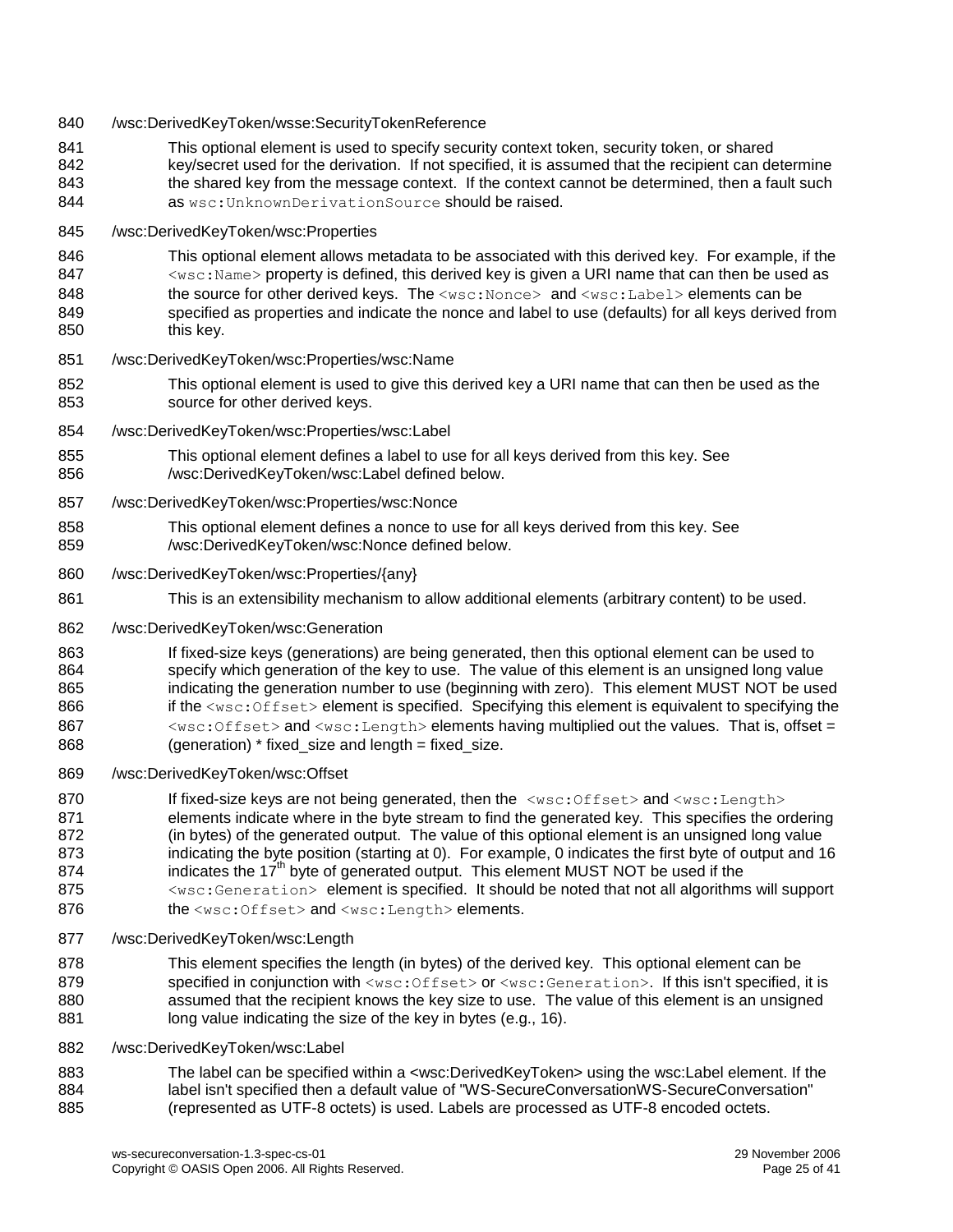/wsc:DerivedKeyToken/wsc:Nonce

887 If specified, this optional element specifies a base64 encoded nonce that is used in the key derivation function for this derived key. If this isn't specified, it is assumed that the recipient knows the nonce to use. Note that once a nonce is used for a derivation sequence, the same nonce SHOULD be used for all subsequent derivations.

- 
- If additional information is not specified (such as explicit elements or policy), then the following defaults apply:
- 894 The offset is 0
- 895 The length is 32 bytes (256 bits)
- 

897 It is RECOMMENDED that separate derived keys be used to strengthen the cryptography. If multiple keys are used, then care should be taken not to derive too many times and risk key attacks.

### <span id="page-25-0"></span>**7.2 Examples**

 The following example illustrates a message sent using two derived keys, one for signing and one for encrypting:

```
902 <s11:Envelope xmlns:S11="..." xmlns:wsse="..." xmlns:wsu="..."<br>903 xmlns:xenc="..." xmlns:wsc="..." xmlns:ds="...">
903 xmlns:xenc="..." xmlns:wsc="..." xmlns:ds="..."><br>904 <S11:Header>
904 <s11:Header><br>905 <s11:Header>
                 905 <wsse:Security>
906 (wsc:SecurityContextToken wsu:Id="ctx2">
907 <wsc:Identifier>uuid:...UUID2...</wsc:Identifier><br>908 <wsc:SecurityContextToken>
908 </wsc:SecurityContextToken>
909 <wsc:DerivedKeyToken wsu:Id="dk2">
910 <wsse:SecurityTokenReference>
                             911 <wsse:Reference URI="#ctx2"/>
912 \langle/wsse:SecurityTokenReference>
913 Samuel Allie Australian Structure (West:Nonce>KJHFRE...</wsc:Nonce>
914 </wsc:DerivedKeyToken><br>915 <wenc:ReferenceList>
                     915 <xenc:ReferenceList>
916<br>917
917 <ds:KeyInfo>
                             918 <wsse:SecurityTokenReference>
919 <wsse:Reference URI="#dk2"/>
920 SecurityTokenReference>
921 </ds:KeyInfo>
922 . The contract of the contract of the contract of the contract of the contract of the contract of the contract of the contract of the contract of the contract of the contract of the contract of the contract of the c
923 </xenc:ReferenceList><br>924 <wsc:SecurityContextT
924 <wsc:SecurityContextToken wsu:Id="ctx1">
                         925 <wsc:Identifier>uuid:...UUID1...</wsc:Identifier>
926 </wsc:SecurityContextToken>
927 <wsc:DerivedKeyToken wsu:Id="dk1">
                         928 <wsse:SecurityTokenReference>
929 <wsse:Reference URI="#ctx1"/><br>930 </wsse:SecurityTokenReference>
930 </wsse:SecurityTokenReference>
931 <wsc:Nonce>KJHFRE...</wsc:Nonce><br>932 </wsc:DerivedKeyToken>
                     932 </wsc:DerivedKeyToken>
933 Samuel Communication (Stenc:ReferenceList>
934 ...
935 <ds:KeyInfo>
936 <wsse:SecurityTokenReference>
937 <wsse:Reference URI="#dk1"/>
938 </wsse:SecurityTokenReference><br>939 </ds:KeyInfo>
939 </ds:KeyInfo>
940 ...
```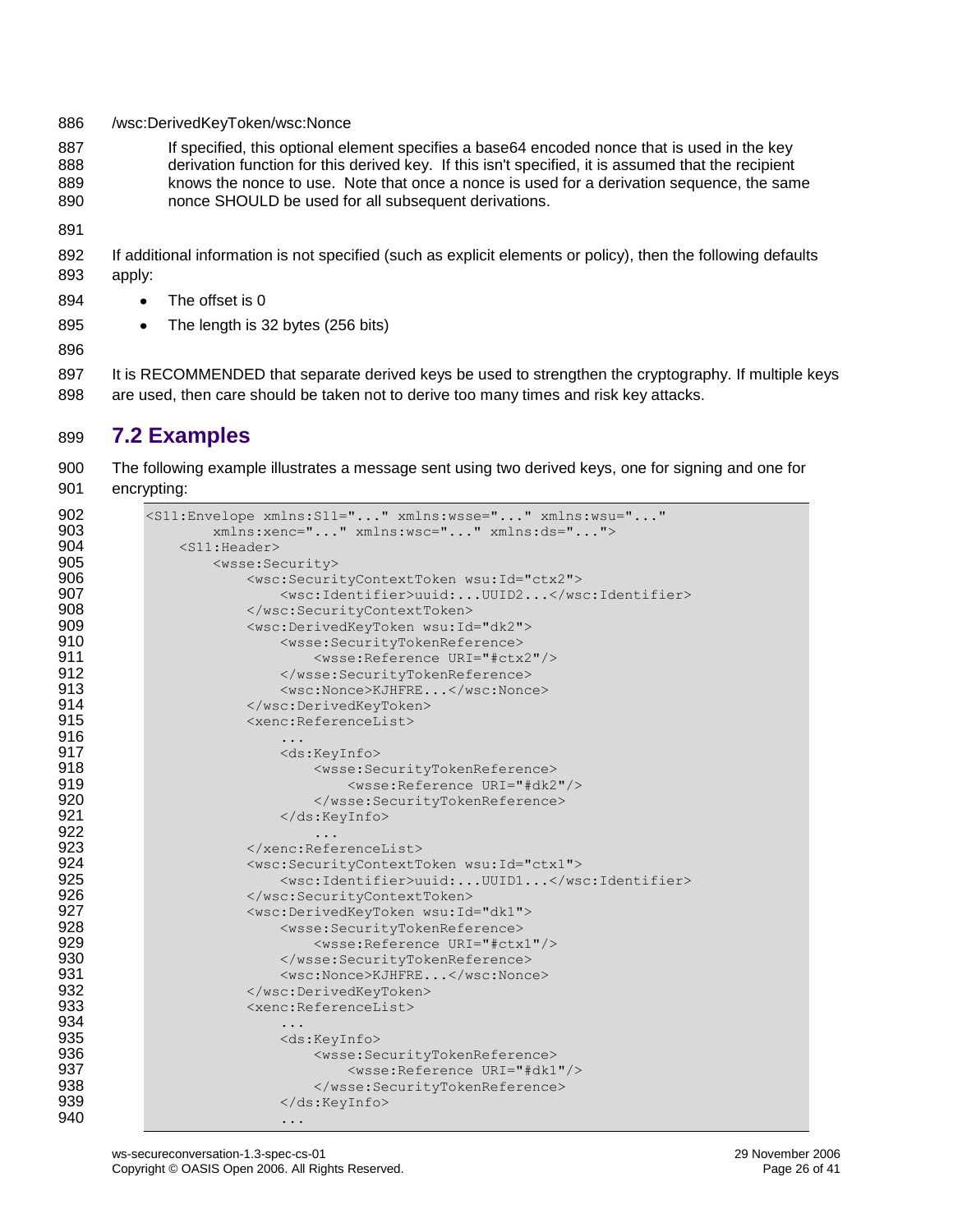941 </xenc:ReferenceList><br>942 </wsse:Security> </wsse:Security> ... 944  $\langle$ /S11:Header><br>945  $\langle$ S11:Body> <S11:Body> ...  $\langle$ /S11:Body> 948 </s11:Envelope> The following illustrates the syntax for a derived key based on the 3rd generation of the shared key identified in the specified security context: 952 <wsc:DerivedKeyToken xmlns:wsc="..." xmlns:wsse="..."><br>953 <wsse:SecurityTokenReference> <wsse:SecurityTokenReference> 954 <wsse:Reference URI="#ctx1"/> 955 </wsse:SecurityTokenReference><br>956 <wsc:Generation>2</wsc:Generat <wsc:Generation>2</wsc:Generation> 957 </wsc:DerivedKeyToken> The following illustrates the syntax for a derived key based on the 1st generation of a key derived from an existing derived key (4th generation): <wsc:DerivedKeyToken xmlns:wsc="..."> <wsc:Properties> 963 <wsc:Name>.../derivedKeySource</wsc:Name> 964 <wsc:Label>NewLabel</wsc:Label>965<br>965 <wsc:Nonce>FHFE...</wsc:Nonce> <wsc:Nonce>FHFE...</wsc:Nonce> 966 </wsc:Properties><br>967 <wsc:Generation>3

968 </wsc:DerivedKeyToken>  $0<sub>2</sub>$ 

| 909                                    |                                                                                                                                                                                                                                                                       |
|----------------------------------------|-----------------------------------------------------------------------------------------------------------------------------------------------------------------------------------------------------------------------------------------------------------------------|
| 970<br>971<br>972<br>973<br>974<br>975 | <wsc:derivedkeytoken wsu:id="newKey" xmlns:wsc="" xmlns:wsse=""><br/><wsse:securitytokenreference><br/><wsse:reference uri="/derivedKeySource"></wsse:reference><br/></wsse:securitytokenreference><br/><wsc:generation>0</wsc:generation><br/></wsc:derivedkeytoken> |
|                                        |                                                                                                                                                                                                                                                                       |

<wsc:Generation>3</wsc:Generation>

977 In the example above we have named a derived key so that other keys can be derived from it. To do this 978 we use the <wsc: Properties> element name tag to assign a global name attribute. Note that in this example, the ID attribute could have been used to name the base derived key if we didn't want it to be a 980 globally named resource. We have also included the <wsc:Label> and <wsc:Nonce> elements as metadata properties indicating how to derive sequences of this derivation.

### <span id="page-26-0"></span>**7.3 Implied Derived Keys**

 This specification also defines a shortcut mechanism for referencing certain types of derived keys. Specifically, a *@wsc:Nonce* attribute can also be added to the security token reference (STR) defined in 985 the [\[WS-Security\]](#page-6-0) specification. When present, it indicates that the key is not in the referenced token, but is a key derived from the referenced token's key/secret. The @wsc:Length attribute can be used in conjunction with @wsc:Nonce in the security token reference (STR) to indicate the length of the derived key. The value of this attribute is an unsigned long value indicating the size of the key in bytes. If this attribute isn't specified, the default derived key length value is 32.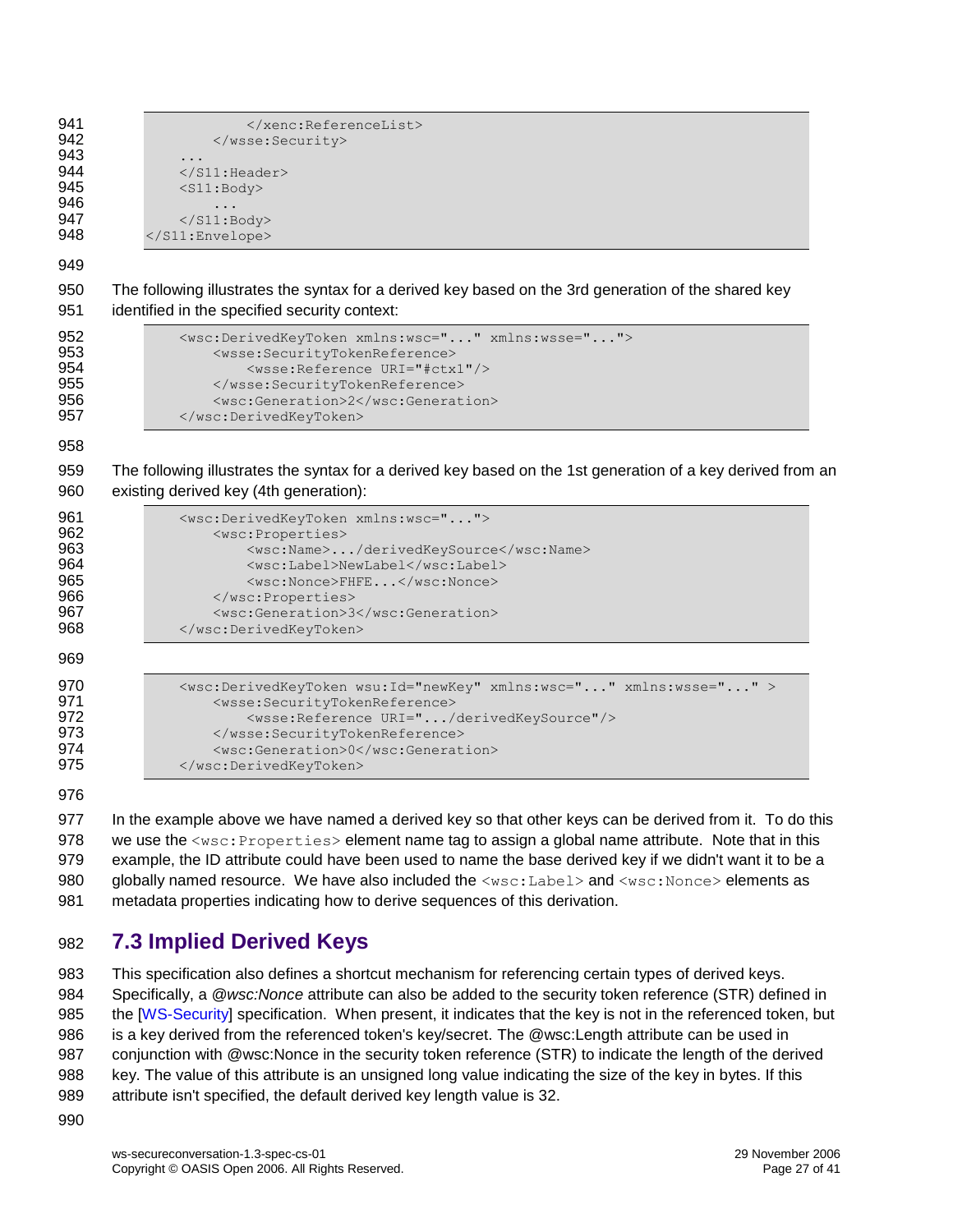#### 991 Consequently, the following two illustrations are functionally equivalent:

```
992 <wsse:Security xmlns:wsc="..." xmlns:wsse="..." xmlns:xx="..." 
993 xmlns:ds="..." xmlns:wsu="...">
994 <xx:MyToken wsu:Id="base">...</xx:MyToken><br>995 <wsc:DerivedKeyToken wsu:Id="newKey">
995 <wsc:DerivedKeyToken wsu:Id="newKey">
996 <wsse:SecurityTokenReference>
997 <br>
Webset:Reference URI="#base"/><br>
998 <br>
Vesse:SecurityTokenReference>
998 </wsse:SecurityTokenReference>
999 <wsc:Nonce>...</wsc:Nonce><br>1000 </wsc:DerivedKevToken>
1000 </wsc:DerivedKeyToken><br>1001 <ds:Signature>
                  <ds:Signature>
1002 ...<br>1003 ...
1003 <ds:KeyInfo>
1004 <wsse:SecurityTokenReference>
1005 <wsse:Reference URI="#newKey"/>
1006 </wsse:SecurityTokenReference><br>1007 </ds:KevInfo>
1007 </ds:KeyInfo><br>1008 </ds:Signature>
1008 </ds:Signature><br>1009 </wsse:Security>
              </wsse:Security>
```
1010

#### 1011 This is functionally equivalent to the following:

```
1012 <wsse:Security xmlns:wsc="..." xmlns:wsse="..." xmlns:xx="..."<br>1013 xmlns:ds="..." xmlns:wsu="...">
1013 xmlns:ds="..." xmlns:wsu="..."><br>1014 <xx:MyToken wsu:Id="base
1014 \langle x, x : MyToken wsu:Id="base">...\langle x, x : MyToken \rangle<br>1015 \langle ds : Sianature \rangle<ds:Signature>
1016 ...
1017 <ds:KeyInfo>
1018 <wsse:SecurityTokenReference wsc:Nonce="...">
1019 <wsse:Reference URI="#base"/>
1020 </wsse:SecurityTokenReference><br>1021 </ds:KeyInfo>
1021 </ds:KeyInfo><br>1022 </ds:Signature>
1022 </ds:Signature><br>1023 </wsse:Security>
                </wsse:Security>
```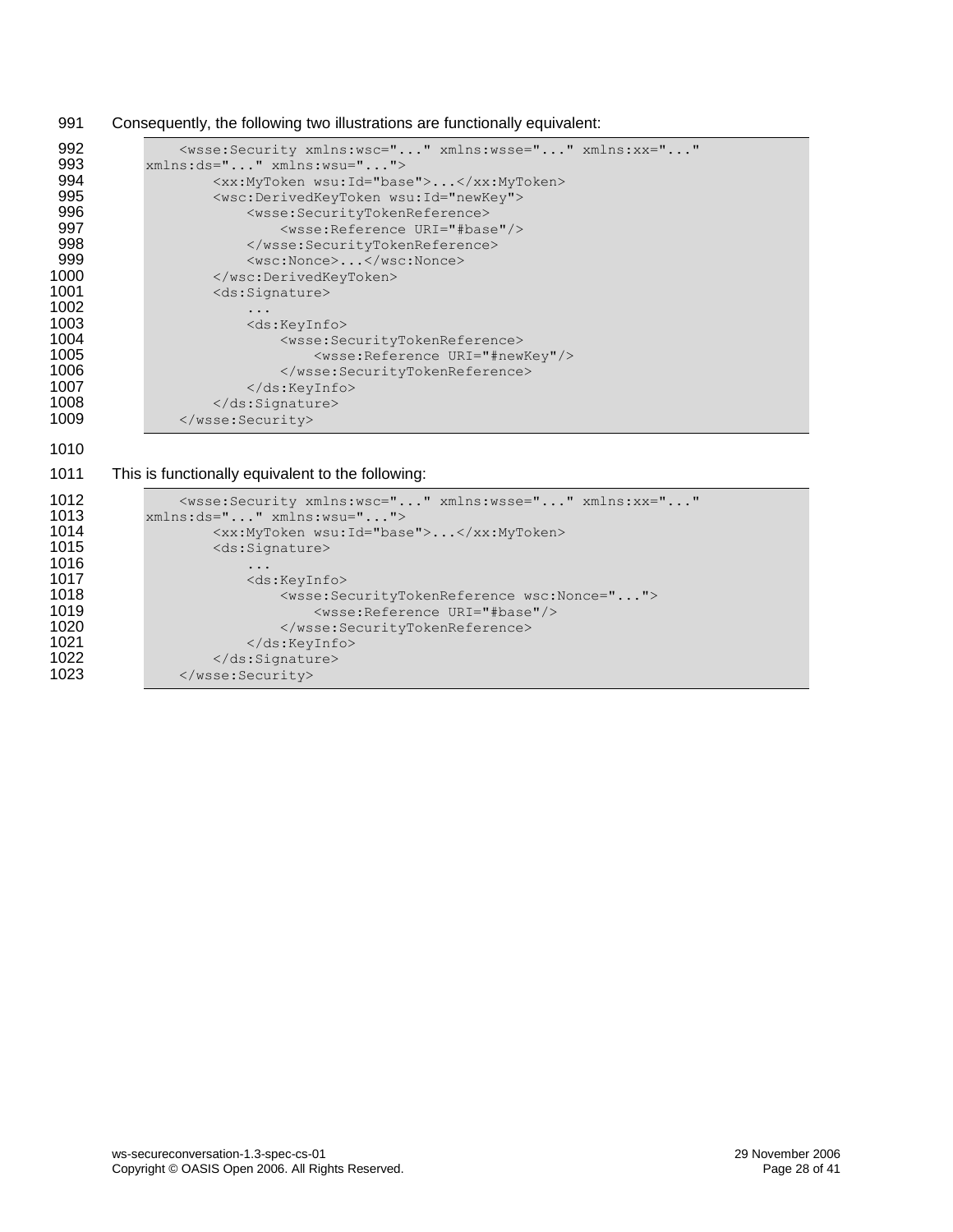## <span id="page-28-0"></span>**8 Associating a Security Context**

| 1025         | For a variety of reasons it may be necessary to reference a Security Context Token. These references        |
|--------------|-------------------------------------------------------------------------------------------------------------|
| 1026         | can be broken into two general categories: references from within the <wsse: security=""> element,</wsse:>  |
| 1027         | generally used to indicate the key used in a signature or encryption operation and references from other    |
| 1028         | parts of the SOAP envelope, for example to specify a token to be used in some particular way.               |
| 1029         | References within the <wsse: security=""> element can further be divided into reference to an SCT</wsse:>   |
| 1030         | found within the message and references to a SCT not present in the message.                                |
| 1031         |                                                                                                             |
| 1032         | The Security Context Token does not support references to it using key identifiers or key names. All        |
| 1033         | references MUST either use an ID (to a wsu: Id attribute) or a <wsse: reference=""> to the</wsse:>          |
| 1034         | <wsc:identifier>element.</wsc:identifier>                                                                   |
| 1035         |                                                                                                             |
| 1036         | References using an ID are message-specific. References using the <wsc: identifier=""> element value</wsc:> |
| 1037         | are message independent.                                                                                    |
| 1038         |                                                                                                             |
| 1039         | If the SCT is referenced from within the <wsse: security=""> element or from an RST or RSTR, it is</wsse:>  |
| 1040         | RECOMMENDED that these references be message independent, but these references MAY be                       |
| 1041         | message-specific. A reference from the RST/RSTR is treated differently than other references from the       |
| 1042         | SOAP Body as the RST/RSTR is exclusively dealing with security related information similar to the           |
| 1043         | <wsse:security> element.</wsse:security>                                                                    |
| 1044         |                                                                                                             |
| 1045         | When an SCT located in the <wsse: security=""> element is referenced from outside the</wsse:>               |
| 1046         | <wsse: security=""> element, a message independent referencing mechanisms MUST be used, to</wsse:>          |
| 1047         | enable a cleanly layered processing model unless there is a prior agreement between the involved parties    |
| 1048         | to use message-specific referencing mechanism.                                                              |
| 1049         |                                                                                                             |
| 1050         | When an SCT is referenced from within the $\langle$ wsse: Security> element, but the SCT is not present in  |
| 1051         | the message, (presumably because it was transmitted in a previous message) a message independent            |
| 1052         | referencing mechanism MUST be used.                                                                         |
| 1053         |                                                                                                             |
| 1054         | The following example illustrates associating a specific security context with an action.                   |
| 1055         |                                                                                                             |
| 1056         | <s11:envelope <br="" xmlns:s11="" xmlns:wsse="" xmlns:wsu="">xmlns:wsc=""&gt;</s11:envelope>                |
| 1057         | $<$ S11:Header>                                                                                             |
| 1058         |                                                                                                             |
| 1059         | <wsse:security></wsse:security>                                                                             |
| 1060         | <wsc:securitycontexttoken wsu:id="sct1"></wsc:securitycontexttoken>                                         |
| 1061         | <wsc:identifier>uuid:UUID1</wsc:identifier>                                                                 |
| 1062<br>1063 | <br><ds:signature xmlns:ds=""></ds:signature>                                                               |
| 1064         | signature over body and key headers using #sctl                                                             |
| 1065         |                                                                                                             |
| 1066         | <wsc:securitycontexttoken wsu:id="sct2"></wsc:securitycontexttoken>                                         |
| 1067         | <wsc:identifier>uuid:UUID2</wsc:identifier>                                                                 |
| 1068         |                                                                                                             |
| 1069         | <ds:signature xmlns:ds=""></ds:signature>                                                                   |
| 1070         | signature over body and key headers using #sct2                                                             |
| 1071<br>1072 | <br>                                                                                                        |
|              |                                                                                                             |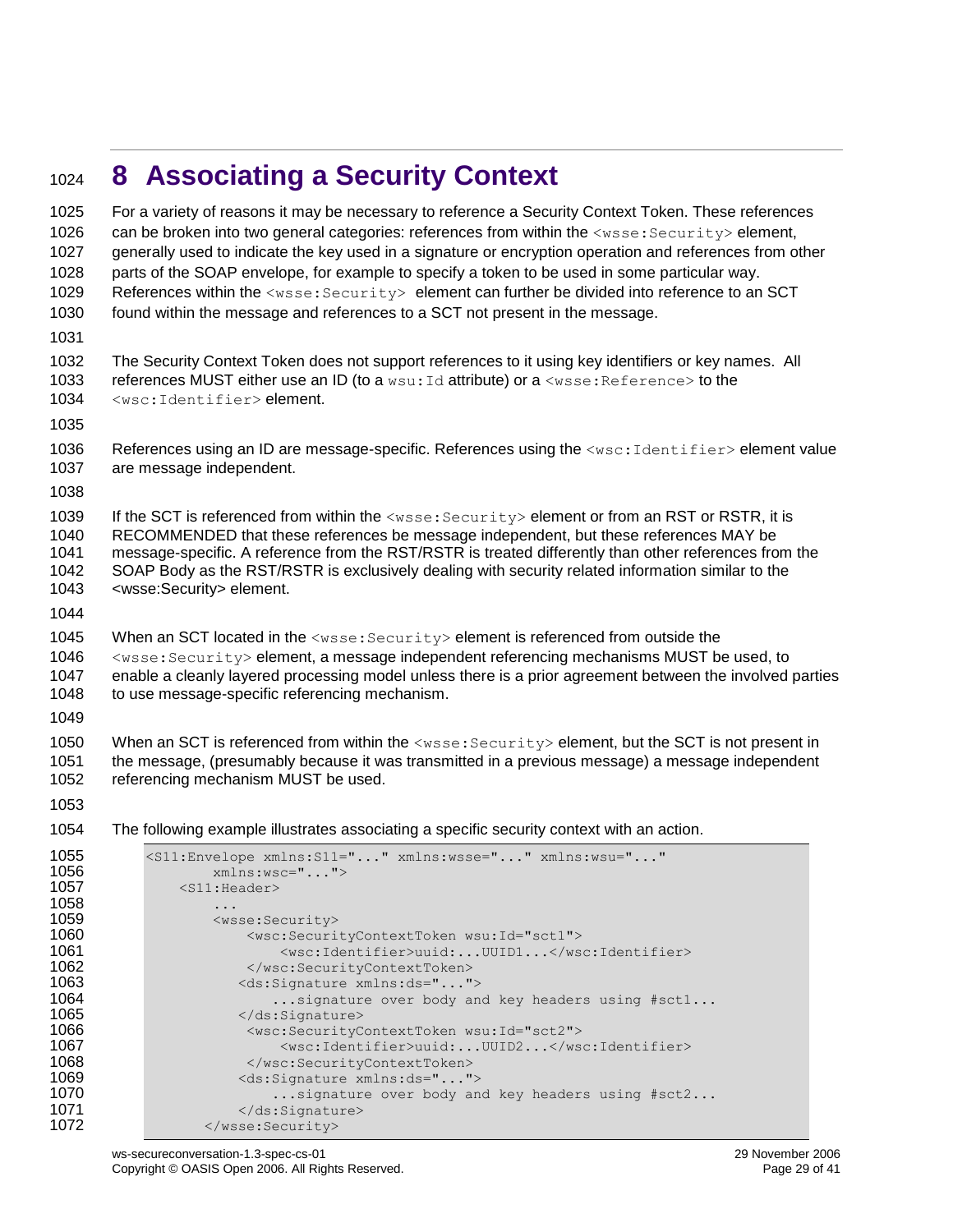| 1073 | $\ddotsc$                                                                  |
|------|----------------------------------------------------------------------------|
| 1074 | $\langle$ /S11:Header>                                                     |
| 1075 | <s11:body wsu:id="req"></s11:body>                                         |
| 1076 | <xx:custom xmlns:wsse="" xmlns:xx="http://example.com/custom"></xx:custom> |
| 1077 | $\ddotsc$                                                                  |
| 1078 | <wsse:securitytokenreference></wsse:securitytokenreference>                |
| 1079 | <wsse: reference="" uri="uuid:UUID2"></wsse:>                              |
| 1080 |                                                                            |
| 1081 | $\langle$ /xx:Custom>                                                      |
| 1082 | $\langle$ /S11:Body>                                                       |
| 1083 | $\langle$ /S11:Envelope>                                                   |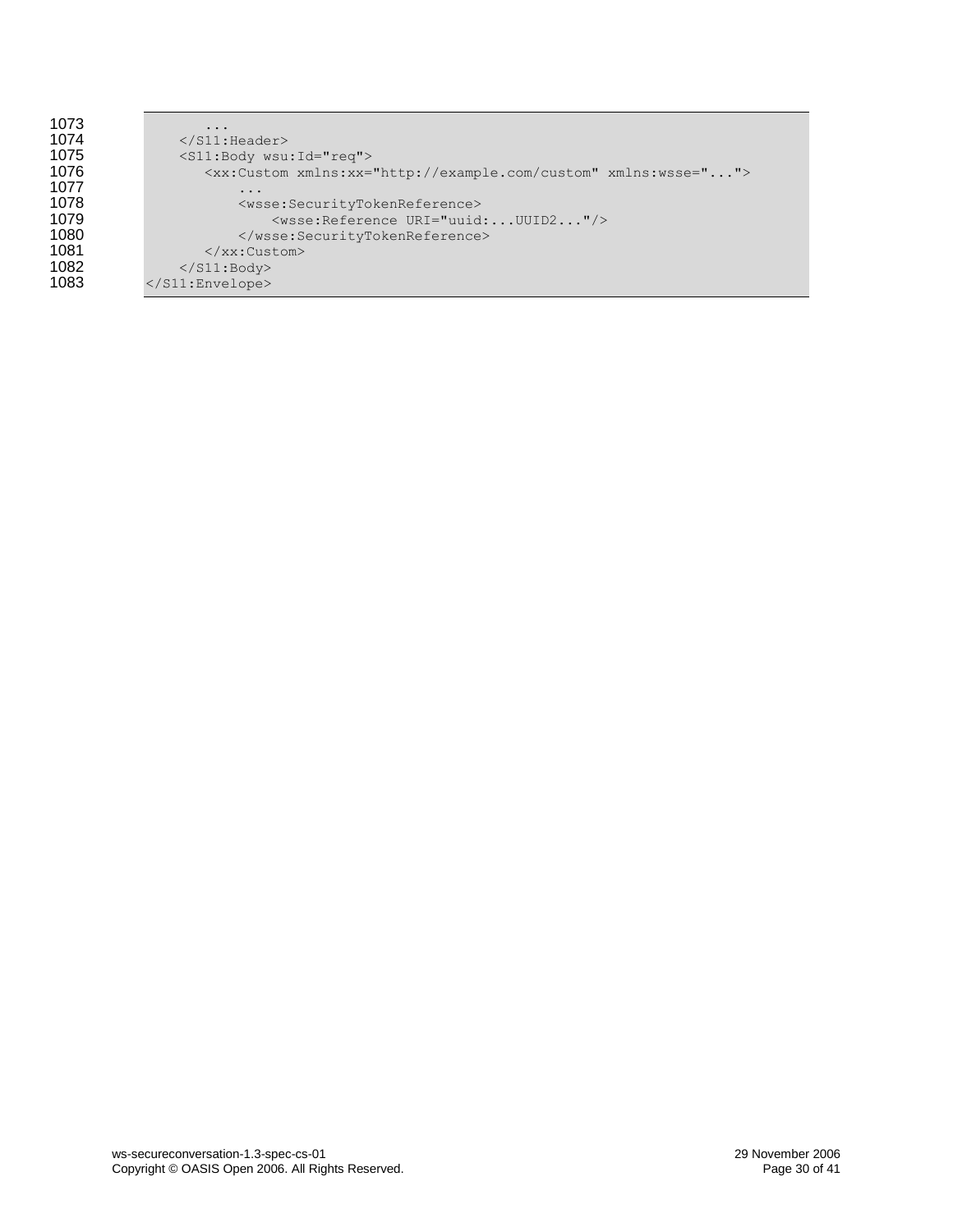## <span id="page-30-0"></span><sup>1084</sup> **9 Error Handling**

 There are many circumstances where an *error* can occur while processing security information. Errors use the SOAP Fault mechanism. Note that the reason text provided below is RECOMMENDED, but alternative text MAY be provided if more descriptive or preferred by the implementation. The tables below are defined in terms of SOAP 1.1. For SOAP 1.2, the Fault/Code/Value is env:Sender (as defined in SOAP 1.2) and the Fault/Code/Subcode/Value is the *faultcode* below and the Fault/Reason/Text is the *faultstring* below. It should be noted that profiles MAY provide second-level details fields, but they should be careful not to introduce security vulnerabilities when doing so (e.g. by providing too detailed information).

| Error that occurred (faultstring)                                  | Fault code (faultcode)      |  |
|--------------------------------------------------------------------|-----------------------------|--|
| The requested context elements are insufficient<br>or unsupported. | wsc:BadContextToken         |  |
| Not all of the values associated with the SCT are<br>supported.    | wsc:UnsupportedContextToken |  |
| The specified source for the derivation is<br>unknown.             | wsc:UnknownDerivationSource |  |
| The provided context token has expired                             | wsc:RenewNeeded             |  |
| The specified context token could not be<br>renewed.               | wsc:UnableToRenew           |  |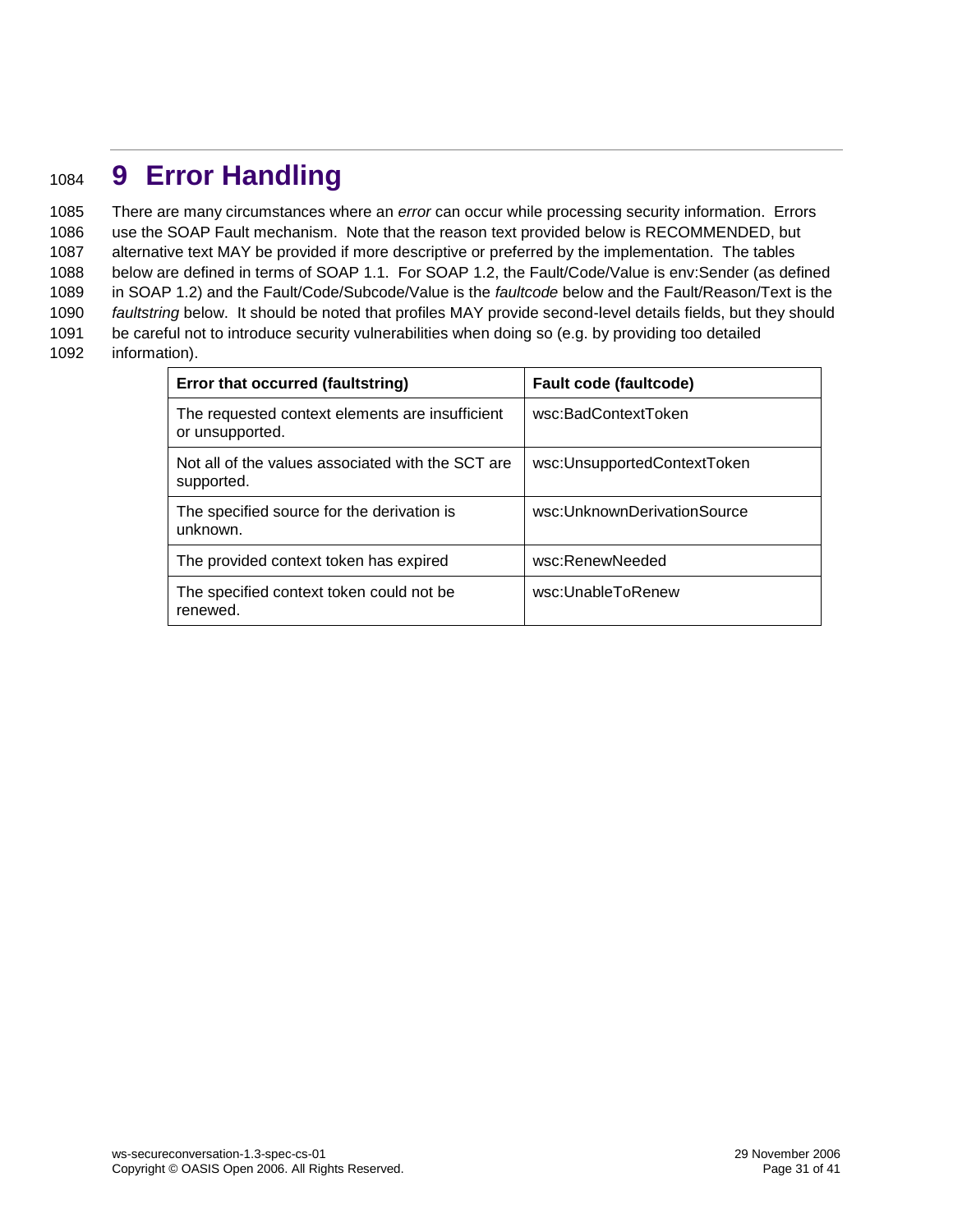## <span id="page-31-0"></span>**10 Security Considerations**

 As stated in the Goals section of this document, this specification is meant to provide extensible framework and flexible syntax, with which one could implement various security mechanisms. This framework and syntax by itself *does not provide any guarantee of security*. When implementing and using this framework and syntax, one must make every effort to ensure that the result is not vulnerable to any 1098 one of a wide range of attacks.

1100 It is not feasible to provide a comprehensive list of security considerations for such an extensible set of mechanisms. A complete security analysis must be conducted on specific solutions based on this specification. Below we illustrate some of the security concerns that often come up with protocols of this type, but we stress that this *is not an exhaustive list of concerns*.

 It is critical that all relevant elements of a message be included in signatures. As well, the signatures for security context establishment must include a timestamp, nonce, or sequence number depending on the degree of replay prevention required. Security context establishment should include full policies to 1108 prevent possible attacks (e.g. downgrading attacks).

 Authenticating services are susceptible to denial of service attacks. Care should be taken to mitigate such attacks as is warranted by the service.

There are many other security concerns that one may need to consider in security protocols. The list

above should not be used as a "check list" instead of a comprehensive security analysis.

 In addition to the consideration identified here, readers should also review the security considerations in **[\[WS-Security\]](#page-6-0) and [\[WS-Trust\]](#page-6-2).**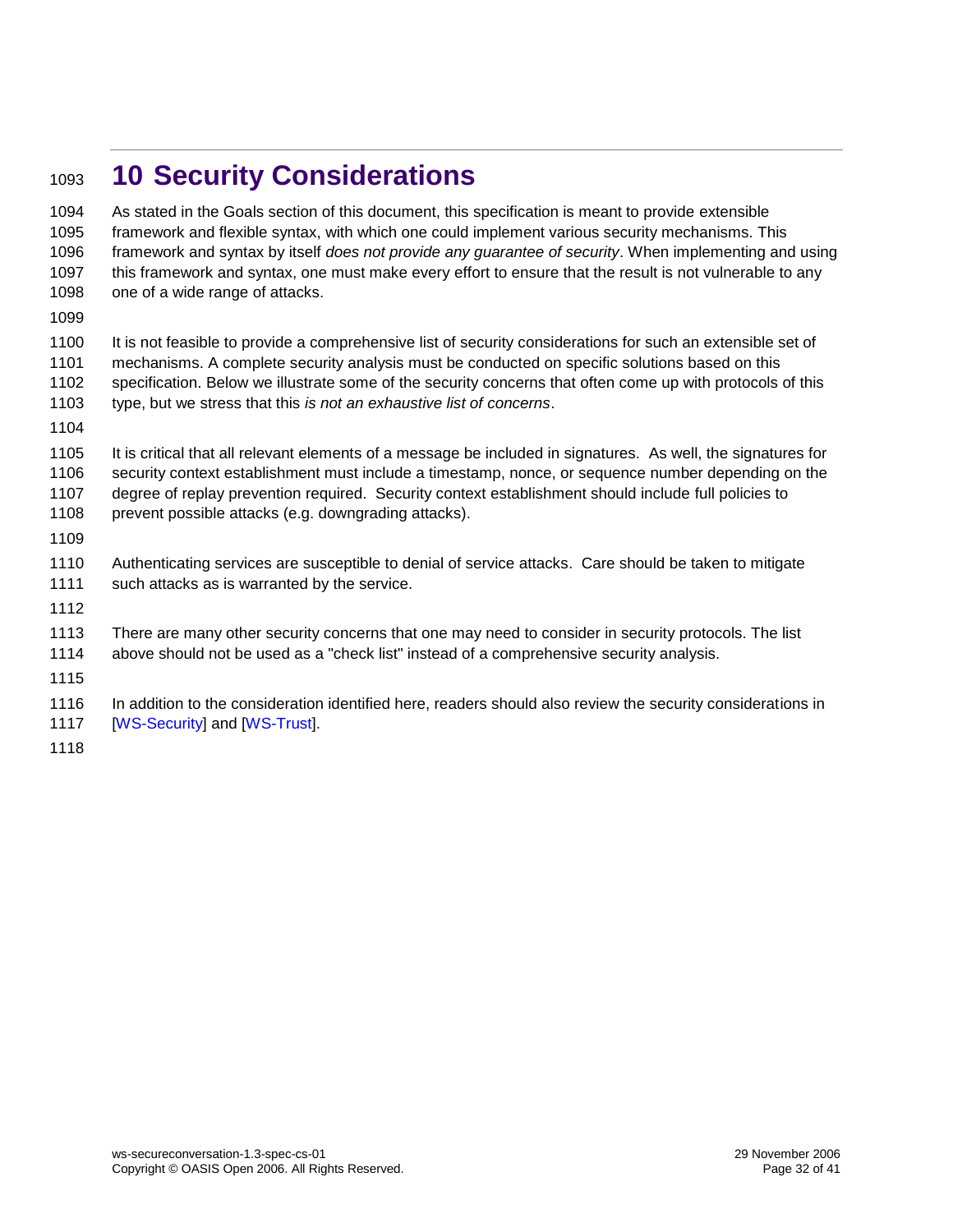## <span id="page-32-0"></span>**A. Sample Usages**

 This non-normative appendix illustrates several sample usage patterns of [\[WS-Trust\]](#page-6-2) and this document. Specifically, it illustrates different patterns that could be used to parallel, at an end-to-end message level, the selected TLS/SSL scenarios. This is not intended to be the definitive method for the scenarios, nor is

 it fully inclusive. Its purpose is simply to illustrate, in a context familiar to readers, how this specification might be used.

- The following sections are based on a scenario where the client wishes to authenticate the server prior to
- sharing any of its own credentials.
- 
- It should be noted that the following sample usages are illustrative; any implementation of the examples
- illustrated below should be carefully reviewed for potential security attacks. For example, multi-leg
- exchanges such as those below should be careful to prevent man-in-the-middle attacks or downgrade
- attacks. It may be desirable to use running hashes as challenges that are signed or a similar mechanism 1132 to ensure continuity of the exchange.
- The examples below assume that both parties understand the appropriate security policies in use and
- can correctly construct signatures and encryption that the other party can process.

### <span id="page-32-1"></span>**A.1 Anonymous SCT**

 In this scenario the requestor wishes to remain anonymous while authenticating the recipient and establishing an SCT for secure communication.

 This scenario assumes that the requestor has a key for the recipient. If this isn't the case, they can use [\[WS-MEX\]](#page-7-4) or the mechanisms described in a later section or obtain one from another security token

- service.
- 
- There are two basic patterns that can apply, which only vary slightly. The first is as follows:
- 1144 1. The requestor sends an RST to the recipient requesting an SCT. The request contains key material encrypted for the recipient. The request is not authenticated.
- 2. The recipient, if it accepts such requests, returns an RSTRC with one or more RSTRs with the SCT as the requested token and does not return any proof information indicating that the requestor's key is the proof.
- A slight variation on this is as follows:
- 1150 1. The requestor sends an RST to the recipient requesting an SCT. The request contains key material encrypted for the recipient. The request is not authenticated.
- 2. The recipient, if it accepts such requests, returns an RSTRC with one or more RSTR and with the SCT as the requested token and returns its own key material encrypted using the requestor's key.
- 
- Another slight variation is to return a new key encrypted using the requestor's provided key.
- It should be noted that the variations that involve encrypting data using the requestor's key material might
- be subject to certain types of key attacks.
- Yet another approach is to establish a secure channel (e.g. TLS/SSL IP/Sec) between the requestor and
- the recipient. Key material can then safely flow in either direction. In some circumstances, this provides
- greater protection than the approach above when returning key information to the requestor.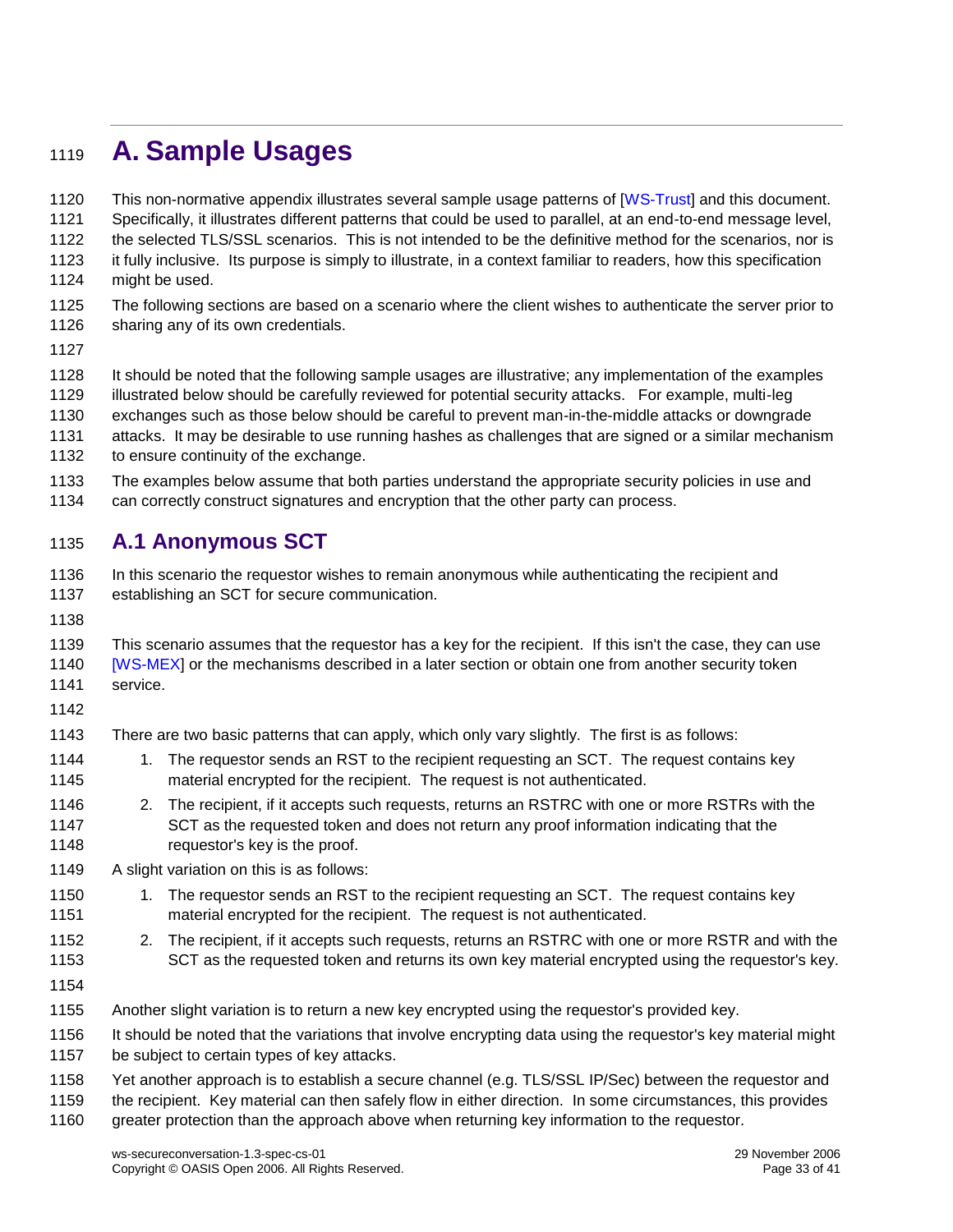### <span id="page-33-0"></span>**A.2 Mutual Authentication SCT**

 In this scenario the requestor is willing to authenticate, but wants the recipient to authenticate first. The following steps outline the message flow:

- 1164 1. The requestor sends an RST requesting an SCT. The request contains key material encrypted 1165 for the recipient. The request is not authenticated.
- 2. The recipient returns an RSTRC with one or more RSTRs including a challenge for the requestor. The RSTRC is secured by the recipient so that the requestor can authenticate it.
- 3. The requestor, after authenticating the recipient's RSTRC, sends an RSTRC responding to the challenge.
- 4. The recipient, after authenticating the requestor's RSTRC, sends a secured RSTRC containing the token and either proof information or partial key material (depending on whether or not the requestor provided key material).
- 
- Another variation exists where step 1 includes a specific challenge for the service. Depending on the
- type of challenge used this may not be necessary because the message may contain enough entropy to ensure a fresh response from the recipient.
- 
- In other variations the requestor doesn't include key information until step 3 so that it can first verify the
- signature of the recipient in step 2.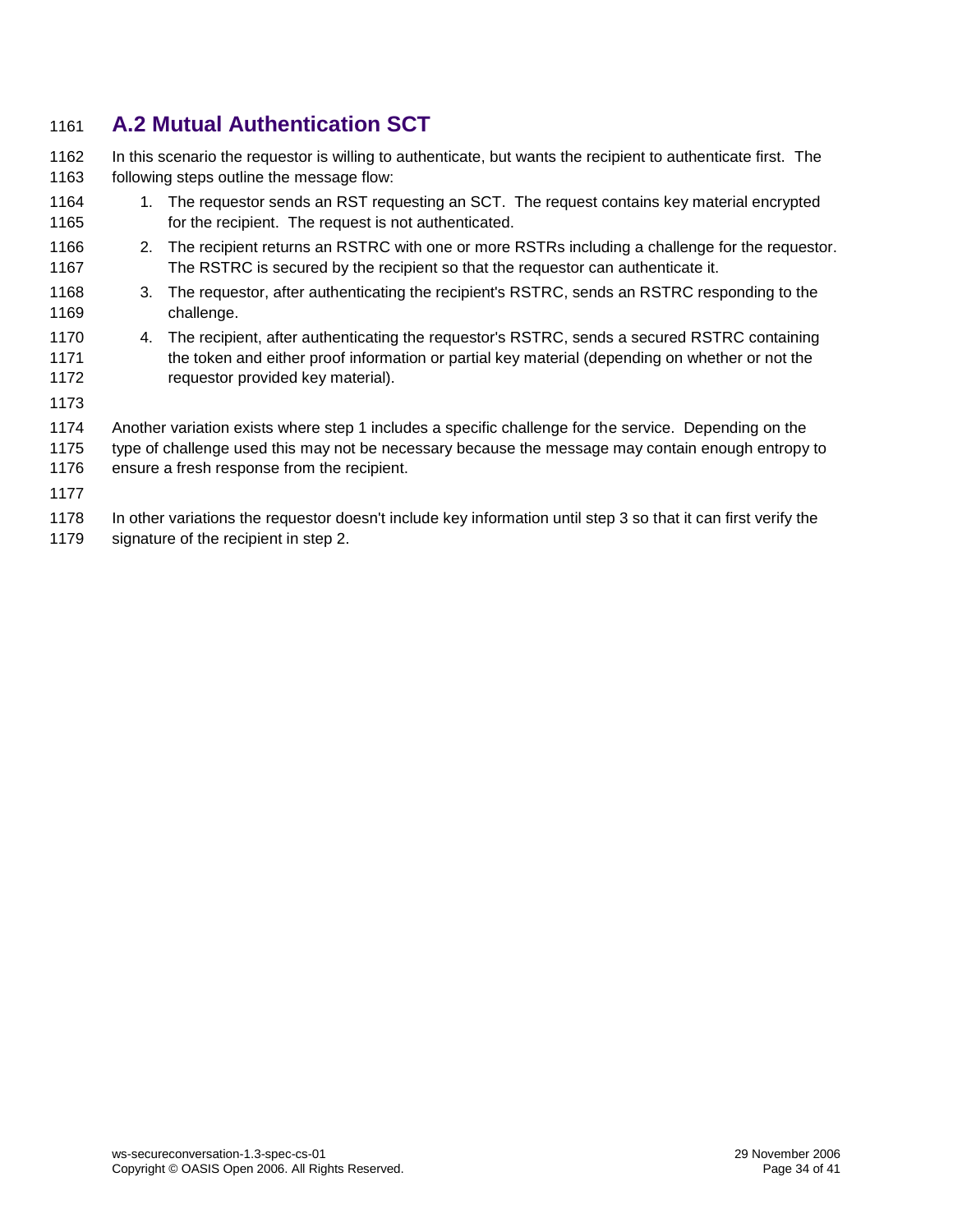## <span id="page-34-0"></span>**B. Token Discovery Using RST/RSTR**

 If the recipient's security token is not known, the RST/RSTR mechanism can still be used. The following example illustrates one possible sequence of messages: 1183 1. The requestor sends an RST requesting an SCT. This request does not contain any key material, nor is the request authenticated. 2. The recipient sends an RSTRC with one or more RSTRs to the requestor with an embedded challenge. The RSTRC is secured by the recipient so that the requestor can authenticate it. 3. The requestor sends an RSTRC to the recipient and includes key information protected for the 1188 recipient. This request may or may not be secured depending on whether or not the request is anonymous. 4. The final issuance step depends on the exact scenario. Any of the final legs from above might be used. Note that step 1 might include a challenge for the recipient. Please refer to the comment in the previous section on this scenario. 1195 Also note that in response to step 1 the recipient might issue a fault secured with [\[WS-Security\]](#page-6-0) providing 1196 the requestor with information about the recipient's security token.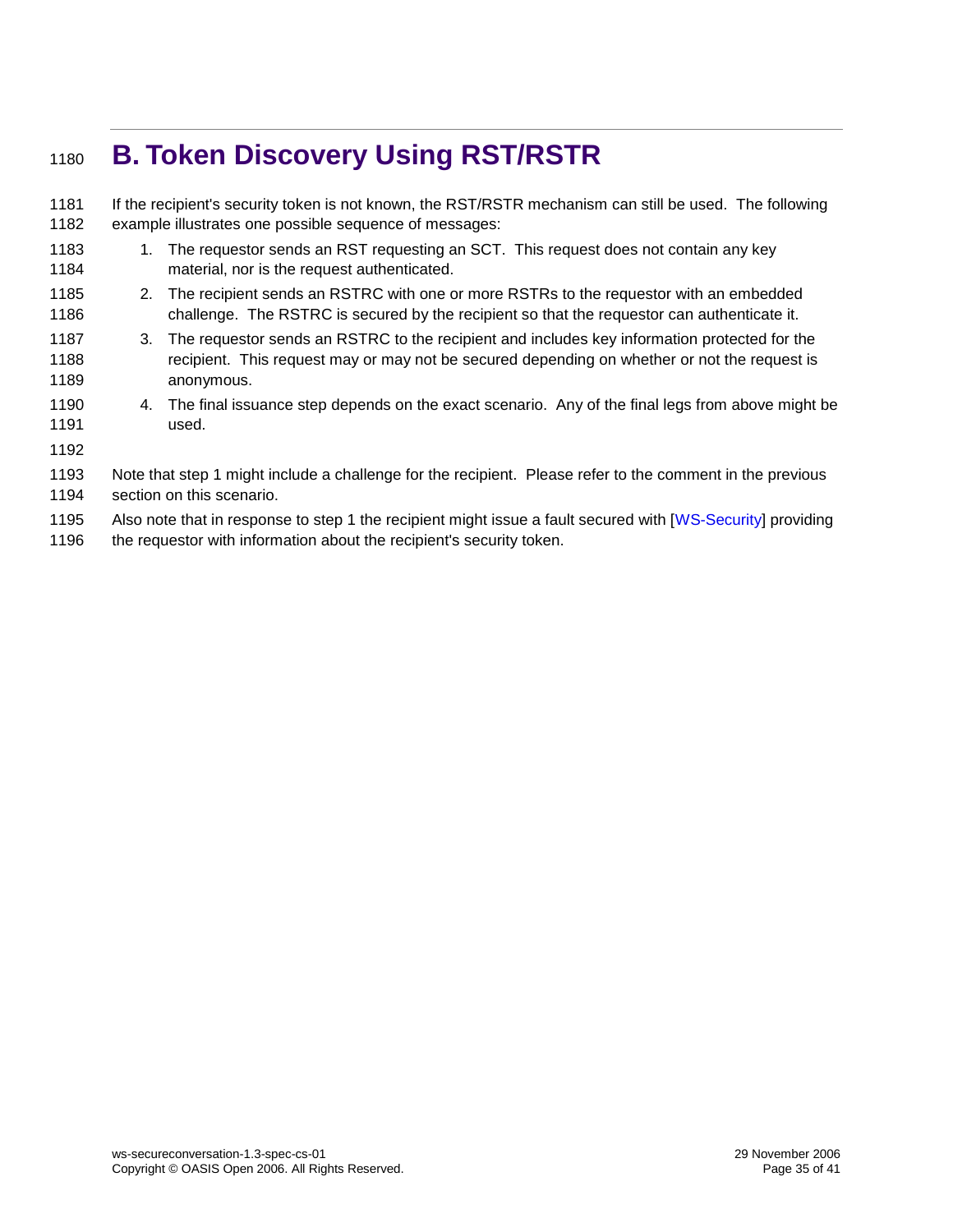## <span id="page-35-0"></span>**C. Acknowledgements**

- The following individuals have participated in the creation of this specification and are gratefully acknowledged:
- **Original Authors of the initial contribution:** Steve Anderson, OpenNetwork Jeff Bohren, OpenNetwork Toufic Boubez, Layer 7 Marc Chanliau, Computer Associates Giovanni Della-Libera, Microsoft Brendan Dixon, Microsoft Praerit Garg, Microsoft
- Martin Gudgin (Editor), Microsoft
- Satoshi Hada, IBM
- Phillip Hallam-Baker, VeriSign
- Maryann Hondo, IBM
- Chris Kaler, Microsoft Hal Lockhart, BEA
- Robin Martherus, Oblix
- Hiroshi Maruyama, IBM
- Anthony Nadalin (Editor), IBM
- Nataraj Nagaratnam, IBM
- Andrew Nash, Reactivity
- Rob Philpott, RSA Security
- Darren Platt, Ping Identity
- Hemma Prafullchandra, VeriSign
- Maneesh Sahu, Actional
- John Shewchuk, Microsoft
- Dan Simon, Microsoft
- Davanum Srinivas, Computer Associates
- Elliot Waingold, Microsoft
- David Waite, Ping Identity
- Doug Walter, Microsoft
- Riaz Zolfonoon, RSA Security
- 

#### **Original Acknoledgements of the initial contribution:**

- Paula Austel, IBM
- Keith Ballinger, Microsoft
- John Brezak, Microsoft
- Tony Cowan, IBM
- HongMei Ge, Microsoft
- Slava Kavsan, RSA Security
- Scott Konersmann, Microsoft
- Leo Laferriere, Computer Associates
- Paul Leach, Microsoft
- Richard Levinson, Computer Associates
- John Linn, RSA Security
- Michael McIntosh, IBM
- Steve Millet, Microsoft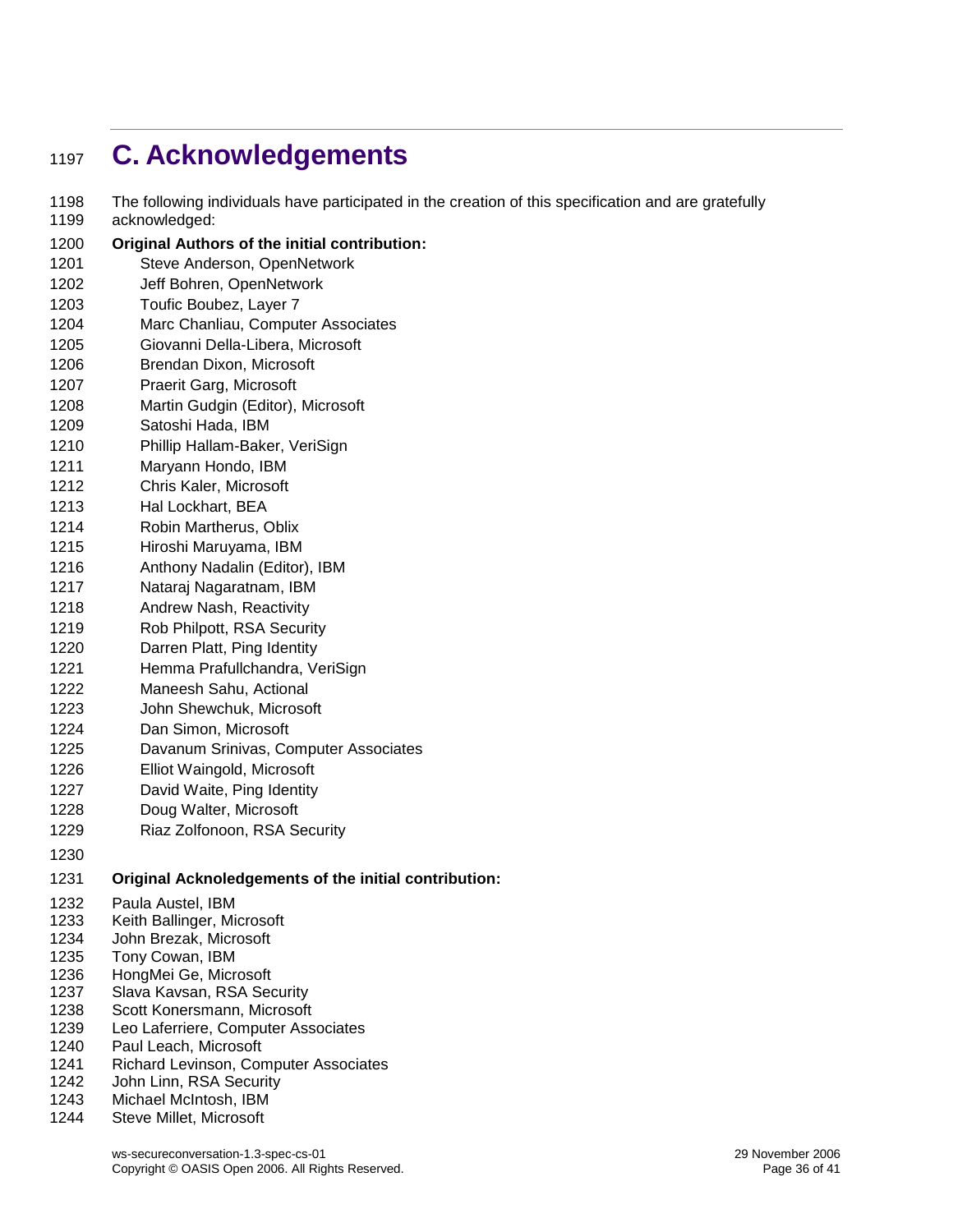- Birgit Pfitzmann, IBM
- Fumiko Satoh, IBM
- Keith Stobie, Microsoft
- T.R. Vishwanath, Microsoft
- Richard Ward, Microsoft
- Hervey Wilson, Microsoft
- **TC Members during the development of this specification:**
- Don Adams, Tibco Software Inc.
- Jan Alexander, Microsoft Corporation
- Steve Anderson, BMC Software
- Donal Arundel, IONA Technologies
- Howard Bae, Oracle Corporation
- Abbie Barbir, Nortel Networks Limited
- Charlton Barreto, Adobe Systems
- Mighael Botha, Software AG, Inc.
- Toufic Boubez, Layer 7 Technologies Inc.
- Norman Brickman, Mitre Corporation
- Melissa Brumfield, Booz Allen Hamilton
- Lloyd Burch, Novell
- Scott Cantor, Internet2
- Greg Carpenter, Microsoft Corporation
- Steve Carter, Novell
- Ching-Yun (C.Y.) Chao, IBM
- Martin Chapman, Oracle Corporation
- Kate Cherry, Lockheed Martin
- Henry (Hyenvui) Chung, IBM
- Luc Clement, Systinet Corp.
- Paul Cotton, Microsoft Corporation
- Glen Daniels, Sonic Software Corp.
- Peter Davis, Neustar, Inc.
- Martijn de Boer, SAP AG
- Werner Dittmann, Siemens AG
- Abdeslem DJAOUI, CCLRC-Rutherford Appleton Laboratory
- Fred Dushin, IONA Technologies
- Petr Dvorak, Systinet Corp.
- Colleen Evans, Microsoft Corporation
- Ruchith Fernando, WSO2
- Mark Fussell, Microsoft Corporation
- Vijay Gajjala, Microsoft Corporation
- Marc Goodner, Microsoft Corporation
- Hans Granqvist, VeriSign
- Martin Gudgin, Microsoft Corporation
- Tony Gullotta, SOA Software Inc.
- Jiandong Guo, Sun Microsystems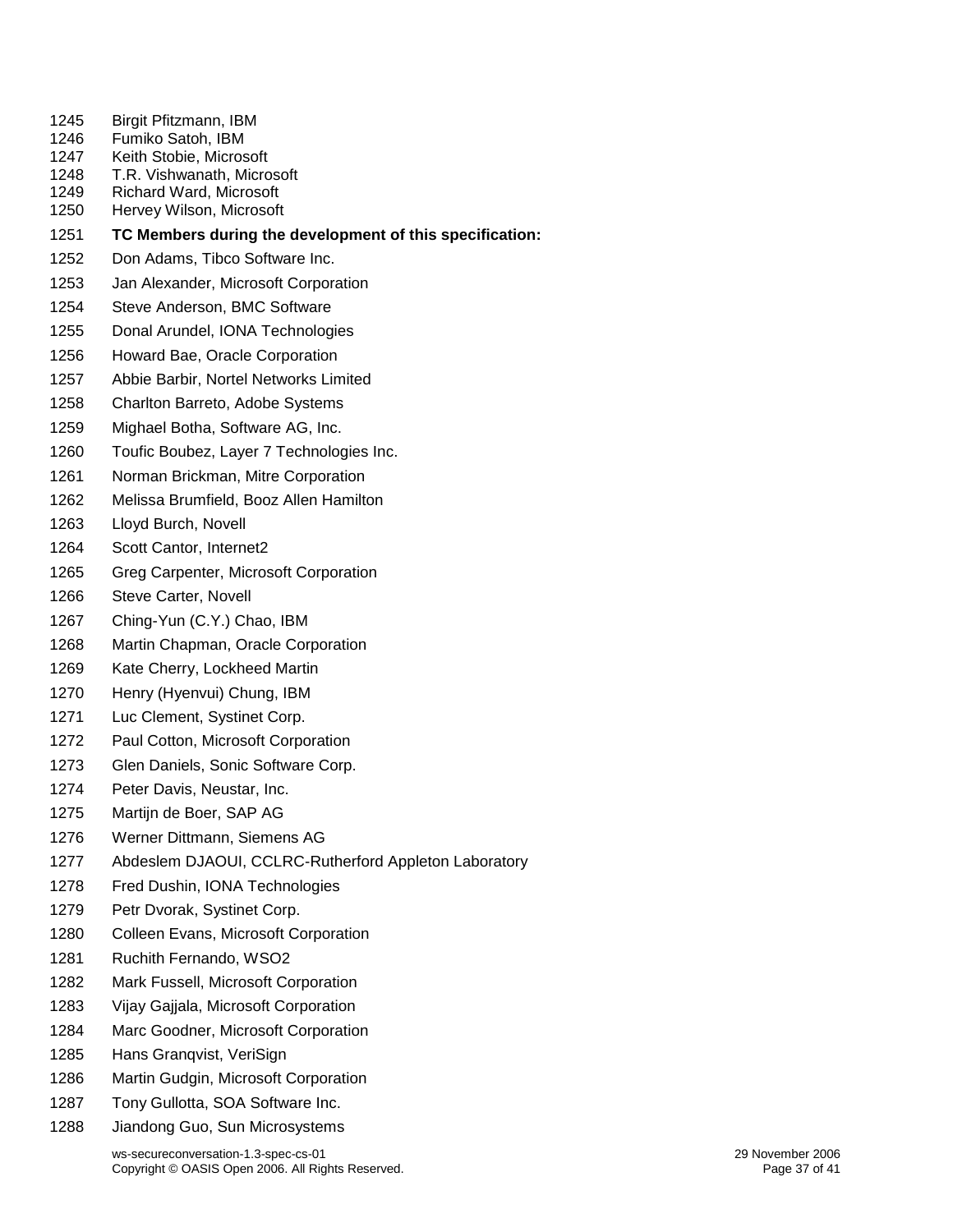- Phillip Hallam-Baker, VeriSign
- Patrick Harding, Ping Identity Corporation
- Heather Hinton, IBM
- Frederick Hirsch, Nokia Corporation
- Jeff Hodges, Neustar, Inc.
- Will Hopkins, BEA Systems, Inc.
- Alex Hristov, Otecia Incorporated
- John Hughes, PA Consulting
- Diane Jordan, IBM
- Venugopal K, Sun Microsystems
- Chris Kaler, Microsoft Corporation
- Dana Kaufman, Forum Systems, Inc.
- Paul Knight, Nortel Networks Limited
- Ramanathan Krishnamurthy, IONA Technologies
- Christopher Kurt, Microsoft Corporation
- Kelvin Lawrence, IBM
- Hubert Le Van Gong, Sun Microsystems
- Jong Lee, BEA Systems, Inc.
- Rich Levinson, Oracle Corporation
- Tommy Lindberg, Dajeil Ltd.
- Mark Little, JBoss Inc.
- Hal Lockhart, BEA Systems, Inc.
- Mike Lyons, Layer 7 Technologies Inc.
- Eve Maler, Sun Microsystems
- Ashok Malhotra, Oracle Corporation
- Anand Mani, CrimsonLogic Pte Ltd
- Jonathan Marsh, Microsoft Corporation
- Robin Martherus, Oracle Corporation
- Miko Matsumura, Infravio, Inc.
- Gary McAfee, IBM
- Michael McIntosh, IBM
- John Merrells, Sxip Networks SRL
- Jeff Mischkinsky, Oracle Corporation
- Prateek Mishra, Oracle Corporation
- Bob Morgan, Internet2
- Vamsi Motukuru, Oracle Corporation
- Raajmohan Na, EDS
- Anthony Nadalin, IBM
- Andrew Nash, Reactivity, Inc.
- Eric Newcomer, IONA Technologies
- Duane Nickull, Adobe Systems
- Toshihiro Nishimura, Fujitsu Limited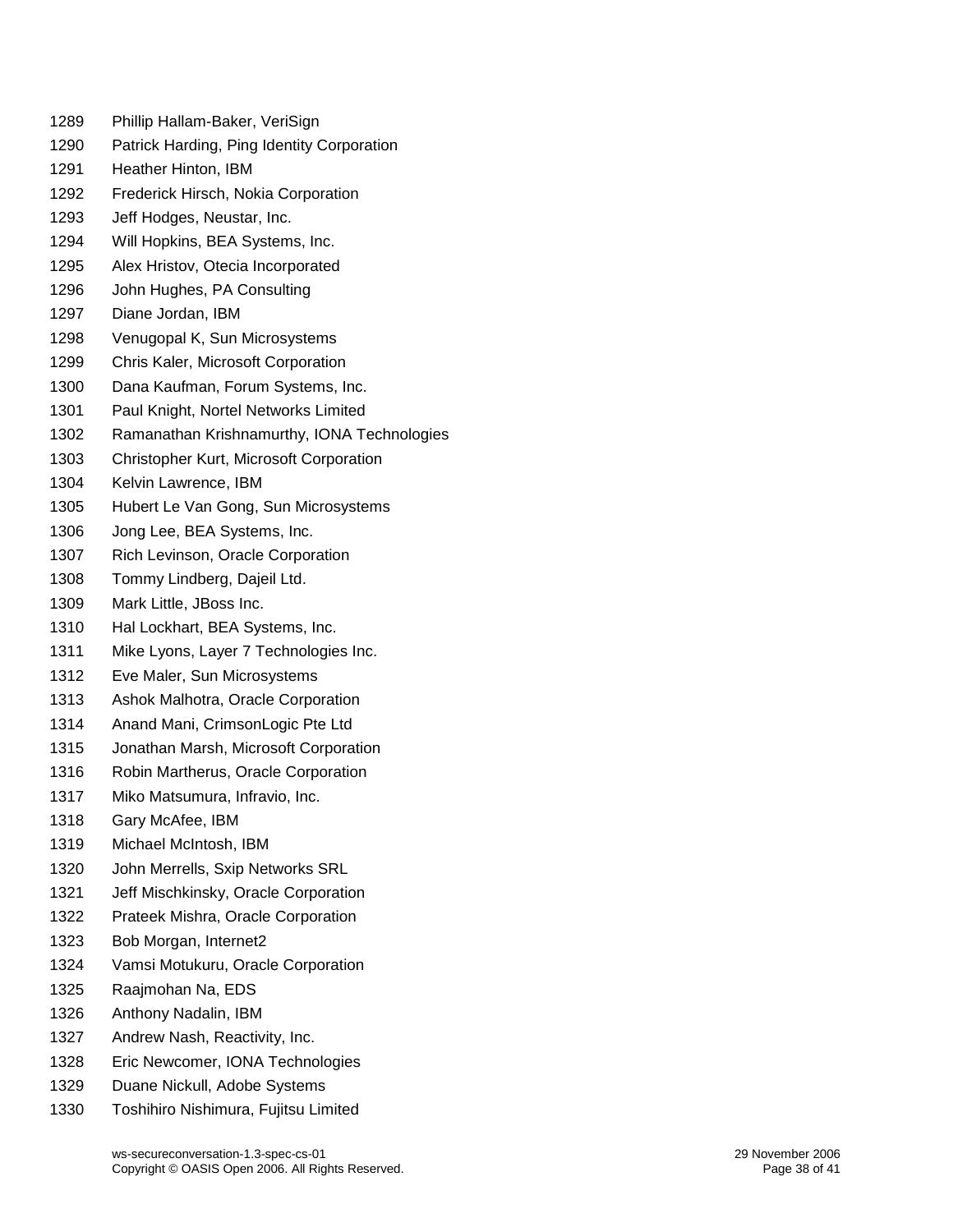- Rob Philpott, RSA Security
- Denis Pilipchuk, BEA Systems, Inc.
- Darren Platt, Ping Identity Corporation
- Martin Raepple, SAP AG
- Nick Ragouzis, Enosis Group LLC
- Prakash Reddy, CA
- Alain Regnier, Ricoh Company, Ltd.
- Irving Reid, Hewlett-Packard
- Bruce Rich, IBM
- Tom Rutt, Fujitsu Limited
- Maneesh Sahu, Actional Corporation
- Frank Siebenlist, Argonne National Laboratory
- Joe Smith, Apani Networks
- Davanum Srinivas, WSO2
- Yakov Sverdlov, CA
- Gene Thurston, AmberPoint
- Victor Valle, IBM
- Asir Vedamuthu, Microsoft Corporation
- Greg Whitehead, Hewlett-Packard
- Ron Williams, IBM
- Corinna Witt, BEA Systems, Inc.
- Kyle Young, Microsoft Corporation